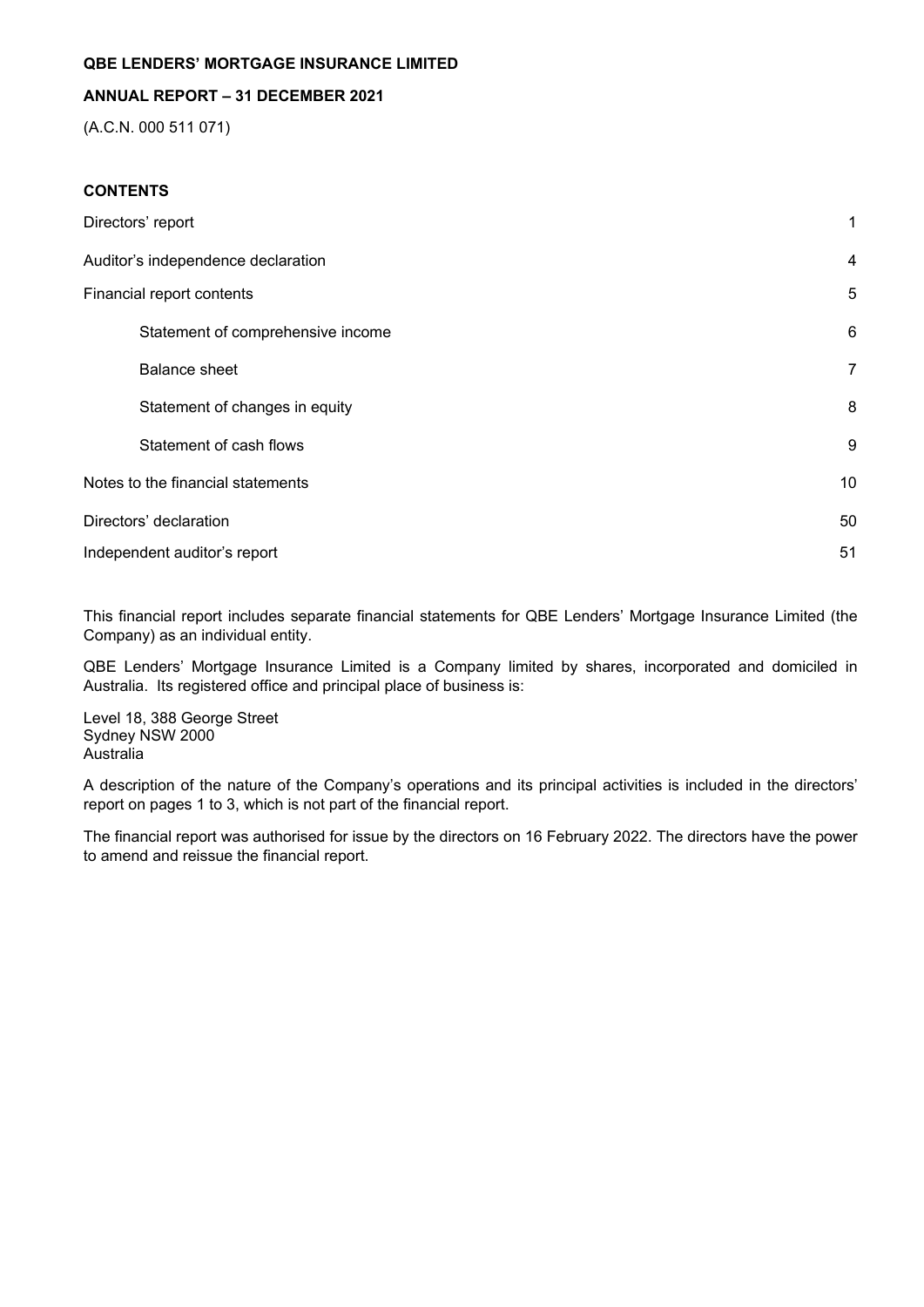#### **DIRECTORS' REPORT**

For the year ended 31 December 2021

Your directors present their report on QBE Lenders' Mortgage Insurance Limited (the Company) as at 31 December 2021 and for the year then ended.

### **Directors**

The following directors held office during the financial year and up to the date of this report:

K A Bailey-Lord F Costigan (resigned on 03 August 2021) D T Curran C J Esson S W Houghton (appointed on 03 August 2021) G J Gilbert (resigned on 10 February 2021) M Joiner M Long H P Nott P J White M V R Willis

#### **Results and review of operations**

The results of the Company for the year were as follows:

|                                               | 2021   | 2020   |
|-----------------------------------------------|--------|--------|
|                                               | \$Μ    | \$М    |
| Gross written premium                         | 386.1  | 238.7  |
| Gross earned premium                          | 272.4  | 243.9  |
| Net earned premium                            | 128.7  | 101.2  |
| Net claims expense                            | (12.5) | (87.1) |
| Net commission revenue                        | 50.5   | 40.6   |
| Underwriting and other expenses               | (50.2) | (50.4) |
| Underwriting result                           | 116.5  | 4.3    |
| Net investment income on policyholders' funds | 1.2    | 3.5    |
| Insurance profit                              | 117.7  | 7.8    |
| Net investment income on shareholder's funds  | 1.7    | 13.0   |
| Profit before income tax                      | 119.4  | 20.8   |
| Income tax expense                            | (35.8) | (4.4)  |
| Profit after income tax                       | 83.6   | 16.4   |

Gross Written Premium in 2021 has significantly increased compared to last year, principally driven by a buoyant national housing market leading to increased lending volumes. The Australian economy has proved to be more resilient than expected through the pandemic, with unemployment at decade lows and house prices have recovered strongly supported by historically low interest rates and government incentives.

During the year, as required by accounting standards, the Company reviewed the expected pattern of risk emergence over the life of its portfolio to reflect updated claims experience. For 2021, the review did not lead to any additional release or deferral of previously deferred income or expenditure.

The increase in profit before tax was influenced by outperforming business volumes and a prior year release from favourable claims experience, partially offset by reduced investment income from historically low interest rates.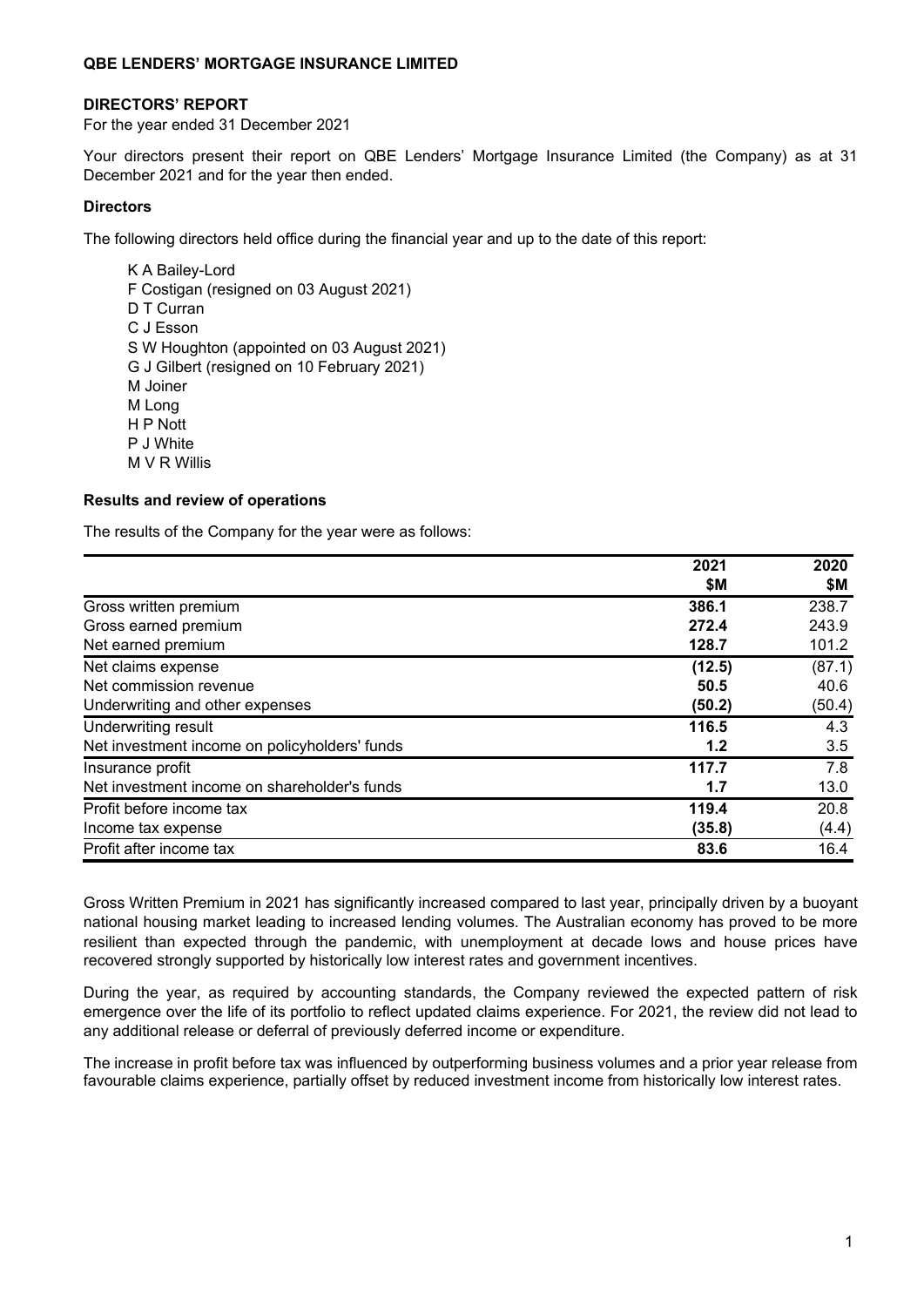#### **DIRECTORS' REPORT**

For the year ended 31 December 2021

### **Controlling entities**

The entity is a Company limited by shares, incorporated and domiciled in Australia. The parent entity is QBE Holdings (AAP) Pty Limited (QBE AAP), incorporated in Australia, and the ultimate parent entity is QBE Insurance Group Limited (QBE Group), incorporated in Australia.

The parent entity's registered office is at Level 18, 388 George Street, Sydney, NSW 2000, Australia.

### **Employee numbers**

At the reporting date, the Company employed nil persons (2020: nil).

A related entity, QBE Management Services Pty Limited (QMS), is the employer of most of the QBE Group employees residing in Australia. As such, it is responsible for their salary and wage payments and employer superannuation contributions. QMS charges a management fee to the Company in order to recover employee costs.

Another related entity, QBE Insurance (Australia) Limited (QIA) New Zealand branch, performs a similar role in respect of all persons engaged in the activities of the Company residing in New Zealand.

#### **Dividends**

Dividends paid or proposed during the year totalled \$29.0 million (2020: \$177.4 million).

The directors did not declare a final dividend prior to the end of the year for the financial year ended 31 December 2021 (2020: nil). Subsequent to year end an ordinary dividend was declared of \$54.0 million and a special dividend of \$72.0 million, pending APRA approval.

#### **Activities**

The principal activity of the Company continued to be underwriting of residential lenders' mortgage insurance. There were no significant changes to the principal activity during the year.

### **Presentation currency**

The financial report is presented in Australian dollars because the majority of its underwriting activity is denominated in Australian dollars.

#### **Directors' and officers' insurance**

During the year, a related Company paid insurance premiums in respect of a contract insuring directors and officers of the Company. The officers of the Company covered by the insurance contract include the directors listed on page 1 and the Company secretaries, P Smiles, T J Virgara and K Leighton. In accordance with normal commercial practice, disclosure of the total amount of premium payable under, and the nature of liabilities covered by, the insurance contract is prohibited by a confidentiality clause in the contract.

No such insurance cover has been provided for the benefit of any external auditor of the Company.

#### **Options**

There were no options granted by the Company during the year (2020: nil).

#### **Significant changes**

There were no significant changes to the state of affairs of the Company during the financial year.

#### **Likely developments**

Information on likely developments in the Company's operations in future financial years and the expected results of those operations has not been included in this report because disclosure of the information would be likely to result in unreasonable prejudice to the Company.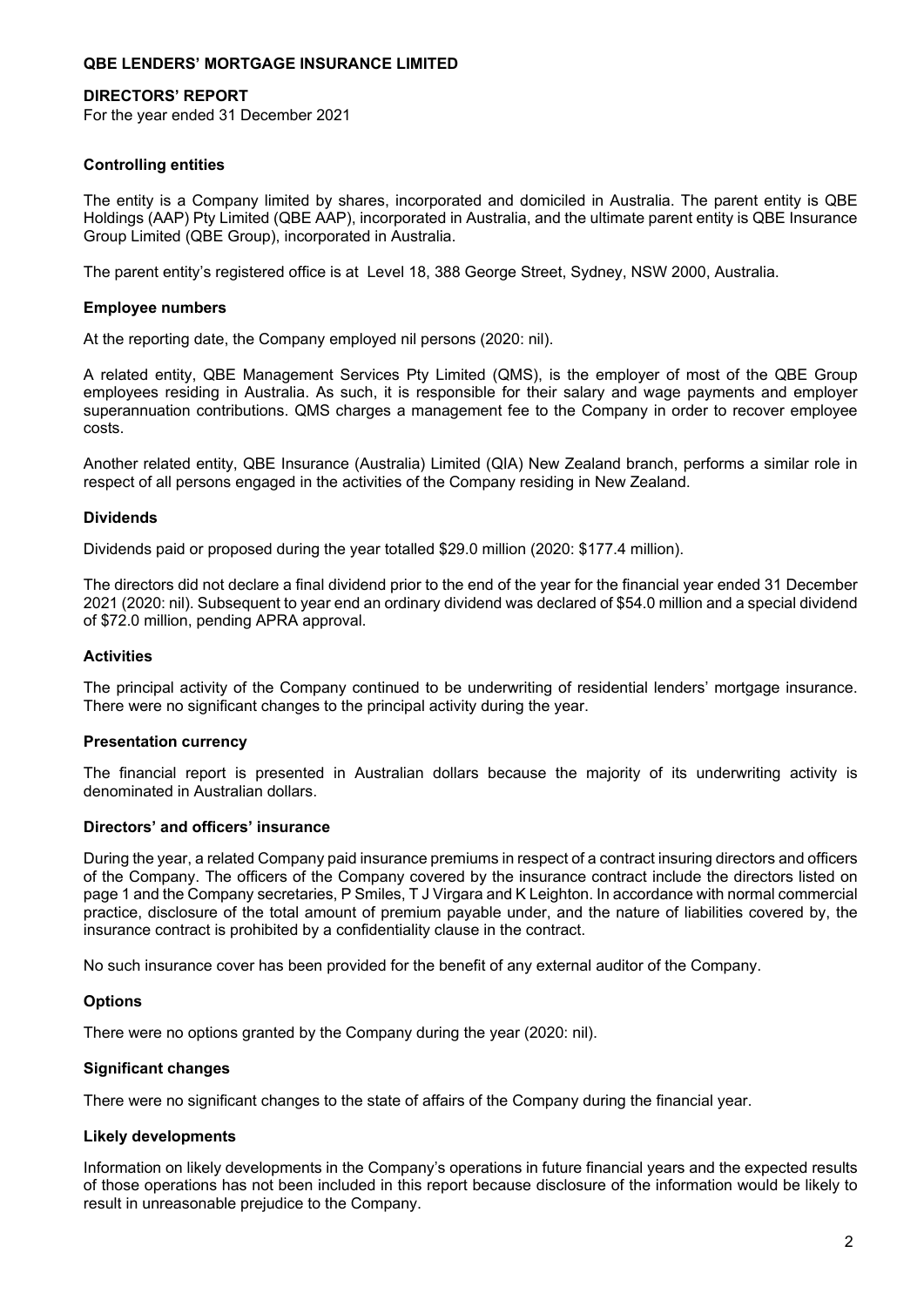### **DIRECTORS' REPORT**

For the year ended 31 December 2021

#### **Events after balance date**

There is, at the date of this report, no other matter or circumstance that has arisen since 31 December 2021 that, in the opinion of the directors, has significantly affected or may significantly affect the Company's operations, the results of those operations, or the Company's state of affairs in future financial periods. The Company has declared a dividend of \$54.0 million and a special dividend of \$72.0 million post year end subject to APRA approval.

#### **Directors' benefits**

No director of the Company has received or become entitled to receive a benefit (other than a remuneration benefit) by reason of a contract made or proposed by the Company or a related entity with a director or with a firm of which the director is a member or with an entity in which the director has a substantial financial interest.

#### **Environmental regulation**

The Company is not currently required to report under any significant environmental regulations under either Commonwealth, State or Territory legislation.

#### **Auditor**

PricewaterhouseCoopers, Chartered Accountants, continue in office in accordance with Section 327B of the *Corporations Act 2001*.

A copy of the auditor's independence declaration as required under Section 307C of the *Corporations Act 2001* is set out on page 4.

#### **Rounding of amounts**

The Company is of a kind referred to in the *ASIC Corporations (Rounding in Financial/Directors' Reports) Instrument 2016/191*. Amounts have been rounded off in the Directors' report to the nearest one hundred thousand dollars or, in certain cases, to the nearest thousand dollars in accordance with that instrument.

Signed in SYDNEY this 16<sup>th</sup> day of February 2022 in accordance with a resolution of directors.

Director ...............

Susan Wendy Houghton

Director ..........

Christopher Esson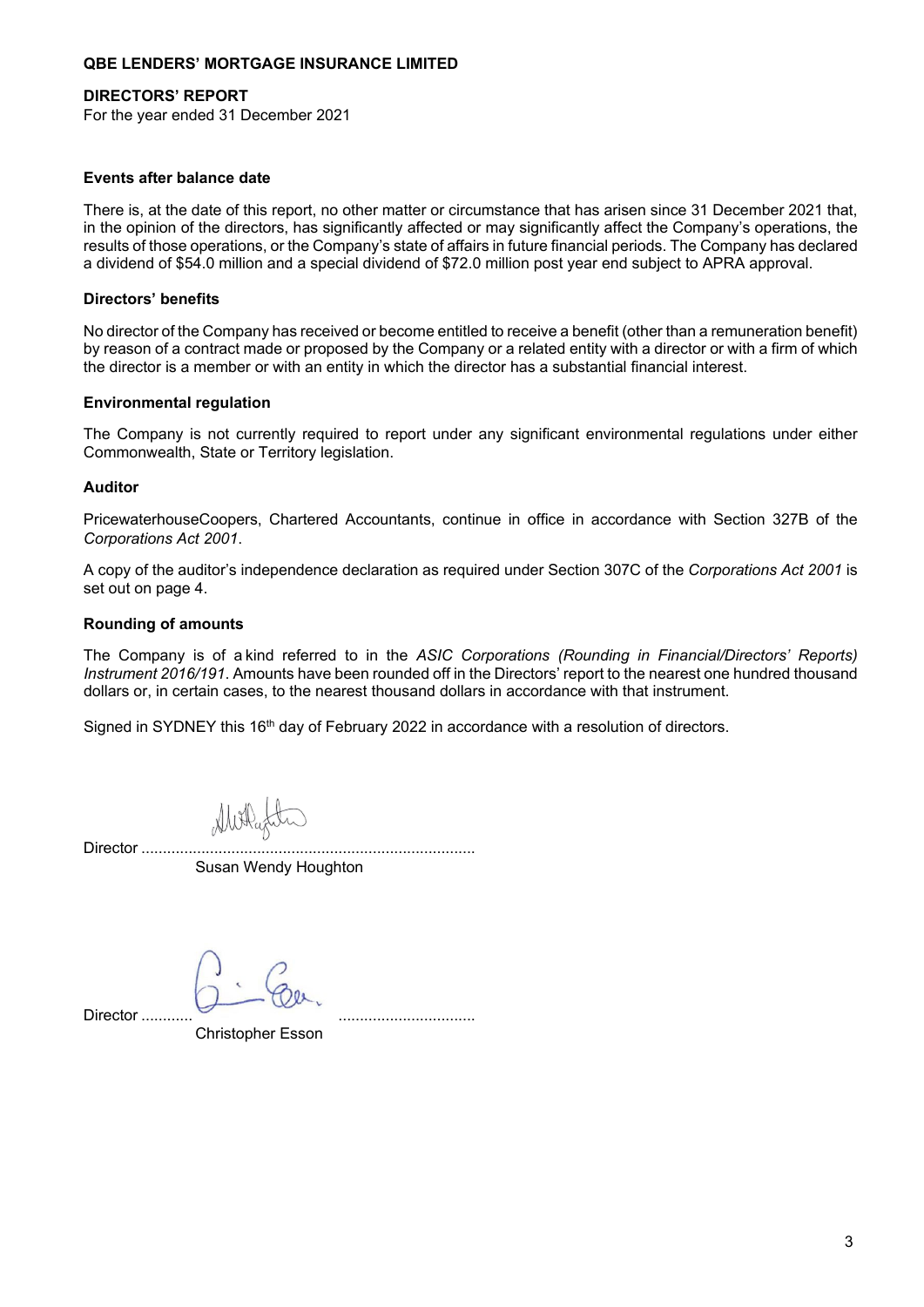

# Auditor's Independence Declaration

As lead auditor for the audit of QBE Lenders' Mortgage Insurance Limited for the year ended 31 December 2021, I declare that to the best of my knowledge and belief, there have been:

- (a) no contraventions of the auditor independence requirements of the *Corporations Act 2001* in relation to the audit; and
- (b) no contraventions of any applicable code of professional conduct in relation to the audit.

christopher Verhaeghe Sydney Sydney Sydney Sydney Sydney Sydney Sydney Sydney Sydney Sydney Sydney Sydney Sydney Partner PricewaterhouseCoopers

16 February 2022

PricewaterhouseCoopers, ABN 52 780 433 757

One International Towers Sydney, Watermans Quay, Barangaroo, GPO BOX 2650, SYDNEY NSW 2001 T: +61 2 8266 0000, F: +61 2 8266 9999, www.pwc.com.au

Level 11, 1PSQ, 169 Macquarie Street, Parramatta NSW 2150, PO Box 1155 Parramatta NSW 2124 T: +61 2 9659 2476, F: +61 2 8266 9999, www.pwc.com.au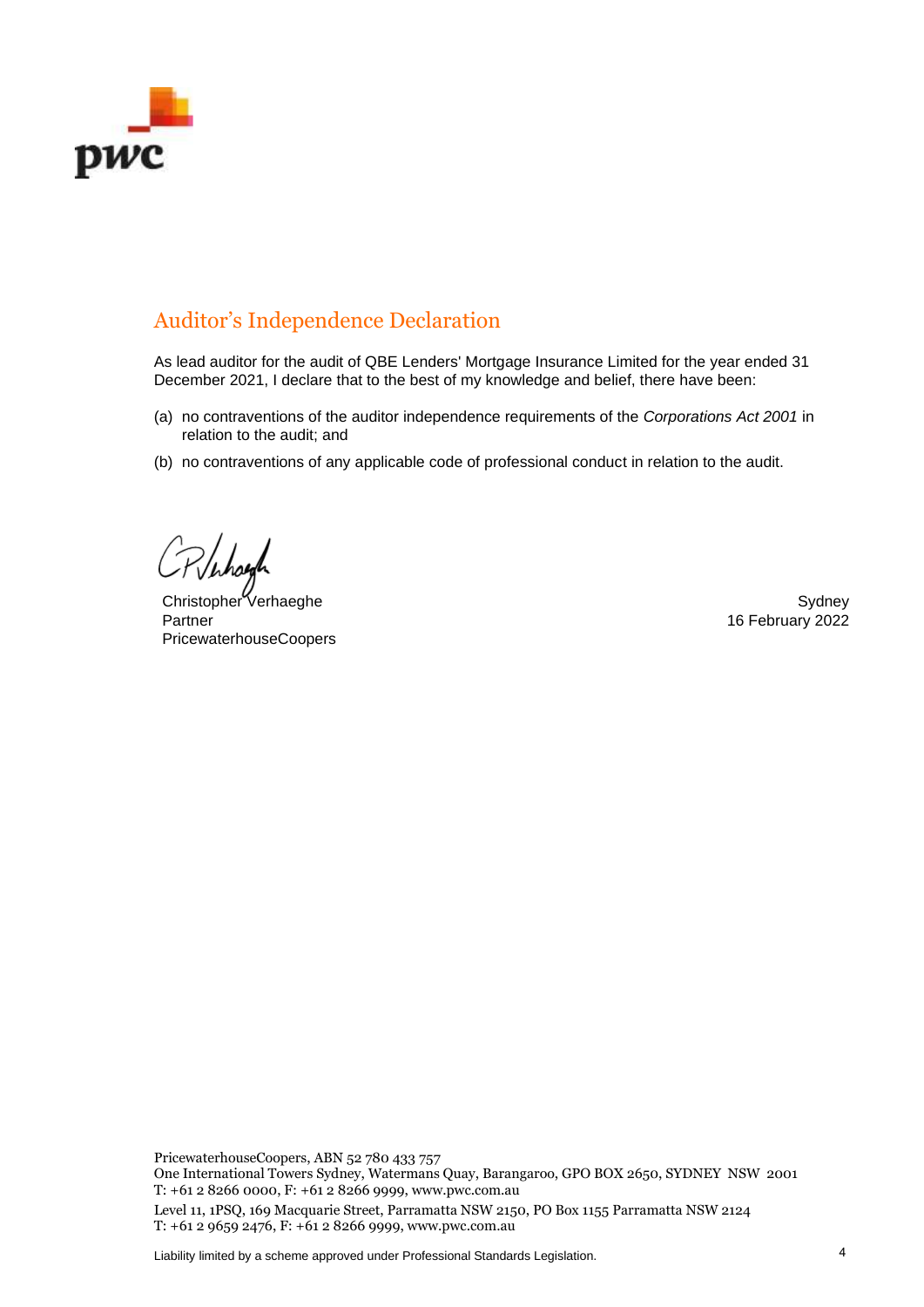## **FINANCIAL REPORT CONTENTS**

### **FINANCIAL STATEMENTS**

| Statement of comprehensive income | 6        |
|-----------------------------------|----------|
| Balance sheet                     |          |
| Statement of changes in equity    | 8        |
| Statement of cash flows           | <u>g</u> |
|                                   |          |

## **NOTES TO THE FINANCIAL STATEMENTS**

| 1. | <b>OVERVIEW</b>                                                                                                                                                                                                                                                                                                             | 10                                           |
|----|-----------------------------------------------------------------------------------------------------------------------------------------------------------------------------------------------------------------------------------------------------------------------------------------------------------------------------|----------------------------------------------|
|    | 1.1<br>About the Company<br>1.2<br>About this report                                                                                                                                                                                                                                                                        | 10<br>10                                     |
| 2. | <b>UNDERWRITING ACTIVITIES</b>                                                                                                                                                                                                                                                                                              | 13                                           |
|    | 2.1<br>Revenue<br>2.2<br>Net claims expense<br>2.3<br>Net outstanding claims liability<br>2.4<br>Claims development - net undiscounted central estimate<br>2.5<br>Unearned premium and deferred insurance costs<br>2.6<br>Trade and other receivables<br>2.7<br>Trade and other payables                                    | 13<br>14<br>15<br>19<br>22<br>25<br>26       |
| 3. | <b>INVESTMENT ACTIVITIES</b>                                                                                                                                                                                                                                                                                                | 27                                           |
|    | 3.1<br>Net investment income<br>3.2<br>Investment assets                                                                                                                                                                                                                                                                    | 27<br>28                                     |
| 4. | <b>RISK MANAGEMENT</b>                                                                                                                                                                                                                                                                                                      | 29                                           |
|    | 4.1<br>Strategic risk<br>4.2<br>Insurance risk<br>4.3<br>Credit risk<br>4.4<br><b>Market Risk</b><br>4.5<br>Liquidity risk<br>4.6<br>Operational risk<br>4.7<br>Compliance risk<br>4.8<br><b>Group Risk</b>                                                                                                                 | 30<br>32<br>33<br>35<br>37<br>38<br>39<br>39 |
| 5. | <b>CAPITAL STRUCTURE</b>                                                                                                                                                                                                                                                                                                    | 39                                           |
|    | 5.1<br>Cash and cash equivalents<br>5.2<br>Equity and reserves<br>5.3<br><b>Dividends</b><br>5.4<br>APRA capital adequacy (Solvency)                                                                                                                                                                                        | 40<br>40<br>41<br>41                         |
| 6. | <b>TAX</b>                                                                                                                                                                                                                                                                                                                  | 41                                           |
|    | 6.1<br>Income tax<br>6.2<br>Deferred income tax                                                                                                                                                                                                                                                                             | 42<br>42                                     |
| 7. | <b>COMPANY STRUCTURE</b>                                                                                                                                                                                                                                                                                                    | 44                                           |
|    | 7.1 Controlled entity                                                                                                                                                                                                                                                                                                       | 44                                           |
| 8. | <b>OTHER</b>                                                                                                                                                                                                                                                                                                                | 44                                           |
|    | 8.1<br>Other accounting policies<br>8.2<br><b>Contingent liabilities</b><br>8.3<br>Reconciliation of profit after income tax to cash flows from operating activities<br>Key management personnel<br>8.4<br>8.5<br>Remuneration of auditors<br><b>Related parties</b><br>8.6<br>Events occurring after reporting date<br>8.7 | 44<br>46<br>47<br>47<br>48<br>48<br>49       |
|    | <b>DIRECTORS' DECLARATION</b>                                                                                                                                                                                                                                                                                               | 50                                           |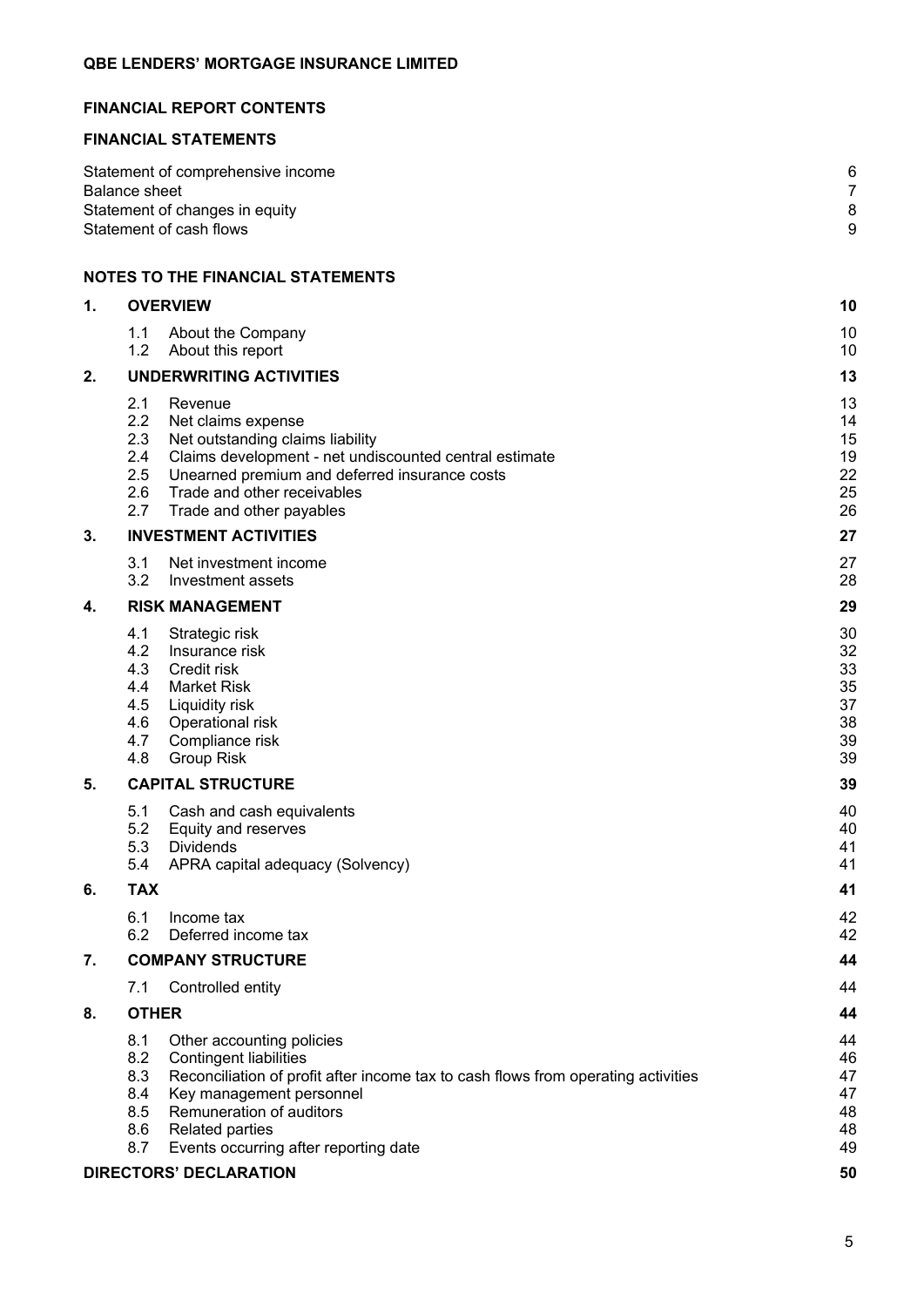### **STATEMENT OF COMPREHENSIVE INCOME**

For the year ended 31 December 2021

|                                                              |             | 2021    | 2020    |
|--------------------------------------------------------------|-------------|---------|---------|
|                                                              | <b>NOTE</b> | \$M     | \$Μ     |
| Gross written premium                                        |             | 386.1   | 238.7   |
| Unearned premium movement                                    |             | (113.7) | 5.2     |
| Gross earned premium                                         | 2.1         | 272.4   | 243.9   |
| Outward reinsurance premium                                  |             | (231.2) | (178.0) |
| Deferred reinsurance premium movement                        |             | 87.5    | 35.3    |
| Outward reinsurance premium expense                          |             | (143.7) | (142.7) |
| Net earned premium (a)                                       |             | 128.7   | 101.2   |
| Gross claims incurred                                        | 2.2         | (15.2)  | (180.7) |
| Reinsurance and other recoveries                             | 2.2         | 2.7     | 93.6    |
| Net claims expense (b)                                       |             | (12.5)  | (87.1)  |
| Gross commission expense                                     |             | (2.3)   | (0.9)   |
| Reinsurance commission revenue                               | 2.1         | 52.8    | 41.5    |
| Net commission revenue (c)                                   |             | 50.5    | 40.6    |
| Underwriting and other expenses (d)                          |             | (50.2)  | (50.4)  |
| Underwriting result (a)+(b)+(c)+(d)                          |             | 116.5   | 4.3     |
| Investment income - policyholders' funds                     |             | 1.6     | 3.8     |
| Investment expenses - policyholders' funds                   |             | (0.4)   | (0.3)   |
| <b>Insurance profit</b>                                      |             | 117.7   | 7.8     |
| Investment income - shareholder's funds                      |             | 2.2     | 13.7    |
| Investment expenses - shareholder's funds                    |             | (0.5)   | (0.7)   |
| Profit before income tax                                     |             | 119.4   | 20.8    |
| Income tax expense                                           | 6.1         | (35.8)  | (4.4)   |
| Profit after income tax                                      |             | 83.6    | 16.4    |
| Other comprehensive income                                   |             |         |         |
| Items that may be reclassified to profit or loss             |             |         |         |
| Net movement in foreign currency translation reserve         |             |         |         |
| Other comprehensive income after income tax                  |             |         |         |
| Total comprehensive income after income tax                  |             | 83.6    | 16.4    |
| Profit after income tax attributable to:                     |             |         |         |
| Ordinary equity holder of the Company                        |             | 83.6    | 16.4    |
|                                                              |             | 83.6    | 16.4    |
| Total comprehensive income after income tax attributable to: |             |         |         |
| Ordinary equity holder of the Company                        |             | 83.6    | 16.4    |
|                                                              |             | 83.6    | 16.4    |

The statement of comprehensive income should be read in conjunction with the accompanying notes.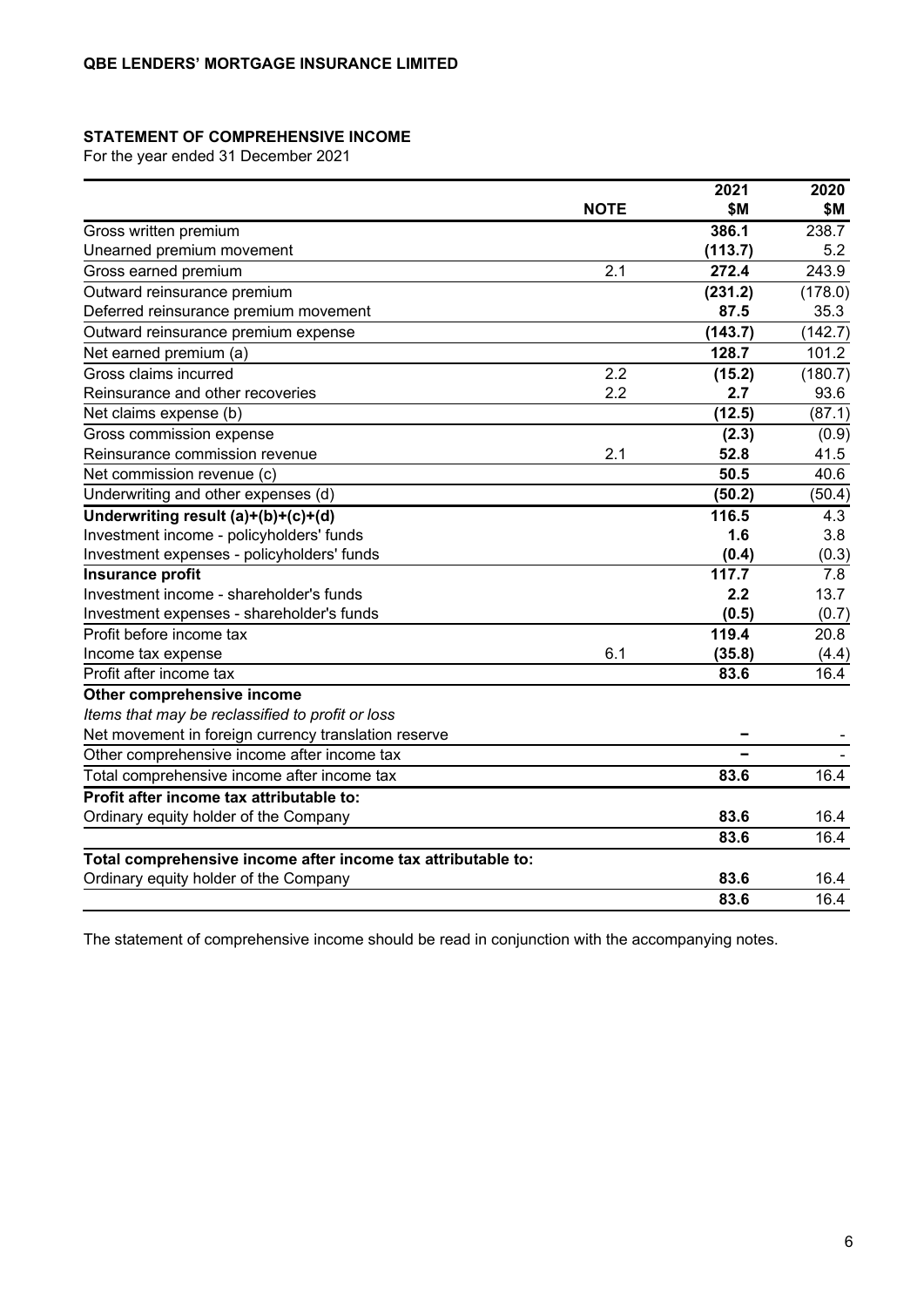## **BALANCE SHEET**

As at 31 December 2021

|                                                        |             | 2021    | 2020    |
|--------------------------------------------------------|-------------|---------|---------|
|                                                        | <b>NOTE</b> | \$Μ     | \$Μ     |
| <b>Assets</b>                                          |             |         |         |
| Cash and cash equivalents                              | 5.1         | 18.3    | 21.4    |
| Investments                                            | 3.2         | 1,341.2 | 1,054.5 |
| Trade and other receivables                            | 2.6         | 24.9    | 121.1   |
| Deferred insurance costs                               | 2.5         | 413.9   | 333.4   |
| Reinsurance and other recoveries on outstanding claims | 2.3         | 118.1   | 135.3   |
| Deferred tax assets                                    | 6.2         | 4.8     | 2.5     |
| Investments in controlled entities                     | 7.1         | 73.5    | 73.5    |
| <b>Total assets</b>                                    |             | 1,994.7 | 1,741.7 |
| <b>Liabilities</b>                                     |             |         |         |
| Trade and other payables                               | 2.7         | 156.3   | 72.1    |
| Outstanding claims                                     | 2.3         | 285.2   | 304.4   |
| Unearned premium                                       | 2.5         | 647.2   | 533.5   |
| Unearned reinsurance commission                        | 2.5         | 97.0    | 77.3    |
| <b>Total liabilities</b>                               |             | 1,185.7 | 987.3   |
| Net assets                                             |             | 809.0   | 754.4   |
| <b>Equity</b>                                          |             |         |         |
| Share capital                                          | 5.2.1       | 364.3   | 364.3   |
| <b>Reserves</b>                                        | 5.2.2       | 0.5     | 0.5     |
| <b>Retained profits</b>                                |             | 444.2   | 389.6   |
| Total equity                                           |             | 809.0   | 754.4   |

The balance sheet should be read in conjunction with the accompanying notes.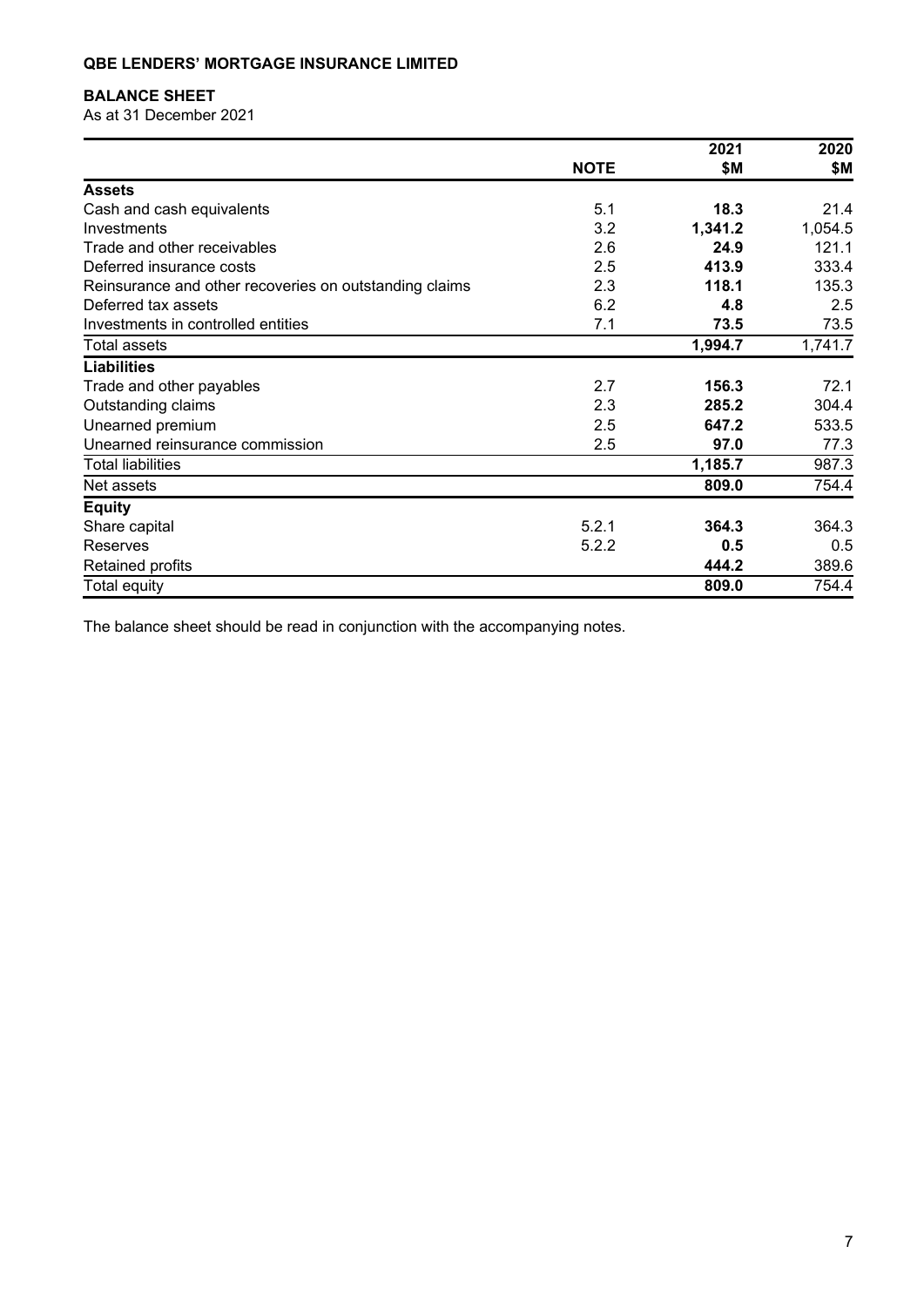## **STATEMENT OF CHANGES IN EQUITY**

For the year ended 31 December 2021

|                                   | <b>SHARE</b> |                         |     | <b>RETAINED</b> | <b>TOTAL</b>  |
|-----------------------------------|--------------|-------------------------|-----|-----------------|---------------|
|                                   |              | <b>CAPITAL RESERVES</b> |     | <b>PROFITS</b>  | <b>EQUITY</b> |
| 2021                              | <b>NOTE</b>  | \$M                     | \$Μ | \$M             | \$Μ           |
| At 1 January                      |              | 364.3                   | 0.5 | 389.6           | 754.4         |
| Profit after income tax           |              |                         |     | 83.6            | 83.6          |
| Other comprehensive income        |              |                         |     |                 |               |
| Total comprehensive income        |              |                         |     | 83.6            | 83.6          |
| Transactions with owners in their |              |                         |     |                 |               |
| capacity as owners:               |              |                         |     |                 |               |
| Dividends paid on ordinary shares | 5.3          |                         |     | (29.0)          | (29.0)        |
| At 31 December                    |              | 364.3                   | 0.5 | 444.2           | 809.0         |

|                                   |             | <b>SHARE</b><br><b>CAPITAL RESERVES</b> |     | <b>RETAINED</b><br><b>PROFITS</b> | <b>TOTAL</b><br><b>EQUITY</b> |
|-----------------------------------|-------------|-----------------------------------------|-----|-----------------------------------|-------------------------------|
| 2020                              | <b>NOTE</b> | \$Μ                                     | \$М | \$Μ                               | \$Μ                           |
| At 1 January                      |             | 364.3                                   | 0.5 | 550.6                             | 915.4                         |
| Profit after income tax           |             |                                         |     | 16.4                              | 16.4                          |
| Other comprehensive income        |             |                                         |     |                                   |                               |
| Total comprehensive income        |             |                                         |     | 16.4                              | 16.4                          |
| Transactions with owners in their |             |                                         |     |                                   |                               |
| capacity as owners:               |             |                                         |     |                                   |                               |
| Dividends paid on ordinary shares | 5.3         |                                         |     | (177.4)                           | (177.4)                       |
| At 31 December                    |             | 364.3                                   | 0.5 | 389.6                             | 754.4                         |

The statement of changes in equity should be read in conjunction with the accompanying notes.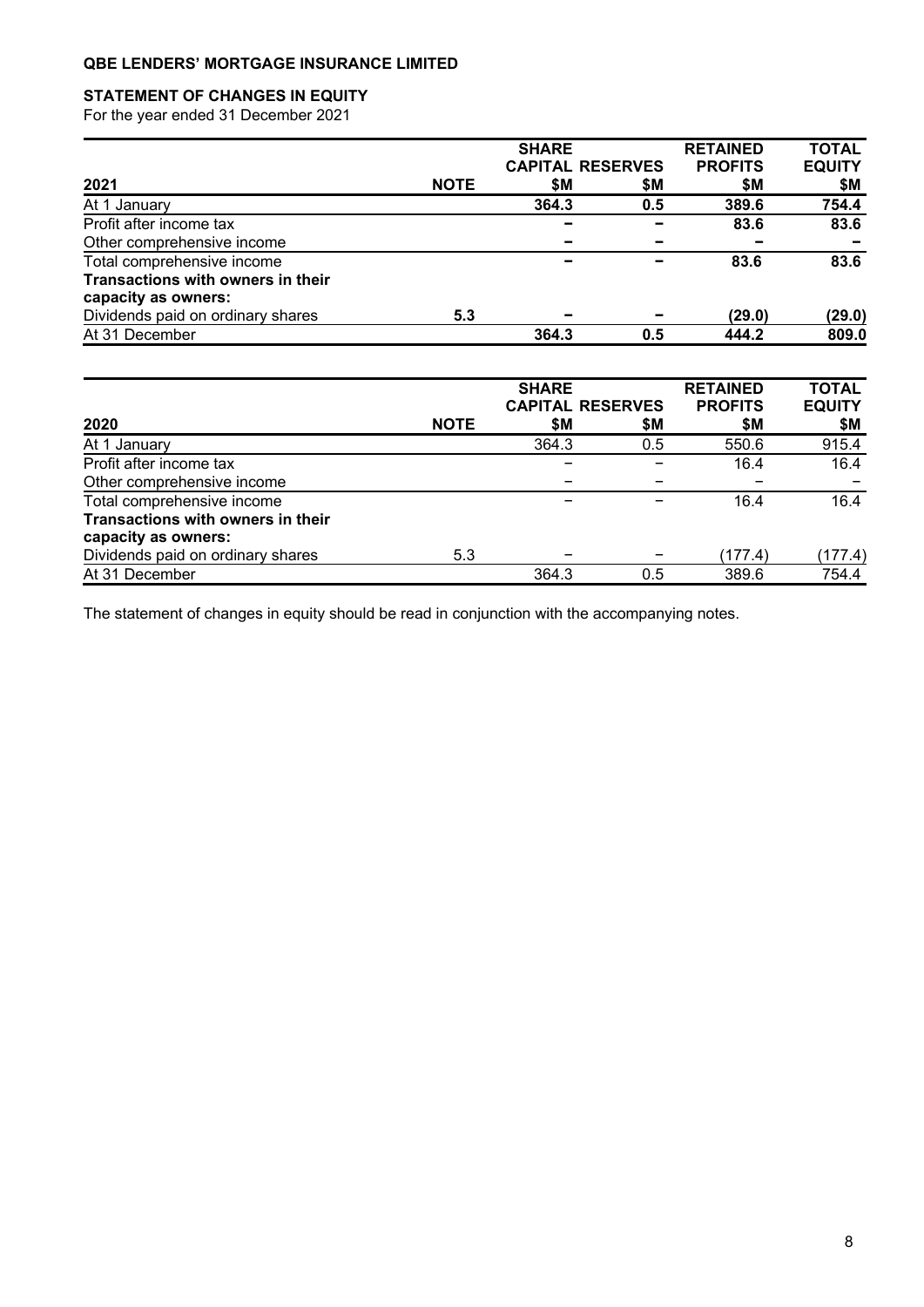## **STATEMENT OF CASH FLOWS**

For the year ended 31 December 2021

|                                                        |             | 2021      | 2020    |
|--------------------------------------------------------|-------------|-----------|---------|
|                                                        | <b>NOTE</b> | \$Μ       | \$М     |
| <b>Operating activities</b>                            |             |           |         |
| Premiums received                                      |             | 422.7     | 261.5   |
| Reinsurance and other recoveries received              |             | 19.3      | 38.0    |
| Reinsurance commissions received                       |             | 59.5      | 45.7    |
| Outward reinsurance paid                               |             | (197.0)   | (187.2) |
| Claims paid                                            |             | (34.9)    | (70.0)  |
| Insurance costs paid                                   |             | (9.0)     | (12.3)  |
| Other underwriting costs paid                          |             | (38.6)    | (40.5)  |
| Interest and dividends received                        |             | 16.2      | 28.7    |
| Income taxes refund (paid)                             |             | 0.1       | (18.5)  |
| Net cash flows from operating activities               | 8.3         | 238.3     | 45.4    |
| <b>Investing activities</b>                            |             |           |         |
| Proceeds from sale of fixed interest investments       |             | 771.6     | 932.1   |
| Purchase of fixed interest investments                 |             | (1,029.0) | (952.0) |
| Net receipts from (payments to) related entities       |             | 4.9       | (19.8)  |
| Dividends received from controlled entity              |             |           | 6.1     |
| Net cash flows from investing activities               |             | (252.5)   | (33.6)  |
| <b>Financing activities</b>                            |             |           |         |
| Dividends paid                                         | 5.3         | (29.0)    | (0.7)   |
| Repayment of intercompany loan                         |             | 40.1      |         |
| Net cash flows from financing activities               |             | 11.1      | (0.7)   |
| Net movement in cash and cash equivalents              |             | (3.1)     | 11.1    |
| Cash and cash equivalents at the beginning of the year |             | 21.4      | 10.3    |
| Cash and cash equivalents at the end of the year       | 5.1         | 18.3      | 21.4    |

The statement of cash flows should be read in conjunction with the accompanying notes.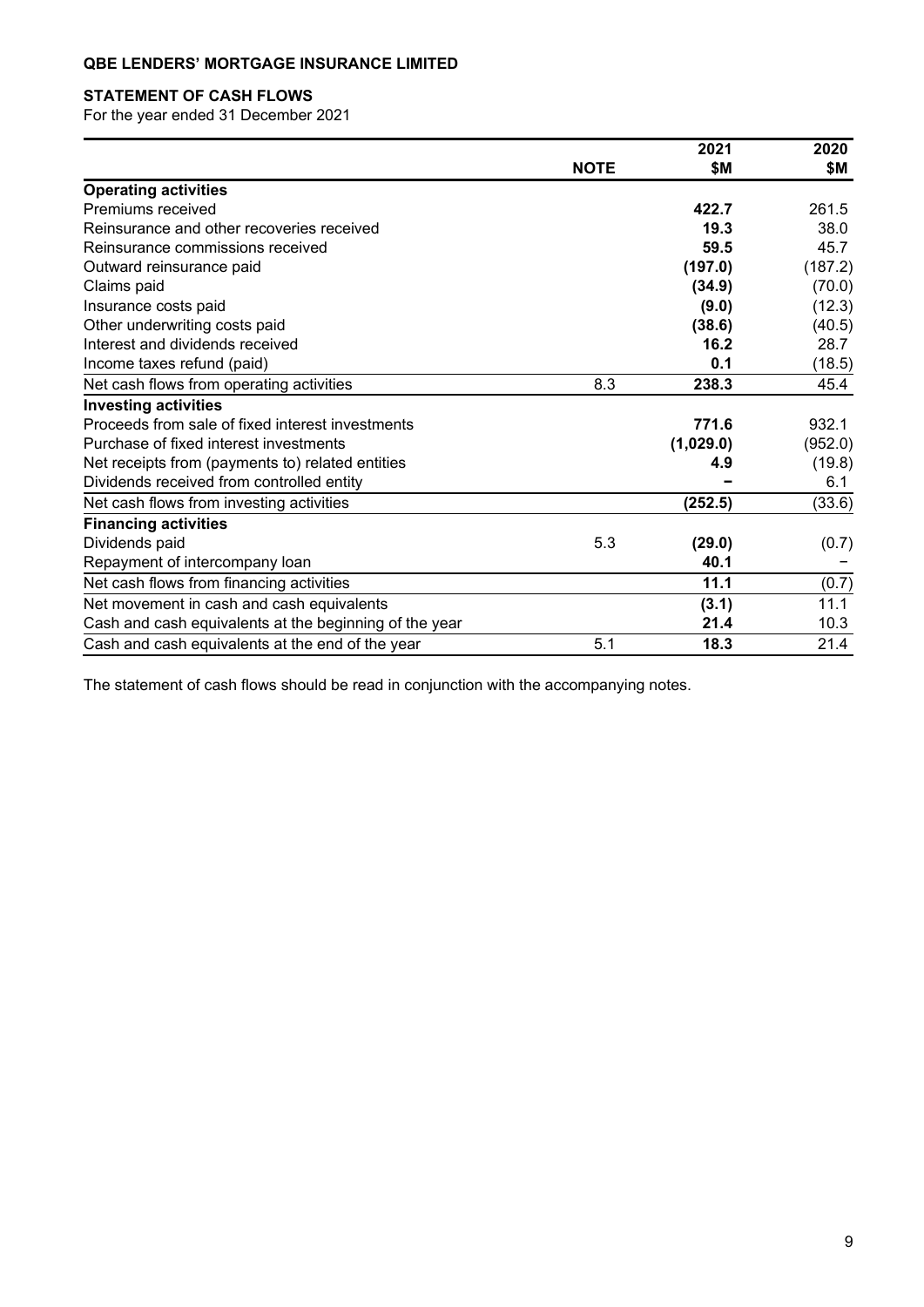#### **NOTES TO THE FINANCIAL STATEMENTS**

For the year ended 31 December 2021

- **1. OVERVIEW**
- **1.1 About the Company**

#### **About QBE Lenders' Mortgage Insurance Limited**

QBE Lenders' Mortgage Insurance Limited (the Company) is a residential lenders' mortgage insurance company, underwriting business in Australia and New Zealand.

### **About insurance**

In simple terms, insurance and reinsurance companies help their customers (consumers, businesses and other insurance companies) to manage risk. More broadly put, insurance companies create value by pooling and redistributing risk. This is done by collecting premium from those that it insures (that is policyholders) and then paying the claims of those that call upon their insurance protection. The Company may also choose to reduce some of its own accumulated risk through the use of outward reinsurance, which is insurance for insurance companies. As not all policyholders will actually experience a claims event, the effective pooling and redistribution of risk lowers the total cost of risk management, thereby making insurance protection more cost effective for all.

The operating model of insurance companies relies on profits being generated:

- by appropriately pricing risk and charging adequate premium to cover the expected payouts that will be incurred over the life of the insurance policy (both claims and operating expenses); and
- by earning a return on the collected premium and funds withheld to pay future claims through the adoption of an appropriate investment strategy.

Insurance therefore serves a critical function of providing customers with the confidence to achieve their business and personal goals through cost effective risk management. This is achieved within a highly regulated environment, designed to ensure that insurance companies maintain adequate capital to protect the interests of policyholders.

### **1.2 About this report**

This financial report includes the financial statements of QBE Lenders' Mortgage Insurance Limited. The parent entity is QBE Holdings (AAP) Pty Limited (QBE AAP), incorporated in Australia, and the ultimate parent entity is QBE Insurance Group Limited (QBE Group), incorporated in Australia.

The financial report includes the four primary statements, namely the statement of comprehensive income (which comprises profit or loss and other comprehensive income), balance sheet, statement of changes in equity and statement of cash flows, as well as associated notes as required by Australian Accounting Standards. Disclosures have been grouped into the following categories in order to assist users in their understanding of our financial statements:

- **1. Overview** contains information that impacts the financial report as a whole.
- **2. Underwriting activities** brings together all results and balance sheet disclosures relevant to the Company's insurance activities.
- **3. Investment activities** includes all results and balance sheet disclosures relevant to the Company's investments.
- **4. Risk management** provides commentary on the Company's exposure to various financial and capital risks, explaining the potential impact on the results and balance sheet and how the Company manages these risks.
- **5. Capital structure** provides information about the cash and equity components of the Company's capital.
- **6. Tax** includes disclosures in relation to the Company's tax balances.
- **7. Company structure** provides a summary of the Company's structure and any changes therein.
- **8. Other** includes disclosures required in order to comply with Australian Accounting Standards.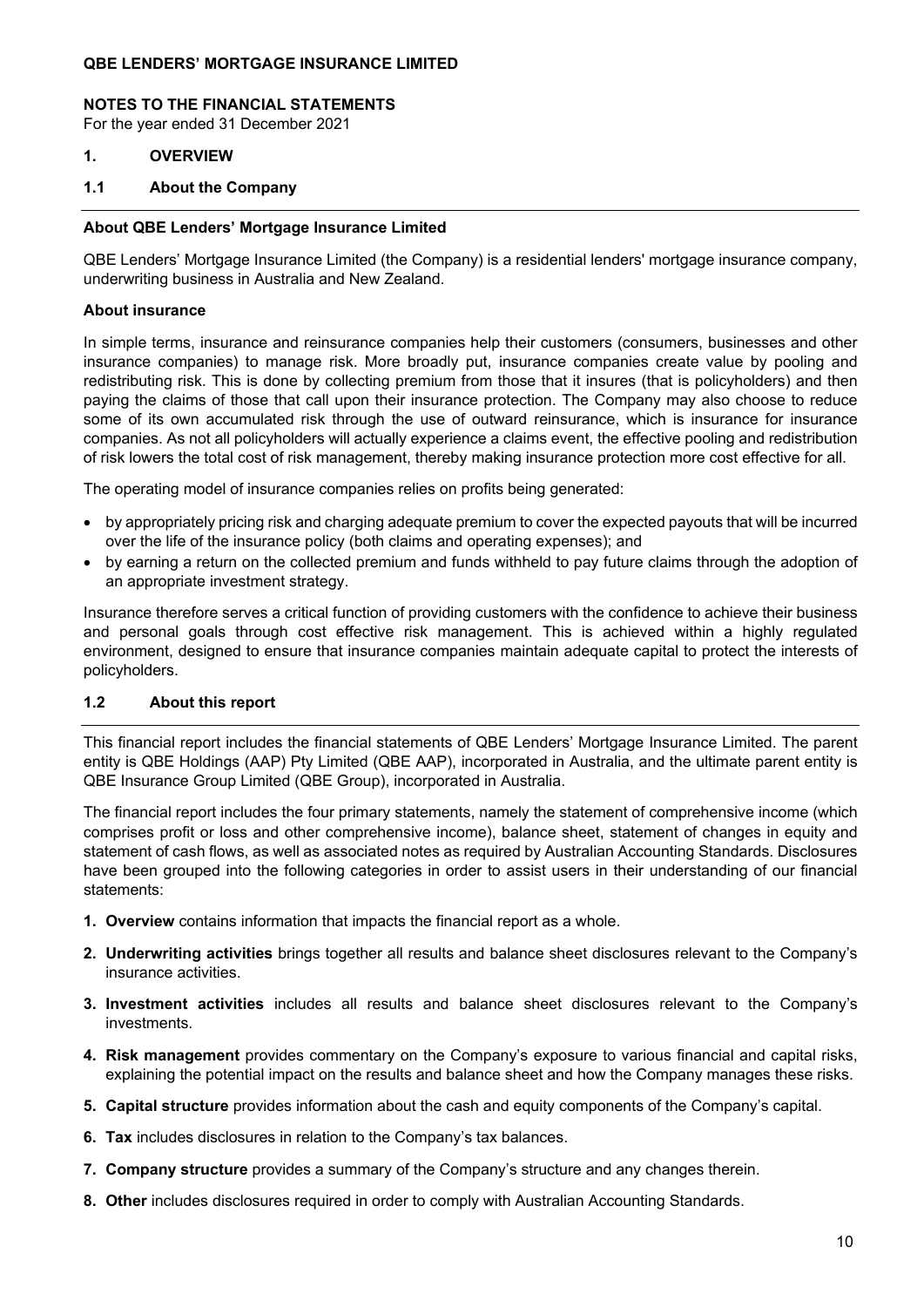### **NOTES TO THE FINANCIAL STATEMENTS**

For the year ended 31 December 2021

Where applicable within each note, disclosures are further analysed as follows:

- **Overview** provides some context to assist users in understanding the disclosures.
- **Disclosures** (both numbers and commentary) provides analysis of balances as required by Australian Accounting Standards.
- **How we account for the numbers** summarises the accounting policies relevant to an understanding of the numbers.
- **Critical accounting judgements and estimates** explains the key estimates and judgements applied by management in determining the numbers.

The notes include information which the directors believe is required to understand the financial statements and is material and relevant to the operations, balance sheet and results of the Company. Information is considered material and relevant if:

- the amount in question is significant because of its size or nature;
- it is important to assist in understanding the results of the Company;
- it helps to explain the impact of significant changes in the Company's business; or
- it relates to an aspect of the Company's operations that is important to its future performance.

### **1.2.1 Basis of preparation**

This financial report is a general purpose financial report which:

- has been prepared in accordance with Australian Accounting Standards and Interpretations as issued by the Australian Accounting Standards Board (AASB), International Financial Reporting Standards (IFRS) as issued by the International Accounting Standards Board (IASB), and the *Corporations Act 2001*;
- has been prepared on a historical cost basis as modified by certain exceptions, the most significant of which are the measurement of investments at fair value and the measurement of the net outstanding claims liability at present value;
- is presented in Australian dollars; and
- is presented with values rounded to the nearest one hundred thousand dollars or, in certain cases, to the nearest thousand dollars in accordance with *ASIC Corporations (Rounding in Financial/Directors' Reports) Instrument 2016/191*.

The Company is a for-profit entity for the purpose of preparing the financial statements.

Where appropriate, prior period comparatives have been reclassified in this financial report to ensure comparability in the current reporting period. The reclassification was necessary to provide the readers of the financial report with a greater understanding of the Company's notes to the financial statements.

New and amended Accounting Standards and Interpretations issued by the AASB that are now effective are detailed in note 8.1.

The Company has not adopted any Accounting Standards and Interpretations that have been issued or amended but are not yet effective.

These financial statements are separate financial statements and the Company is exempt from preparing consolidated financial statements under AASB10 *Consolidated Financial Statements*. The ultimate parent Company, QBE Group produces consolidated financial statements in accordance with AASB and IFRS for public use, which can be obtained at www.qbe.com or Level 18, 388 George Street, Sydney, NSW 2000, Australia.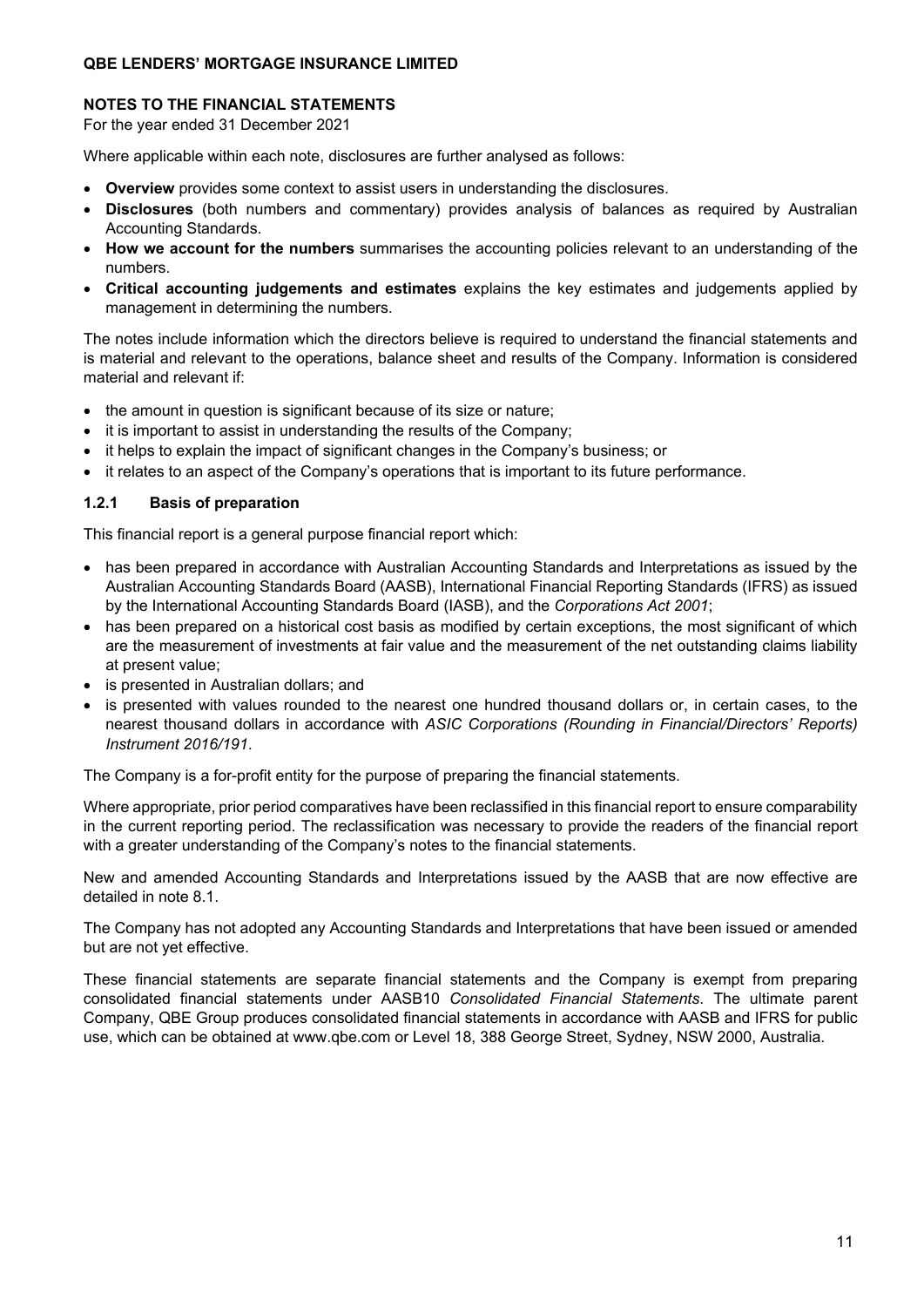#### **NOTES TO THE FINANCIAL STATEMENTS**

For the year ended 31 December 2021

### **1.2.2 Critical accounting judgements and estimates**

The preparation of the Company's financial statements requires management to make judgements and estimates that affect reported amounts.

QBE Group has developed a centralised risk management and policy framework, designed to ensure consistency of approach across a number of operational activities. The Company adopts these, subject to the specific requirements of local markets, legislation and regulation. Such operational activities include underwriting, claims management, actuarial assessment of the outstanding claims liability and investment management.

Sensitivity analyses in respect of critical accounting estimates and judgements are presented in order to provide information and analysis which is meaningful, relevant, reliable and comparable year on year.

The key areas in which critical estimates and judgements are applied are as follows:

- net outstanding claims liability (note 2.3);
- unearned premium and deferred insurance costs (note 2.5);
- liability adequacy test (note 2.5.1);
- impairment of receivables (note 2.6); and
- recoverability of deferred tax assets (note 6.2)

#### **COVID-19**

COVID-19 was declared a pandemic by the World Health Organisation in March 2020. The virus itself, as well as measures to slow its spread, have had a significant impact on the global economy. The Company has considered a broad range of factors to inform an assessment of the impact of the resulting uncertainty and general market volatility on the financial statements.

While the areas of critical accounting judgements and estimates did not materially change from last year, the impact of COVID-19 resulted in the application of further judgement within those identified areas. Given the evolving and uncertain impact of COVID-19, we anticipate that there will be changes in market conditions in the future and that the impact of these changes will be accounted for in future reporting periods as they arise and/or are able to be reasonably predicted.

The significant accounting estimates impacted by these associated uncertainties are predominantly related to the valuation of the outstanding claims, risk margin, the liability adequacy test, and earning patterns. The impact of the COVID-19 pandemic on each of the significant accounting estimates are discussed further below.

#### • **Net discounted central estimate (note 2.3):**

COVID-19 has caused a material reduction in the net discounted central estimate reflecting the favourable economic projections with increasing property prices and lower unemployment rate. Despite the reduction in the COVID-19 specific reserves, the total net discounted central estimate is broadly similar to that at the previous balance date due to the low levels of claim payments.

The Company will continue to monitor market developments closely, to ensure that the net discounted central estimate is reflective of the best estimate of expected future claims.

#### **• Risk margin (note 2.3.3):**

The Company aims to maintain a probability of adequacy in excess of 85%, reflecting the level of uncertainty in the net discounted central estimate. At the balance date, the Company has maintained a probability of adequacy of 93.0%.

#### **• Liability adequacy test (note 2.5.1):**

This assessment is informed by the expectation of future net claims including a risk margin and is therefore subject to the same uncertainties summarised above. Future claims assumptions used in the liability adequacy test have been prepared on a basis that is consistent with the COVID-19 assumptions informing the determination of the net discounted central estimate.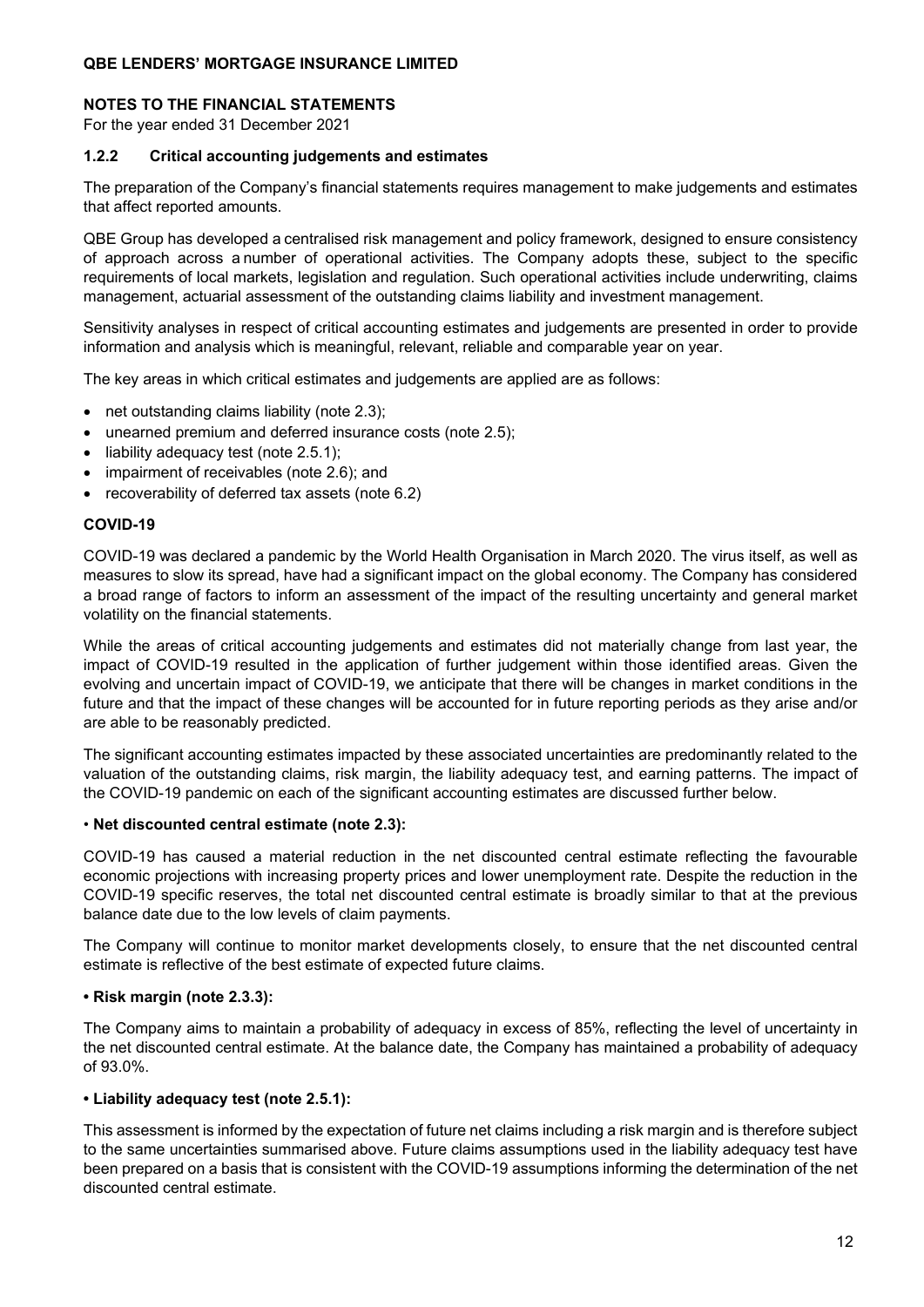### **NOTES TO THE FINANCIAL STATEMENTS**

For the year ended 31 December 2021

### **1.2.3 Foreign currency**

#### **Translation of foreign currency transactions and balances**

Transactions included in the financial statements are measured using the currency of the primary economic environment in which the entity operates (the functional currency). Foreign currency transactions are translated into functional currencies at the spot rates of exchange applicable at the dates of the transactions. At the balance date, monetary assets and liabilities denominated in foreign currencies are retranslated at the rates of exchange prevailing at that date. Resulting exchange gains and losses are included in profit or loss.

#### **Translation of foreign operations**

The results and balance sheets of all foreign operations that have a functional currency different from the Company's presentation currency of Australian dollars are translated into Australian dollars as follows:

- income, expenses and other current period movements in comprehensive income are translated at average rates of exchange; and
- balance sheet items are translated at the closing balance date rates of exchange.

On consolidation, exchange differences arising from the translation of foreign operations are taken to shareholder's equity and recognised in other comprehensive income. When a foreign operation is sold in whole or part and capital is repatriated, exchange differences on translation from the entity's functional currency to the parent entity's functional currency of Australian dollars are reclassified out of other comprehensive income and recognised in profit or loss as part of the gain or loss on sale.

### **Exchange rates**

The principal exchange rates used in the preparation of the financial statements were:

|                 |                  | 2021           |                  | 2020           |
|-----------------|------------------|----------------|------------------|----------------|
|                 | <b>PROFIT OR</b> | <b>BALANCE</b> | <b>PROFIT OR</b> | <b>BALANCE</b> |
|                 | <b>LOSS</b>      | <b>SHEET</b>   | <b>LOSS</b>      | <b>SHEET</b>   |
| <b>US\$/A\$</b> | 1.332            | 1.376          | 1.453            | 1.297          |
| <b>NZ\$/A\$</b> | 0.942            | 0.941          | 0.943            | 0.933          |

### **2. UNDERWRITING ACTIVITIES**

#### **Overview**

This section provides analysis and commentary on the Company's underwriting activities. Underwriting, in simple terms, is the agreement by the insurer to assume insurance risk in return for a premium paid by the insured. The underwriter assesses the quality of the risk and prices it accordingly.

### **2.1 Revenue**

### **Overview**

Revenue mainly comprises premiums charged for providing insurance coverage. Premiums are classified as either:

- direct, being those paid by the policyholder to the insurer; or
- inward reinsurance, being for coverage provided to an insurer or reinsurer in relation to a specified grouping of policies or risks.

Other sources of revenue principally comprise amounts recovered from reinsurers under the terms of reinsurance contracts and commission income from reinsurers.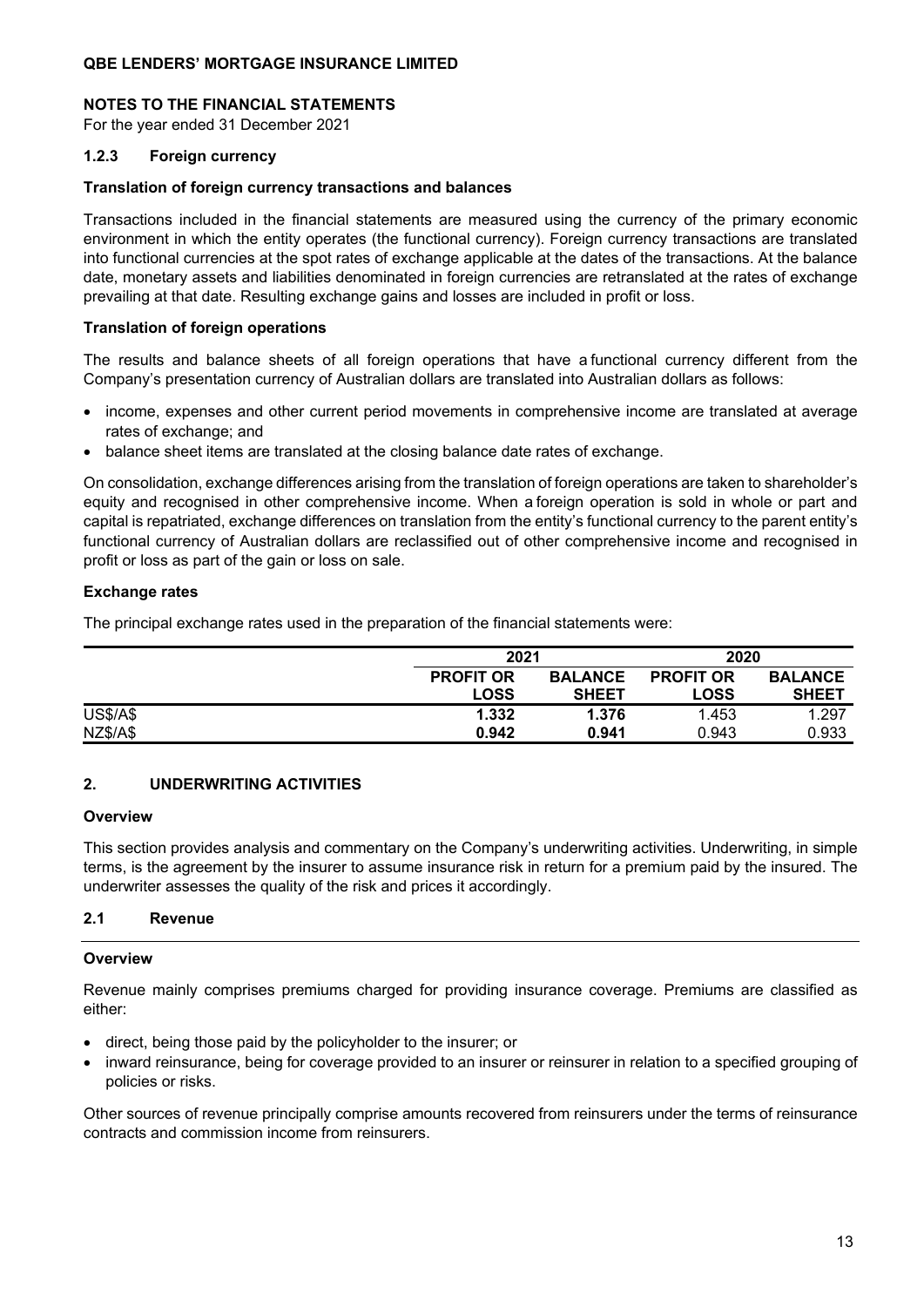#### **NOTES TO THE FINANCIAL STATEMENTS**

For the year ended 31 December 2021

|                                          |             | 2021  | 2020  |
|------------------------------------------|-------------|-------|-------|
|                                          | <b>NOTE</b> | \$Μ   | \$Μ   |
| <b>Gross earned premium</b>              |             |       |       |
| <b>Direct</b>                            |             | 262.5 | 233.1 |
| Inward reinsurance                       |             | 9.9   | 10.8  |
|                                          |             | 272.4 | 243.9 |
| <b>Other revenue</b>                     |             |       |       |
| Reinsurance and other recoveries revenue | 2.2         | 2.7   | 93.6  |
| Reinsurance commission revenue           |             | 52.8  | 41.5  |
| Management fees from related entity      | 8.6.2       | 1.1   | 0.7   |
|                                          |             | 56.6  | 135.8 |
| Total revenue                            |             | 329.0 | 379.7 |

#### **How we account for the numbers**

#### **Premium revenue**

Premium written comprises amounts charged to policyholders, excluding taxes collected on behalf of third parties. Premium revenue is recognised in profit or loss from the date of attachment of risk over the period of the insurance contract in accordance with the pattern of the expected incidence of risk, adjusted for policy terminations.

### **Reinsurance and other recoveries**

Reinsurance and other recoveries received and receivable on paid claims, reported claims not yet paid, and claims incurred but not reported (IBNR) are recognised as revenue. Recoveries receivable are measured as the present value of the expected future receipts.

#### **Reinsurance commission revenue**

Reinsurance commission revenue comprises exchange commissions that are a fixed percentage of reinsurance premiums payable, and variable commissions the level of which depend on the future profitability of reinsured business. Exchange commissions are recognised in profit or loss on the same basis as reinsurance written premiums, reflecting the pattern of the expected incidence of risk over the period of indemnity, adjusted for policy terminations. Variable commissions are brought to account in consideration of the expected performance of the reinsured policies.

#### **2.2 Net claims expense**

#### **Overview**

The largest expense for an insurance company is net claims expense, which is the difference between the net outstanding claims liability (as described in note 2.3 below) at the beginning and the end of the financial year plus any claims payments made, net of reinsurance and other recoveries received during the financial year.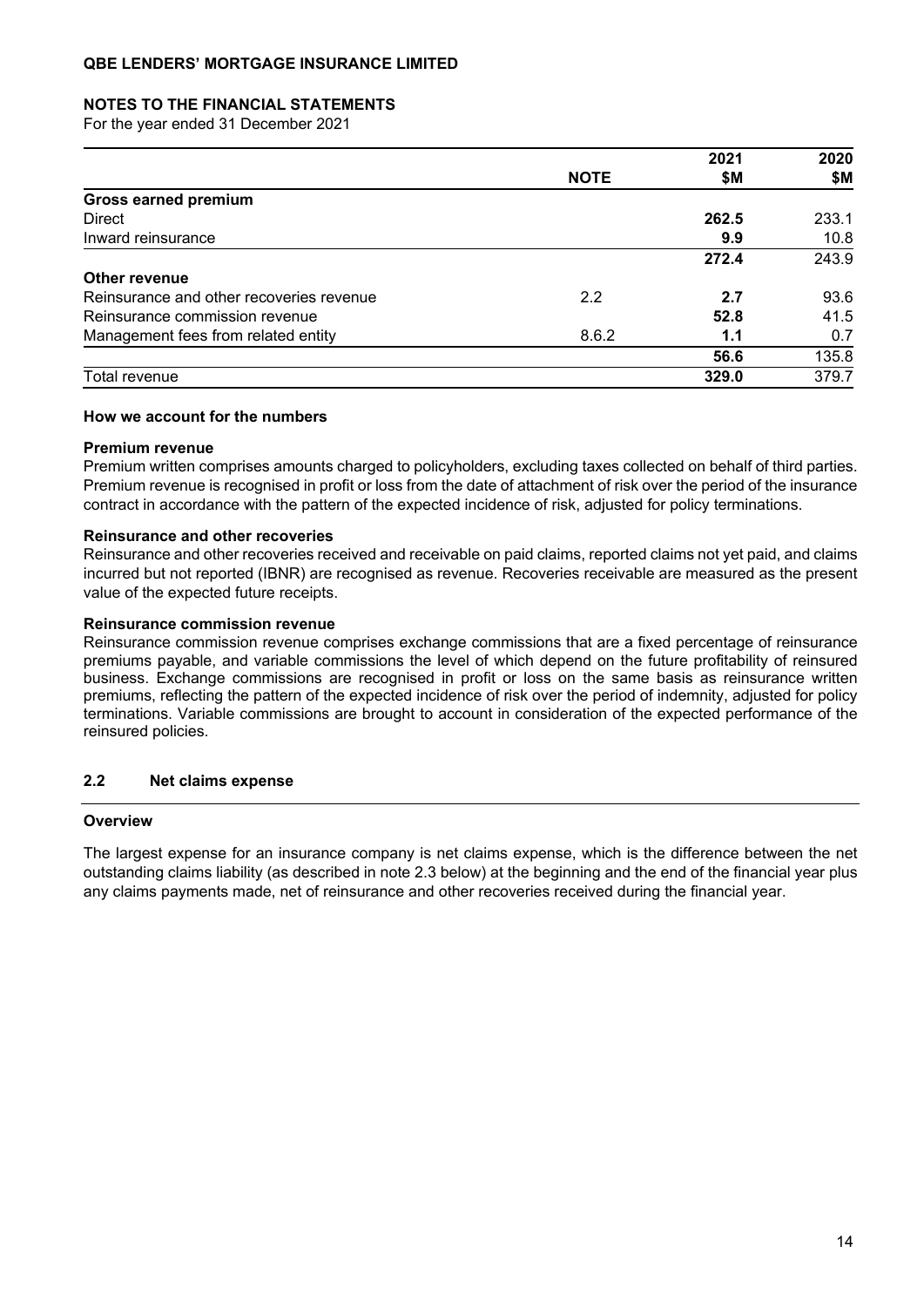### **NOTES TO THE FINANCIAL STATEMENTS**

For the year ended 31 December 2021

|                                             |             | 2021  | 2020   |
|---------------------------------------------|-------------|-------|--------|
|                                             | <b>NOTE</b> | \$M   | \$Μ    |
| Gross claims incurred and related expenses  |             |       |        |
| <b>Direct</b>                               |             | 11.4  | 172.2  |
| Inward reinsurance                          |             | 3.8   | 8.5    |
|                                             |             | 15.2  | 180.7  |
| Reinsurance and other recoveries revenue    |             |       |        |
| Direct                                      |             | (3.0) | (92.4) |
| Inward reinsurance                          |             | 0.3   | (1.2)  |
|                                             | 2.1         | (2.7) | (93.6) |
| Net claims expense                          |             | 12.5  | 87.1   |
| Analysed as follows:                        |             |       |        |
| Movement in net discounted central estimate | 2.4.1       | 0.6   | 67.8   |
| Movement in risk margin                     | 2.3.3       | 11.9  | 19.3   |
| Net claims expense                          |             | 12.5  | 87.1   |

### **2.3 Net outstanding claims liability**

#### **Overview**

The net outstanding claims liability comprises the elements described below.

- The gross central estimate (note 2.3.1). This is the provision for expected future claims payments and includes claims reported but not yet paid, claims incurred but which have not yet been reported (IBNR) and estimated claims handling costs.
- Less reinsurance and other recoveries (note 2.3.2). Insurance companies may elect to purchase reinsurance to manage their exposure to any one claim or series of claims. When an insurance company incurs a claim as a result of an insured loss, it may be able to recover some of that claim from the reinsurers.
- Less an amount to reflect the discount to present value using risk-free rates of return. The net central estimate is discounted to present value recognising that the claim and/or recovery may not be settled for some time. The weighted average risk-free rate used to discount the outstanding claims liability is summarised in note 2.3.4.
- Plus a risk margin (note 2.3.3). A risk margin is added to reflect the inherent uncertainty in the net discounted central estimate of outstanding claims.

|                                                        |             | 2021    | 2020    |
|--------------------------------------------------------|-------------|---------|---------|
|                                                        | <b>NOTE</b> | \$M     | \$M     |
| Gross discounted central estimate                      | 2.3.1       | 221.2   | 252.3   |
| Risk margin                                            | 2.3.3       | 64.0    | 52.1    |
| Gross outstanding claims liability                     |             | 285.2   | 304.4   |
| Reinsurance and other recoveries on outstanding claims | 2.3.2       | (118.1) | (135.3) |
| Net outstanding claims liability                       |             | 167.1   | 169.1   |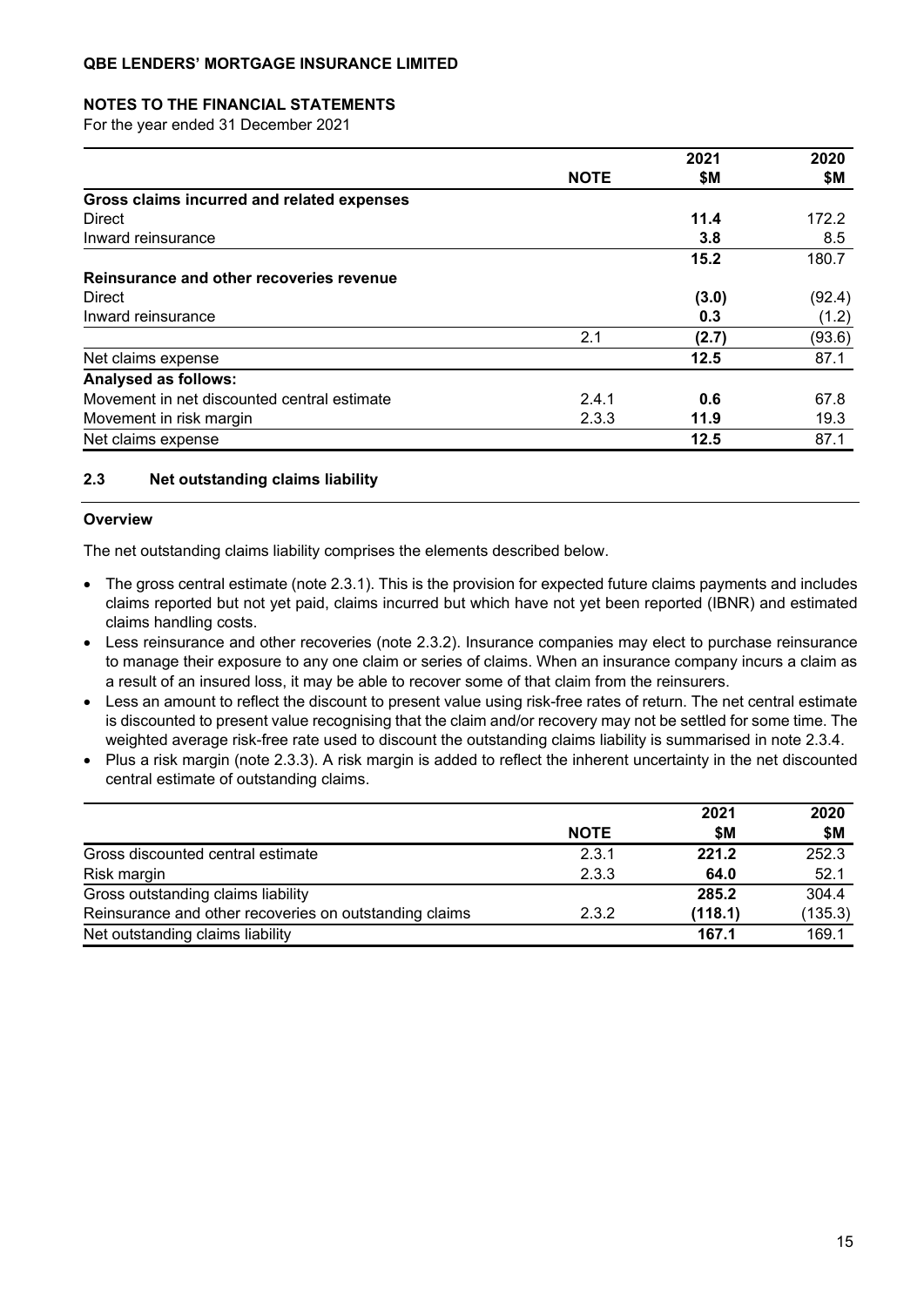### **NOTES TO THE FINANCIAL STATEMENTS**

For the year ended 31 December 2021

The table below analyses the movement in the outstanding claims liability, showing separately the movement in gross claims liability and the impact of reinsurance:

|                                                                                           | 2021                |                           |                   | 2020                |                           |                   |  |
|-------------------------------------------------------------------------------------------|---------------------|---------------------------|-------------------|---------------------|---------------------------|-------------------|--|
|                                                                                           | <b>GROSS</b><br>\$Μ | <b>REINSURANCE</b><br>\$M | <b>NET</b><br>\$Μ | <b>GROSS</b><br>\$Μ | <b>REINSURANCE</b><br>\$Μ | <b>NET</b><br>\$Μ |  |
| At 1 January                                                                              | 304.4               | (135.3)                   | 169.1             | 192.1               | (79.5)                    | 112.6             |  |
| Current accident year development<br>in net discounted outstanding claims<br>(note 2.4.2) | 106.9               | (57.0)                    | 49.9              | 156.3               | (98.3)                    | 58.0              |  |
| Prior accident year development in<br>net discounted outstanding claims<br>(note 2.4.2)   | (103.6)             | 54.3                      | (49.3)            | 5.1                 | 4.7                       | 9.8               |  |
| Movement in risk margin (note 2.3.3)                                                      | 11.9                |                           | 11.9              | 19.3                |                           | 19.3              |  |
| Incurred claims recognised in profit                                                      |                     |                           |                   |                     |                           |                   |  |
| or loss (note 2.2)                                                                        | 15.2                | (2.7)                     | 12.5              | 180.7               | (93.6)                    | 87.1              |  |
| Claims payments                                                                           | (34.4)              | 19.9                      | (14.5)            | (68.4)              | 37.8                      | (30.6)            |  |
| At 31 December                                                                            | 285.2               | (118.1)                   | 167.1             | 304.4               | (135.3)                   | 169.1             |  |

### **2.3.1 Gross discounted central estimate**

|                                                      |             | 2021  | 2020  |
|------------------------------------------------------|-------------|-------|-------|
|                                                      | <b>NOTE</b> | \$M   | \$Μ   |
| Gross undiscounted central estimate excluding claims |             |       |       |
| settlement costs                                     |             | 217.6 | 247.0 |
| Claims settlement costs                              |             | 5.6   | 5.9   |
| Gross undiscounted central estimate                  |             | 223.2 | 252.9 |
| Discount to present value                            |             | (2.0) | (0.6) |
| Gross discounted central estimate                    | 2.3         | 221.2 | 252.3 |
| Payable within 12 months                             |             | 102.0 | 112.4 |
| Payable in greater than 12 months                    |             | 119.2 | 139.9 |
| Gross discounted central estimate                    | 2.3         | 221.2 | 252.3 |

#### **How we account for the numbers**

The gross discounted central estimate is the present value of the expected future payments for claims incurred and includes reported but unpaid claims, IBNR and claims settlement costs. The net discounted central estimate is determined by the Appointed Actuary, supported by a team of actuaries. The valuation process includes extensive consultation with claims and underwriting staff as well as senior management. The central estimate of outstanding claims is subject to a comprehensive independent review at least annually. The risk management procedures related to the actuarial function are explained further in note 4.

#### **Critical accounting judgements and estimates**

The determination of the amounts that the Company will ultimately pay for claims arising under insurance and reinsurance contracts involves a number of critical assumptions. Some of the uncertainties impacting these assumptions are as follows:

- changes in patterns of claims incidence, reporting and payment;
- volatility in the estimation of future costs due to the time that elapses before a definitive determination of the ultimate claims cost can be made;
- changes in the legal environment, including the interpretation of liability laws and the quantum of damages; and
- changing social, political and economic trends, for example, house price inflation, unemployment and interest rates.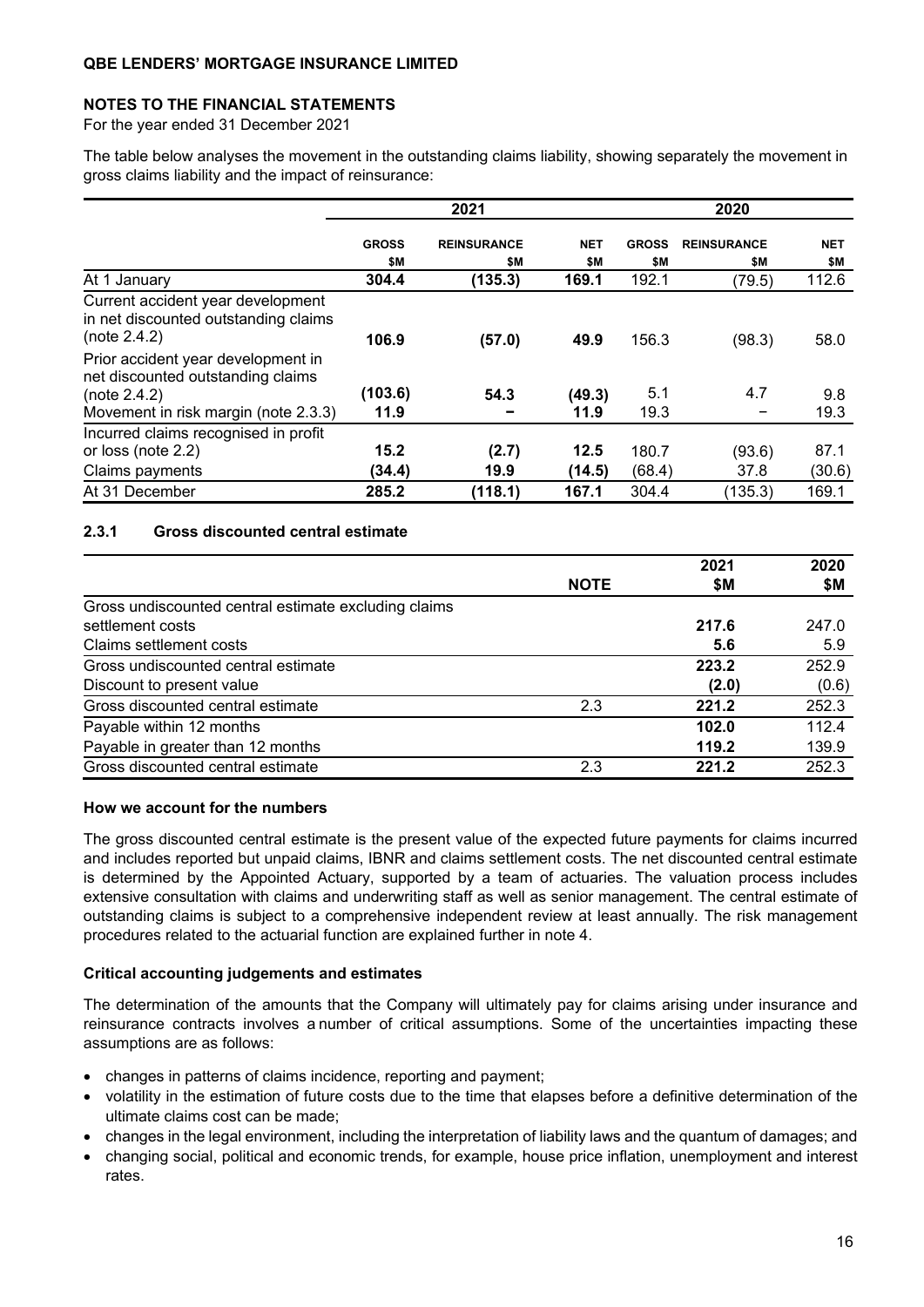### **NOTES TO THE FINANCIAL STATEMENTS**

For the year ended 31 December 2021

The estimation of IBNR is generally subject to a greater degree of uncertainty than the estimation of the cost of settling claims that have been reported to the Company but not yet paid, for which some information about the claims is generally available. The longer the delay between the event giving rise to the claim and final claim settlement, the greater the variability between initial estimates of the loss incurred and the final settlement amount, as a result of additional financing and settlement costs incurred by the lender and changes in property valuations.

Central estimates are determined using a variety of estimation techniques, generally based on an analysis of historical experience which assumes an underlying pattern of claims development and payment. The final selected central estimate is based on a judgemental consideration of the results of each method and qualitative information, for example:

- historical trends in the development and incidence of the numbers of defaults reported, numbers of defaults cured, numbers of properties taken into possession, numbers of such properties sold, numbers of claims arising from these sales, and the costs of those claims;
- exposure details, including policy counts, sums insured and various other characteristics of the borrowers and loans; and
- historical and likely future trends of expenses associated with managing claims to finalisation.

The gross central estimate is discounted to present value using the appropriate risk-free rate.

Central estimates are calculated gross of any reinsurance and other recoveries. A separate estimate is made of the amounts recoverable based on the gross central estimate (note 2.3.2).

### **2.3.2 Reinsurance and other recoveries on outstanding claims**

|                                                          |             | 2021  | 2020  |
|----------------------------------------------------------|-------------|-------|-------|
|                                                          | <b>NOTE</b> | \$Μ   | \$M   |
| Reinsurance and other recoveries on outstanding claims - |             |       |       |
| undiscounted                                             |             | 119.1 | 135.6 |
| Discount to present value                                |             | (1.0) | (0.3) |
| Reinsurance and other recoveries on outstanding claims   | 2.3         | 118.1 | 135.3 |
| Receivable within 12 months                              |             | 54.5  | 60.3  |
| Receivable in greater than 12 months                     |             | 63.6  | 75.0  |
| Reinsurance and other recoveries on outstanding claims   | 2.3         | 118.1 | 135.3 |

### **How we account for the numbers**

The recoverability of amounts due from reinsurers and others is assessed at each balance date to ensure that the balances properly reflect the amounts that are ultimately expected to be received, taking into account counterparty credit risk and the terms of the reinsurance contracts. Counterparty credit risk in relation to reinsurance assets is considered in note 4.3. Recoveries are discounted to present value using the appropriate risk-free rate.

### **2.3.3 Risk Margin**

### **Overview**

A risk margin is determined by the Company's Board to reflect the inherent uncertainty in the net discounted central estimate.

The risk margin and the net discounted central estimate are key inputs in the determination of the probability of adequacy (POA), which is a statistical measure of the relative adequacy of the net outstanding claims liability to ultimately be able to pay claims. For example, a 90% POA indicates that the outstanding claims liability is expected to be adequate 9 years in 10.

|                                                                        | 2021  | 2020  |
|------------------------------------------------------------------------|-------|-------|
|                                                                        | \$M   | \$M   |
| Risk margin (\$M)                                                      | 64.0  | 52.1  |
| Risk margin as a percentage of the net discounted central estimate (%) | 62.1% | 44.5% |
| Probability of adequacy (%)                                            | 93.0% | 87.5% |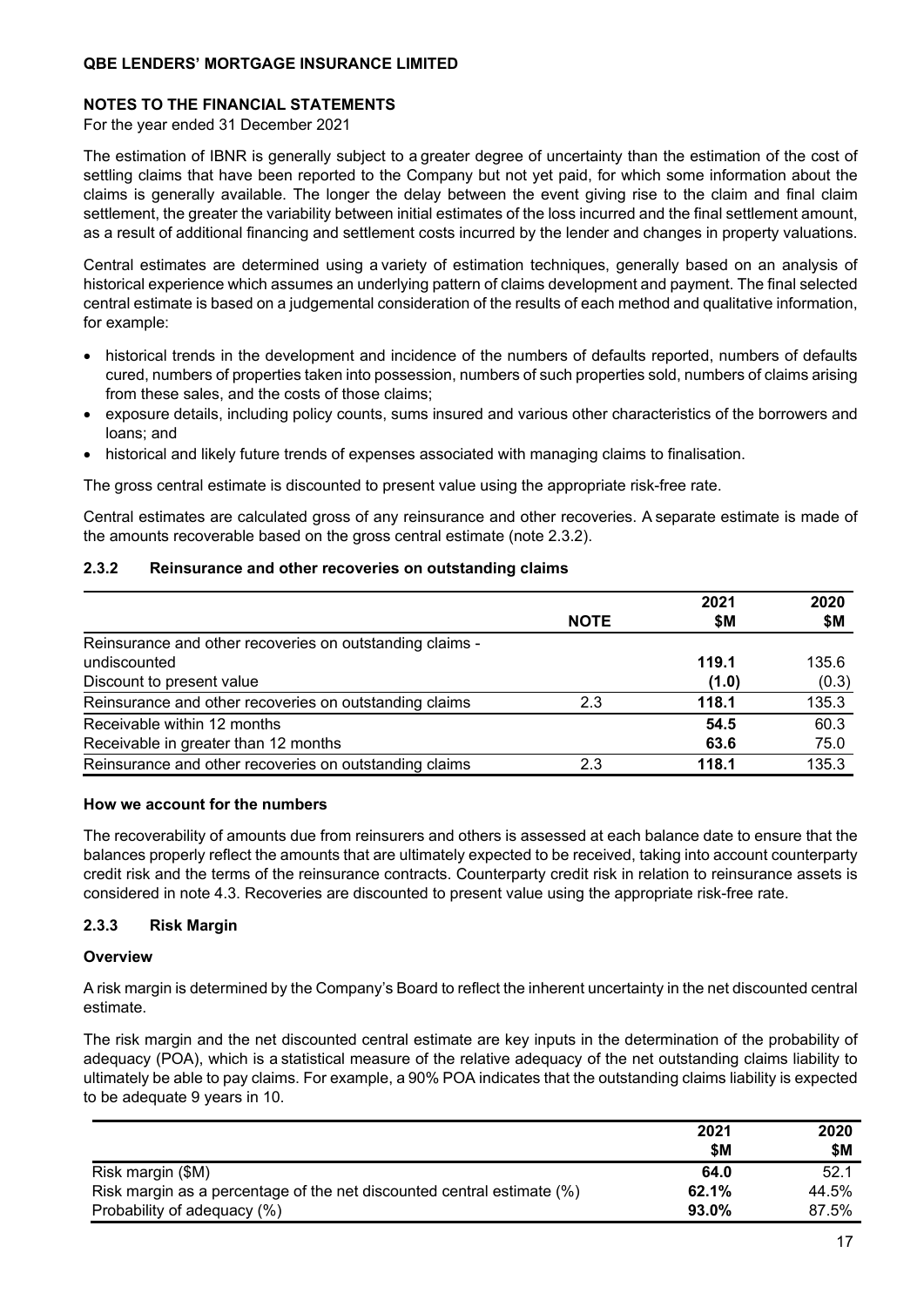### **NOTES TO THE FINANCIAL STATEMENTS**

For the year ended 31 December 2021

The overall POA has been increased to 93.0% (2020: 87.5%) as at 31 December 2021 to allow for numerous factors including the degree of uncertainty due to COVID-19. The risk margin has increased by \$11.9m compared to the balance at 31 December 2020.

### **How we account for the numbers**

AASB 1023 *General Insurance Contracts* requires an entity to adopt an appropriate risk margin. The resulting probability of adequacy is not of itself an accounting policy as defined by AASB 108 *Accounting Policies*, *Changes in Accounting Estimates and Errors*. The appropriate level of risk margin is not determined by reference to a fixed probability of adequacy, however the Company aims to maintain a probability of adequacy in excess of 93.0% (2020: 87.5%).

The Board reviews a number of factors when determining the appropriate risk margin, including any changes in the level of uncertainty in the net discounted central estimate, the resulting probability of adequacy and the risk margin as a percentage of the net discounted central estimate.

#### **Critical accounting judgements and estimates**

The determination of the appropriate level of risk margin takes into account the level of uncertainty in the central estimate due to estimation error, data quality, variability of key discount assumptions and possible economic and legislative changes.

The key drivers of uncertainty unique to QBE LMI's insurance liability are as follows:

- Some models rely on consistent arrears management practices and this may change in the future;
- Uncertainties surrounding the global economy, with potential flow-on impacts to the Australian economy through future property prices, unemployment and interest rates;
- Legislation changes affecting QBE LMI's underwriting practices; and
- Concentration of property losses in a particular region.

### **2.3.4 Discount rate used to determine the outstanding claims liability**

#### **Overview**

Claims typically may not settle for some time. As such, the liability is discounted to reflect the time value of money. The table below summarises the weighted average discount rate used to discount the outstanding claims liability.

| 2021                             | 2020 |
|----------------------------------|------|
| $\mathbf{a}$<br>70               | %    |
| Australia and New Zealand<br>v.- | v.   |

#### **How we account for the numbers**

AASB 1023 requires that the net central estimate is discounted to reflect the time value of money using risk-free rates that are based on current observable, objective rates that relate to the nature, structure and terms of the future obligations.

#### **2.3.5 Weighted average term to settlement**

#### **Overview**

The weighted average term to settlement refers to the period from the balance date to the expected date of claims settlement. All other factors being equal, a longer weighted average term to settlement generally results in a larger impact on the central estimate from discounting. The weighted average term to settlement of the Company's outstanding claims liability is summarised below.

| 2021                      | 2020         |
|---------------------------|--------------|
| <b>YEARS</b>              | <b>YEARS</b> |
| Australia and New Zealand | , 도<br>ں. ו  |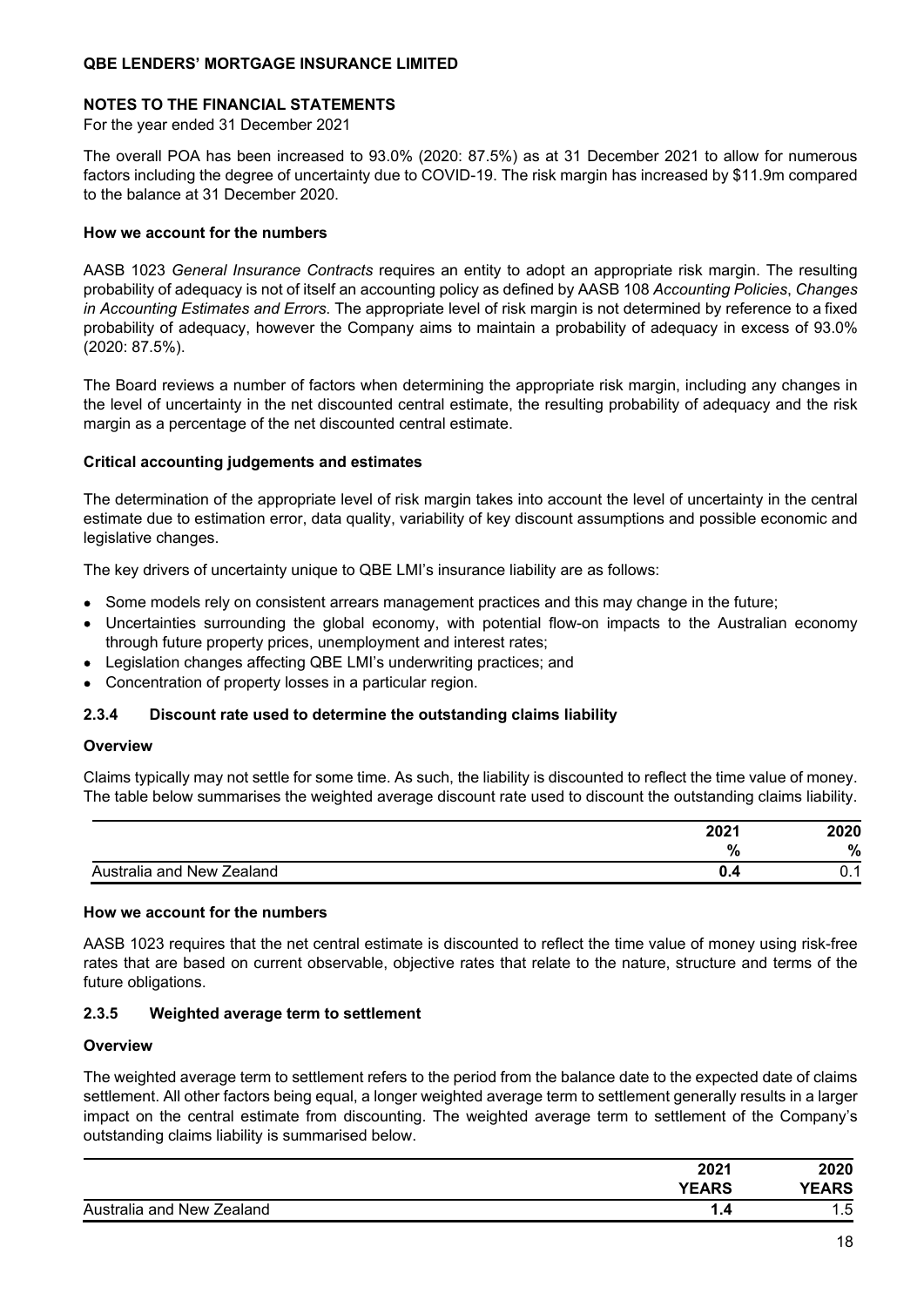### **NOTES TO THE FINANCIAL STATEMENTS**

For the year ended 31 December 2021

### **2.3.6 Net discounted central estimate maturity profile**

#### **Overview**

The maturity profile is the Company's expectation of the period over which the net central estimate will be settled. The Company uses this information to ensure that it has adequate liquidity to pay claims as they are due to be settled and to inform the Company's investment strategy. The expected maturity profile of the Company's net discounted central estimate is analysed below.

|      |     | 1 YEAR OR<br><b>LESS</b> | 1 TO 2<br><b>YEARS</b> | 2 TO 3<br><b>YEARS</b> | 3 TO 4<br><b>YEARS</b> | 4 TO 5<br><b>YEARS</b> | <b>OVER 5</b><br><b>YEARS</b> | <b>TOTAL</b> |
|------|-----|--------------------------|------------------------|------------------------|------------------------|------------------------|-------------------------------|--------------|
| 2021 | \$Μ | 47.5                     | 29.8                   | 16.1                   | 6.4                    | 2.2                    | 1.1                           | 103.1        |
| 2020 | \$Μ | 52.1                     | 36.4                   | 15.7                   | 6.0                    | 3.1                    | 3.7                           | 117.0        |

### **2.3.7 Impact of changes in key variables on the net outstanding claims liability**

#### **Overview**

The impact of changes in key variables used in the calculation of the outstanding claims liability is summarised in the table below. Each change has been calculated in isolation from the other changes and shows the impact on profit (after tax, at the 75<sup>th</sup> percentile) assuming that there is no change to any of the other variables. In practice, this is considered unlikely to occur.

The sensitivities below do not consider the impact on the additional risk margin, that is they have been calculated at the 75th percentile (apart from the change in probability of adequacy). This does not represent the final impact to profit after tax.

| <b>SENSITIVITY</b><br>$\%$ | 2021<br>\$Μ                         | 2020<br>\$М                                                |
|----------------------------|-------------------------------------|------------------------------------------------------------|
| $+20$                      | (17.2)                              | (14.0)                                                     |
| $+20$                      | (17.2)                              | 14.1<br>(17.6)                                             |
| $+5$                       |                                     | 17.2                                                       |
| $+20$                      | (8.9)                               | (6.2)                                                      |
| $+1$                       | (3.2)                               | 6.7<br>(2.0)<br>1.9                                        |
|                            | $-20$<br>$-20$<br>-5<br>$-20$<br>-1 | PROFIT (LOSS) <sup>1,2</sup><br>17.2<br>17.3<br>9.1<br>2.9 |

 $1$  Net of tax at the prima facie rate of 30%.

 $2$  The impact of a change in in interest rates on profit (after tax, at the 75<sup>th</sup> percentile) due to market value movements on fixed interest securities is shown in note 4.4.

### **2.4 Claims development - net undiscounted central estimate**

#### **Overview**

The claims development table demonstrates the extent to which the original estimated ultimate claims payments in any one accident year (item (a) in the table below) has subsequently developed favourably (that is, claims cost estimates have reduced) or unfavourably (i.e. further claims expense has been recognised in subsequent years). This table therefore illustrates the variability and inherent uncertainty in estimating the central estimate each year. The ultimate claims cost for any particular accident year is not known until all claims payments have been made, which could be some time into the future. The estimated ultimate claims payments at the end of each subsequent accident year demonstrates how the original estimate has been revised over time (b).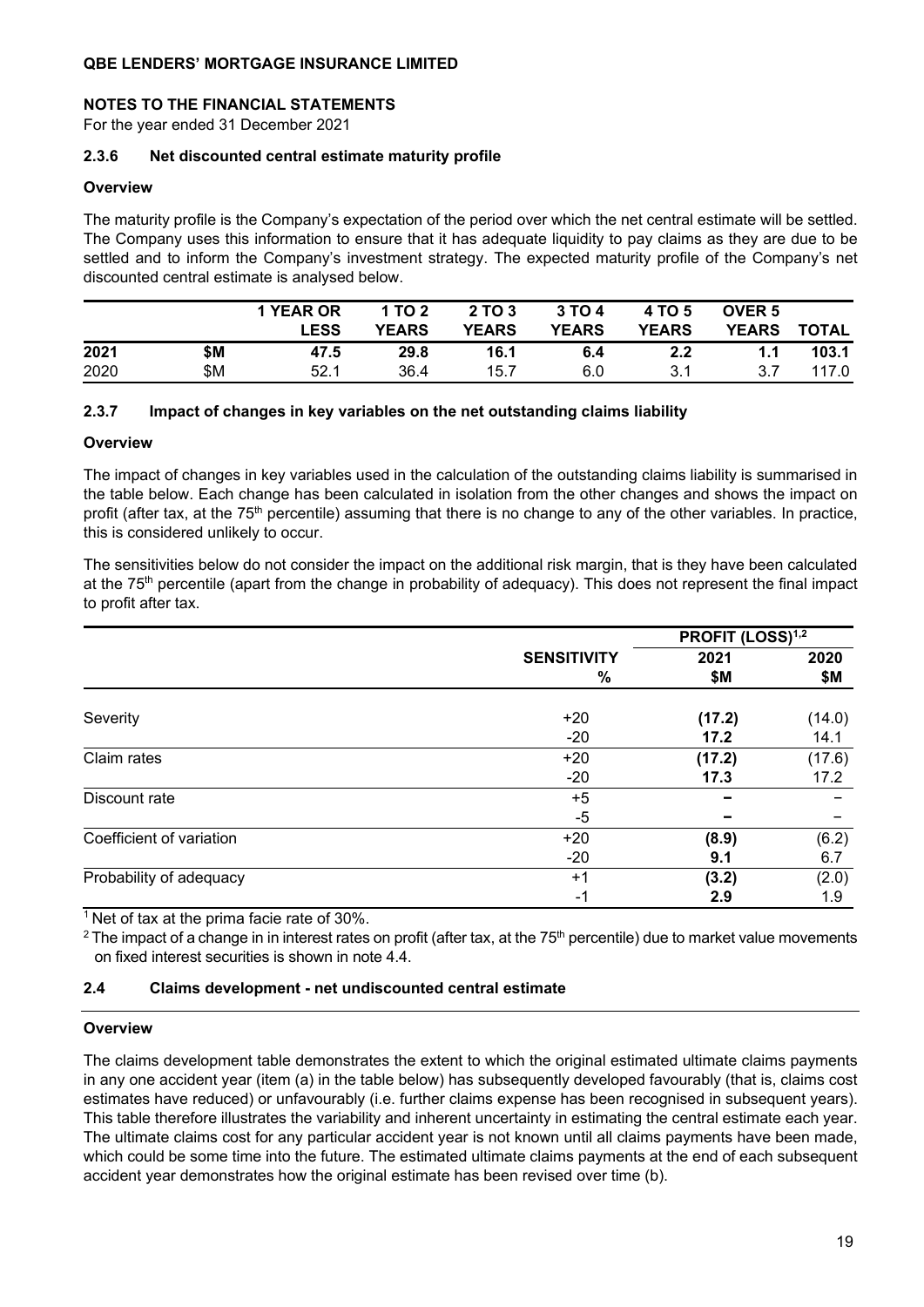### **NOTES TO THE FINANCIAL STATEMENTS**

For the year ended 31 December 2021

Cumulative actual net claims payments (d) are deducted from the expected ultimate claims payments in each accident year (c) at the current balance date, resulting in the net undiscounted central estimate (e), which is reconciled to the discounted central estimate (f).

The accident year movement (g) reflects the ultimate undiscounted net claims estimate at the end of the current financial year (c) less the equivalent at the end of the previous financial year (b). This is further summarised in note 2.4.1.

The claims development table is presented net of reinsurance. With reinsurance arrangements and with the Company's risk tolerance managed on a net basis, it is considered neither meaningful nor practicable to provide this information other than on a net accident year basis.

|                                       | 2017 &                       |        |        |        |       |              |
|---------------------------------------|------------------------------|--------|--------|--------|-------|--------------|
|                                       | <b>PRIOR</b><br><b>YEARS</b> | 2018   | 2019   | 2020   | 2021  | <b>TOTAL</b> |
|                                       | \$Μ                          | \$Μ    | \$M    | \$Μ    | \$Μ   | \$Μ          |
| Net ultimate claims payments:         |                              |        |        |        |       |              |
| (a) Original estimate of net ultimate |                              |        |        |        |       |              |
| claims payments                       |                              | 43.9   | 42.8   | 54.4   | 47.5  |              |
| (b) One year later                    |                              | 44.5   | 49.3   | 34.4   |       |              |
| Two years later                       |                              | 46.1   | 34.9   |        |       |              |
| Three years later                     |                              | 35.1   |        |        |       |              |
| (c) Current estimate of net ultimate  |                              |        |        |        |       |              |
| claims payments                       |                              | 35.1   | 34.9   | 34.4   | 47.5  | 151.9        |
| (d) Cumulative net payments to        |                              |        |        |        |       |              |
| date                                  |                              | (30.4) | (18.3) | (5.5)  | (1.8) | (56.0)       |
| (e) Net undiscounted central          |                              |        |        |        |       |              |
| estimate at 31 Dec 2021               | 2.6                          | 4.7    | 16.6   | 28.9   | 45.7  | 98.5         |
| Discount to present value             |                              |        |        |        |       | (1.0)        |
| Claims settlement costs               |                              |        |        |        |       | 5.6          |
| Risk margin                           |                              |        |        |        |       | 64.0         |
| (f) Net outstanding claims liability  |                              |        |        |        |       |              |
| at 31 Dec 2021 (note 2.3)             |                              |        |        |        |       | 167.1        |
| (g) Movement in accident year net     |                              |        |        |        |       |              |
| undiscounted central estimate         |                              |        |        |        |       |              |
| (note 2.4.1)                          | (2.8)                        | (11.0) | (14.4) | (20.0) | 47.5  | (0.7)        |

Uncertainty surrounding claims development is materially resolved within four years.

The development of claims from prior accident years was better than expected at 31 December 2021, leading to an overall release of the central estimate for prior years of \$48.2m. This release is reflective of favourable economic projection in line with external environement .

### **How we account for the numbers**

The Company writes business in Australian dollars and in the case of the New Zealand branch, New Zealand dollars. The translation of ultimate claims estimates denominated in foreign currencies gives rise to foreign exchange movements which have no direct bearing on the development of the underlying claims. All estimates of ultimate claims payments for the 4 most recent accident years reported in functional currencies other than Australian dollars have been translated to Australian dollars using the 2021 average rate of exchange.

### **2.4.1 Reconciliation of claims development table to profit or loss**

### **Overview**

The table below reconciles the net increase or decrease in estimated ultimate claims payments in the current financial year from the claims development table (item (g) in note 2.4) to the analysis of current and prior accident year central estimate development recognised in profit or loss (note 2.4.2).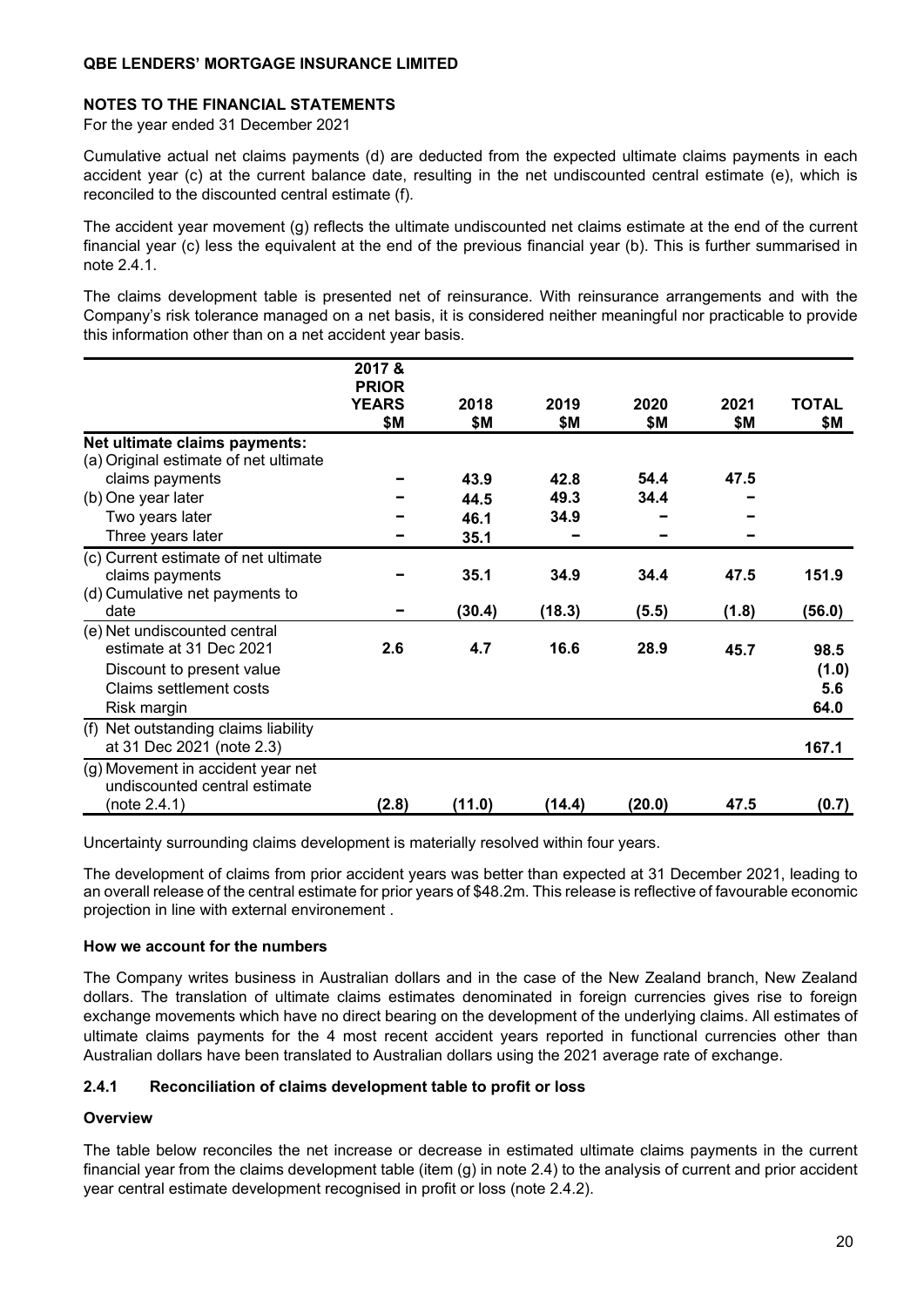### **NOTES TO THE FINANCIAL STATEMENTS**

For the year ended 31 December 2021

|                                                                          | 2021                                                    |                                                        |                     |                                                         | 2020                                                   |                     |  |  |
|--------------------------------------------------------------------------|---------------------------------------------------------|--------------------------------------------------------|---------------------|---------------------------------------------------------|--------------------------------------------------------|---------------------|--|--|
|                                                                          | <b>CURRENT</b><br><b>ACCIDENT</b><br><b>YEAR</b><br>\$Μ | <b>PRIOR</b><br><b>ACCIDENT</b><br><b>YEARS</b><br>\$Μ | <b>TOTAL</b><br>\$M | <b>CURRENT</b><br><b>ACCIDENT</b><br><b>YEAR</b><br>\$Μ | <b>PRIOR</b><br><b>ACCIDENT</b><br><b>YEARS</b><br>\$Μ | <b>TOTAL</b><br>\$М |  |  |
| Movement in net undiscounted<br>central estimate movement (note<br>(2.4) | 47.5                                                    | (48.2)                                                 | (0.7)               | 54.4                                                    | 8.4                                                    | 62.8                |  |  |
| Movement in claims settlement<br>costs                                   | 2.9                                                     | (0.9)                                                  | 2.0                 | 3.7                                                     | 0.6                                                    | 4.3                 |  |  |
| Movement in discount                                                     | (0.5)                                                   | (0.2)                                                  | (0.7)               | (0.1)                                                   | 0.8                                                    | 0.7                 |  |  |
| Movement in net discounted<br>central estimate (note 2.4.2)              | 49.9                                                    | (49.3)                                                 | 0.6                 | 58.0                                                    | 9.8                                                    | 67.8                |  |  |

## **2.4.2 Net central estimate development**

#### **Overview**

The table further analyses the current and prior accident year movement in the net discounted central estimate separately identifying the gross and reinsurance components. Prior accident year claims are those claims that occurred in a previous year but for which a reassessment of the claims cost has impacted the result in the current period.

|                                                             |                                                         | 2021                                                   |                     | 2020                                                    |                                                        |              |  |
|-------------------------------------------------------------|---------------------------------------------------------|--------------------------------------------------------|---------------------|---------------------------------------------------------|--------------------------------------------------------|--------------|--|
|                                                             | <b>CURRENT</b><br><b>ACCIDENT</b><br><b>YEAR</b><br>\$Μ | <b>PRIOR</b><br><b>ACCIDENT</b><br><b>YEARS</b><br>\$Μ | <b>TOTAL</b><br>\$Μ | <b>CURRENT</b><br><b>ACCIDENT</b><br><b>YEAR</b><br>\$Μ | <b>PRIOR</b><br><b>ACCIDENT</b><br><b>YEARS</b><br>\$Μ | <b>TOTAL</b> |  |
|                                                             |                                                         |                                                        |                     |                                                         |                                                        | \$Μ          |  |
| <b>Gross central estimate</b><br>development                |                                                         |                                                        |                     |                                                         |                                                        |              |  |
| Undiscounted                                                | 107.8                                                   | (103.1)                                                | 4.7                 | 156.6                                                   | 3.4                                                    | 160.0        |  |
| <b>Discount</b>                                             | (0.9)                                                   | (0.5)                                                  | (1.4)               | (0.3)                                                   | 1.7                                                    | 1.4          |  |
|                                                             | 106.9                                                   | (103.6)                                                | 3.3                 | 156.3                                                   | 5.1                                                    | 161.4        |  |
| Reinsurance and other<br><b>recoveries</b>                  |                                                         |                                                        |                     |                                                         |                                                        |              |  |
| Undiscounted                                                | (57.5)                                                  | 54.1                                                   | (3.4)               | (98.5)                                                  | 5.6                                                    | (92.9)       |  |
| <b>Discount</b>                                             | 0.5                                                     | 0.2                                                    | 0.7                 | 0.2                                                     | (0.9)                                                  | (0.7)        |  |
|                                                             | (57.0)                                                  | 54.3                                                   | (2.7)               | (98.3)                                                  | 4.7                                                    | (93.6)       |  |
| Net central estimate<br>development                         |                                                         |                                                        |                     |                                                         |                                                        |              |  |
| Undiscounted                                                | 50.3                                                    | (49.0)                                                 | 1.3                 | 58.1                                                    | 9.0                                                    | 67.1         |  |
| <b>Discount</b>                                             | (0.4)                                                   | (0.3)                                                  | (0.7)               | (0.1)                                                   | 0.8                                                    | 0.7          |  |
| Net discounted central estimate<br>development (note 2.4.1) | 49.9                                                    | (49.3)                                                 | 0.6                 | 58.0                                                    | 9.8                                                    | 67.8         |  |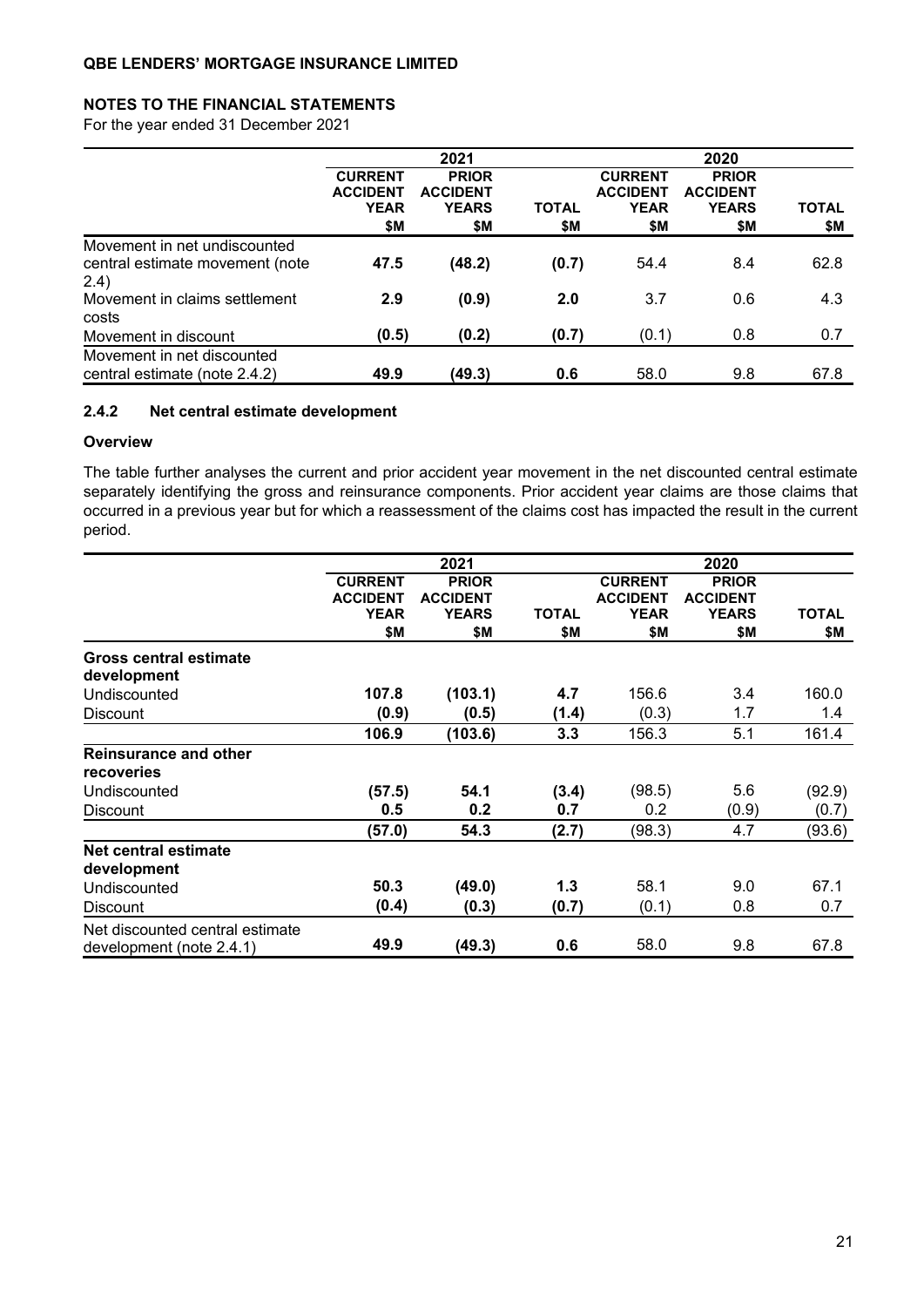#### **NOTES TO THE FINANCIAL STATEMENTS**

For the year ended 31 December 2021

#### **2.5 Unearned premium and deferred insurance costs**

#### **Overview**

#### **Unearned premium**

Gross written premium is earned in profit or loss in accordance with the expected pattern of incidence of risk, adjusted for policy terminations. The unearned premium liability is that portion of gross written premium that the Company has not yet earned as it represents insurance coverage to be provided by the Company after the balance date.

#### **Deferred insurance costs**

Premium ceded to reinsurers by the Company in exchange for reinsurance protection is expensed in accordance with the reinsurance contract's expected pattern of incidence of risks, adjusted, where appropriate, for terminations of reinsured policies. The deferred reinsurance premium asset is that portion of the reinsurance premium that the Company has not yet expensed as it represents reinsurance coverage to be received by the Company after the balance date.

Acquisition costs are the costs associated with obtaining and recording insurance contracts. Acquisition costs are capitalised and amortised on the same basis as the related premium. Commissions are a type of acquisition cost but are disclosed separately.

#### **Summary of unearned premium and deferred insurance costs balances**

|                                          | 2021  | 2020  |
|------------------------------------------|-------|-------|
|                                          | \$Μ   | \$M   |
| Unearned premium (a)                     | 647.2 | 533.5 |
| To be earned within 12 months            | 213.1 | 184.5 |
| To be earned in greater than 12 months   | 434.1 | 349.0 |
| Unearned premium                         | 647.2 | 533.5 |
| Unearned reinsurance commission (b)      | 97.0  | 77.3  |
| To be earned within 12 months            | 32.8  | 26.9  |
| To be earned in greater than 12 months   | 64.2  | 50.4  |
| Unearned reinsurance commission          | 97.0  | 77.3  |
| Deferred reinsurance premium             | 358.5 | 271.0 |
| Deferred commission expense              | 4.7   | 4.9   |
| Deferred acquisition costs               | 50.7  | 57.5  |
| Deferred insurance costs (c)             | 413.9 | 333.4 |
| To be expensed within 12 months          | 135.3 | 116.5 |
| To be expensed in greater than 12 months | 278.6 | 216.9 |
| Deferred insurance costs                 | 413.9 | 333.4 |
| Net premium liabilities (a)+(b)-(c)      | 330.3 | 277.4 |

### **Unearned premium movements**

|                                                                | 2021    | 2020    |
|----------------------------------------------------------------|---------|---------|
|                                                                | \$M     | \$M     |
| At 1 January                                                   | 533.5   | 538.7   |
| Deferral of premium on contracts written in the financial year | 339.9   | 209.7   |
| Earning of premium written in previous financial years         | (226.2) | (214.9) |
| At 31 December                                                 | 647.2   | 533.5   |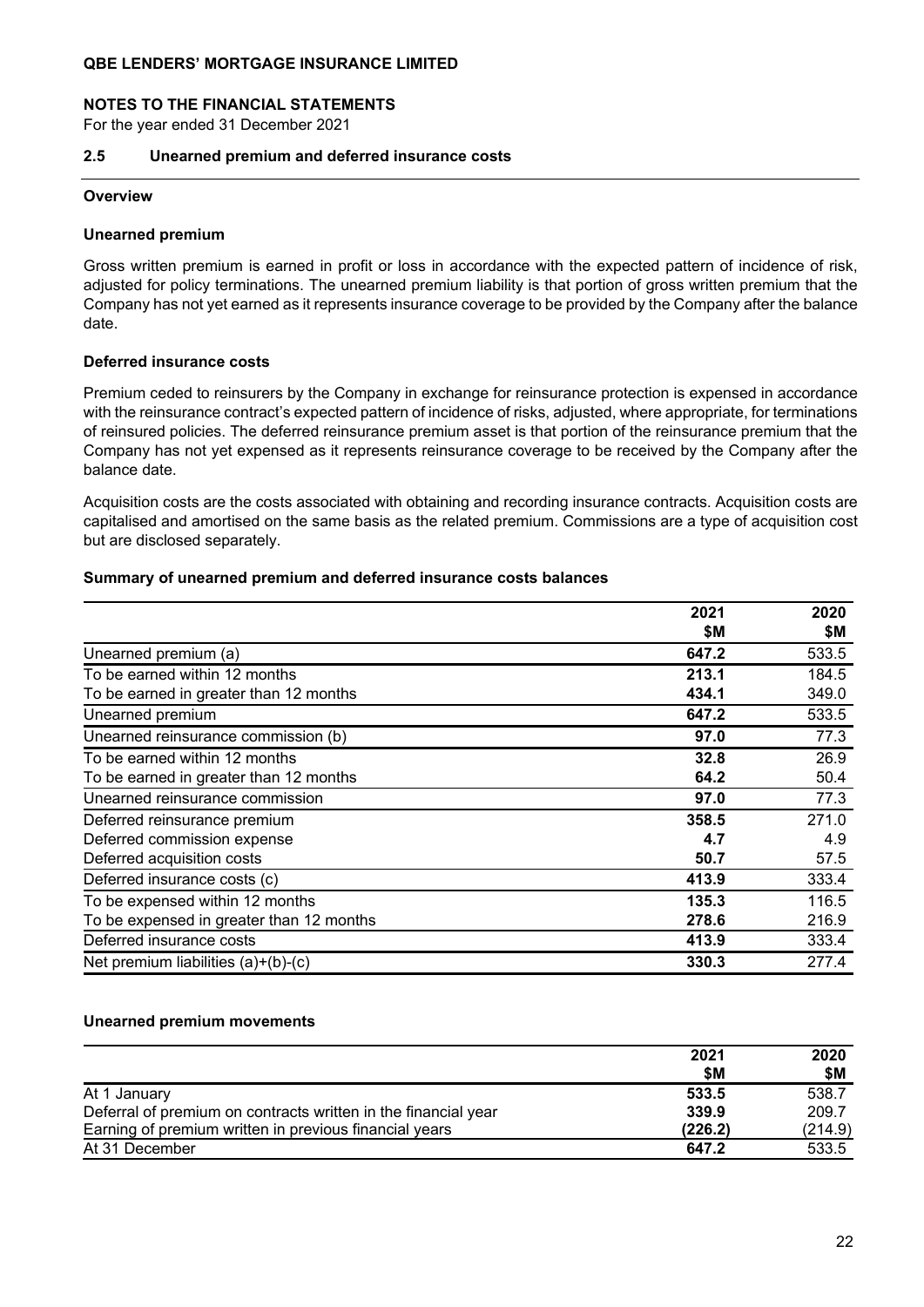#### **NOTES TO THE FINANCIAL STATEMENTS**

For the year ended 31 December 2021

#### **Unearned reinsurance commission income movements**

|                                                                   | 2021   | 2020   |
|-------------------------------------------------------------------|--------|--------|
|                                                                   | \$M    | \$M    |
| At 1 January                                                      | 77.3   | 67.5   |
| Deferral of commission on contracts written in the financial year | 52.4   | 42.0   |
| Earning of commission written in previous financial years         | (32.7) | (32.2) |
| At 31 December                                                    | 97.0   | 77.3   |

#### **Deferred insurance costs movements**

|                                                               |                                      | <b>DEFERRED</b> |                                      |       |                                             |        |
|---------------------------------------------------------------|--------------------------------------|-----------------|--------------------------------------|-------|---------------------------------------------|--------|
|                                                               | <b>REINSURANCE</b><br><b>PREMIUM</b> |                 | <b>DEFERRED</b><br><b>COMMISSION</b> |       | <b>DEFERRED</b><br><b>ACQUISITION COSTS</b> |        |
|                                                               |                                      |                 |                                      |       |                                             |        |
|                                                               | 2021                                 | 2020            | 2021                                 | 2020  | 2021                                        | 2020   |
|                                                               | \$M                                  | \$Μ             | \$Μ                                  |       | \$Μ                                         | \$M    |
| At 1 January                                                  | 271.0                                | 235.7           | 4.9                                  | 5.5   | 57.5                                        | 61.8   |
| Costs deferred in financial year                              | 203.6                                | 156.9           | 1.8                                  | 1.8   | 17.3                                        | 20.4   |
| Amortisation of costs deferred in<br>previous financial years | (116.1)                              | (121.6)         | (2.0)                                | (2.4) | (24.1)                                      | (24.7) |
| At 31 December                                                | 358.5                                | 271.0           | 4.7                                  | 4.9   | 50.7                                        | 57.5   |
|                                                               |                                      |                 |                                      | \$Μ   |                                             |        |

### **How we account for the numbers**

#### **Unearned premium**

Unearned premium on insurance contracts at balance date is calculated by applying the premium earning pattern to premium written on active policies. There was no change to the earning pattern in 2021.

#### **Unearned reinsurance commission income**

Unearned reinsurance commission income is calculated by applying the premium earning pattern, adjusted where necessary for varying indemnity periods, to reinsurance commission received or receivable on active reinsurance polices. There was no change to the pattern in 2021.

### **Deferred insurance costs**

Deferred reinsurance premium is calculated by applying the premium earning pattern, adjusted where necessary for varying indemnity periods, to reinsurance premiums paid or payable on active reinsurance policies. There was no change to the pattern in 2021.

Deferred acquisition costs are calculated by applying the premium earning pattern to acquisition costs incurred on acquiring and recording insurance policies that are still active. The carrying value of deferred acquisition costs is subject to impairment testing in the form of the liability adequacy test (note 2.5.1). There was no change to the pattern in 2021.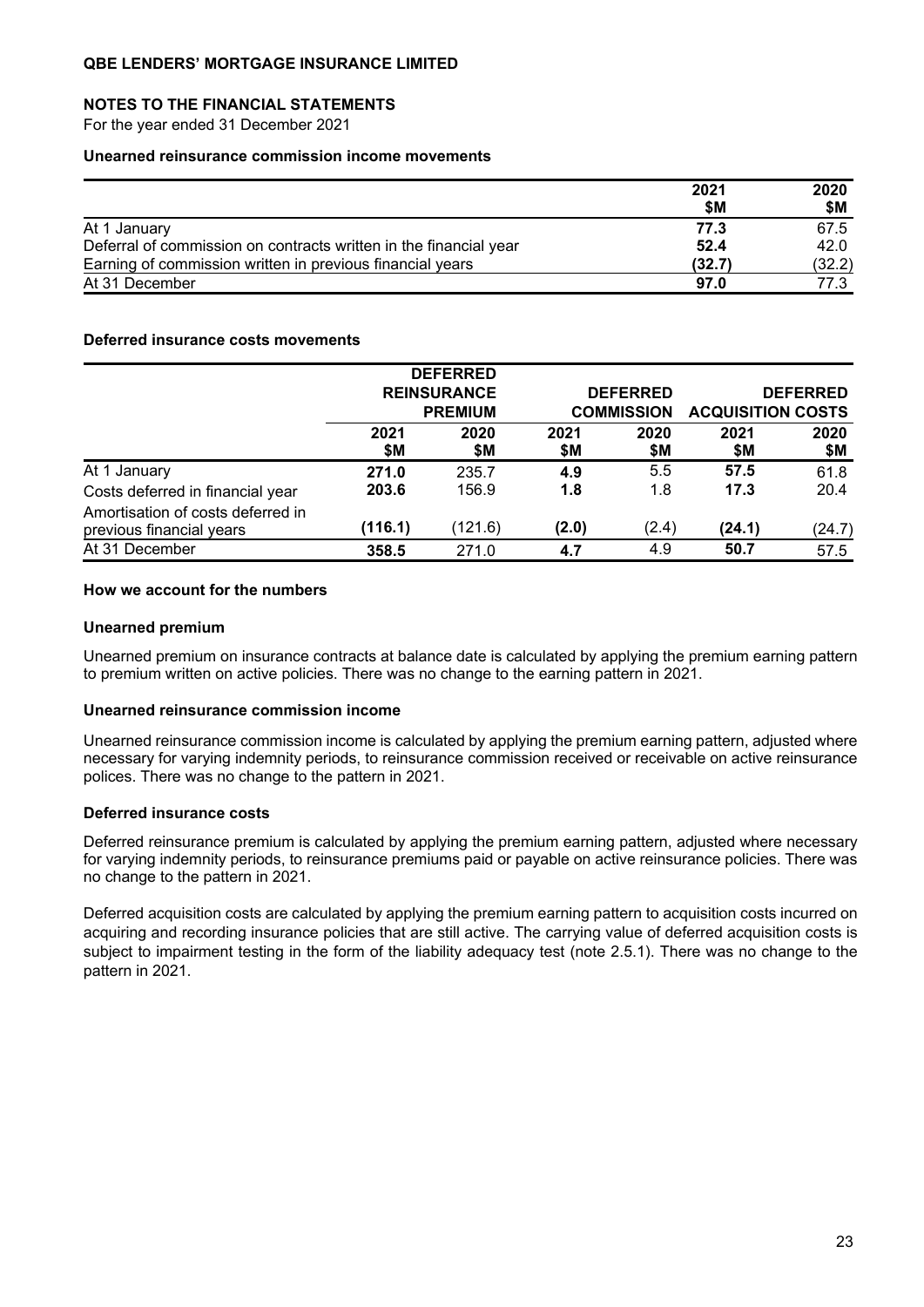### **NOTES TO THE FINANCIAL STATEMENTS**

For the year ended 31 December 2021

#### **Critical accounting judgements and estimates**

An actuarial analysis of the expected pattern of the incidence of risk over the policy coverage period is used to derive a recognition (earning) pattern for each underwriting year. The pattern is reviewed annually and requires estimating both the total amount of claims expense expected under the contract and when those claims are expected to arise. These estimations involve the use of significant judgement and are reassessed at the end of each reporting period.

The earning pattern is subject to a high level of uncertainty. Some of the uncertainties impacting the pattern of claims incidence are:

- changes in the legal environment, including the interpretation of liability laws and the quantum of damages;
- changes in the social, political and economic trends, for example, house price inflation, unemployment and interest rates and

Acquisition costs incurred in obtaining and recording general insurance contracts are eligible to be deferred where they can be reliably measured and associated to unearned premium revenue. Direct acquisition costs such as commission are readily measurable. Other costs are attributed to policy acquisition activities based on analyses of the type of expense and the nature of work performed. These analyses are updated annually.

### **2.5.1 Liability adequacy test**

#### **Overview**

At each balance date, the Company is required to assess net premium liabilities (being unearned premium less deferred insurance costs) to determine whether the amount provided is sufficient to pay future claims.

If the present value of expected future claims exceeds the net premium liabilities, the net premium liability is deemed deficient. This deficiency is immediately recognised in profit or loss. In recognising the deficiency, an insurer must first write down any related intangible assets and then deferred acquisition costs before recognising an unexpired risk liability.

#### **Expected present value of future cash flows for future claims including risk margin**

|                                                                              | 2021   | 2020  |
|------------------------------------------------------------------------------|--------|-------|
|                                                                              | \$M    | \$M   |
| Undiscounted net central estimate                                            | 145.0  | 139.9 |
| Discount to present value                                                    | (11.6) | (3.0) |
|                                                                              | 133.4  | 136.9 |
| Risk margin at the 75 <sup>th</sup> percentile of insurance liabilities      | 33.4   | 34.2  |
| Expected present value of future cash flows for future claims including risk |        |       |
| margin                                                                       | 166.8  | 171 1 |

### **How we account for the numbers**

At each balance date, the adequacy of the unearned premium liability is assessed on a net of reinsurance basis against the present value of the expected future claims cash flows, plus an additional risk margin to reflect the inherent uncertainty of the central estimate. The assessment is carried out at the portfolio level, being a portfolio of contracts subject to broadly similar risks and which are managed together as a single portfolio.

The application of the liability adequacy test in respect of the net premium liabilities identified a surplus at 31 December 2021 and 2020.

#### **Critical accounting judgements and estimates**

In assessing the adequacy of net premium liabilities, AASB 1023 requires the inclusion of a risk margin but does not prescribe a minimum level of margin. Whilst there is established practice in the calculation of the probability of adequacy of the outstanding claims liability, no such guidance exists in respect of the level of risk margin to be used in determining the adequacy of net premium liabilities.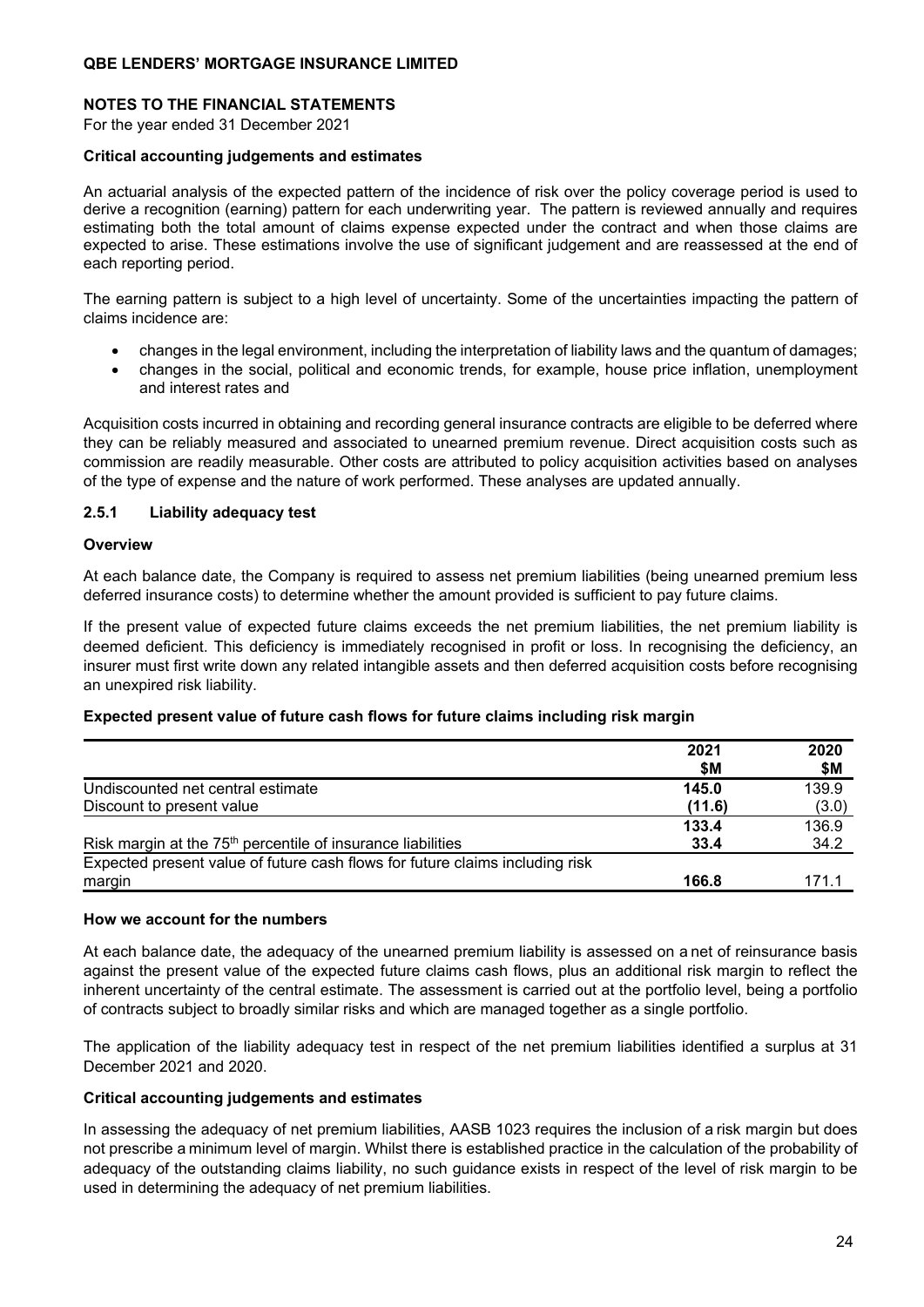### **NOTES TO THE FINANCIAL STATEMENTS**

For the year ended 31 December 2021

The long duration of policy terms and premium earning pattern mean that the central estimate of future claims arising under insurance and reinsurance contracts is highly uncertain. Some of the uncertainties are:

- volatility in the estimation of future costs due to the time that elapses before a definitive determination of the ultimate claims cost can be made;
- changes in the legal environment, including the interpretation of liability laws and the quantum of damages;
- changing social, political and economic trends, for example, house price inflation, unemployment and interest rates;

The Company has adopted a risk margin of 25.0% (2020: 25.0%) for the purpose of the liability adequacy test to produce a 75% probability of adequacy in respect of total insurance liabilities. The 75% basis is a recognised industry benchmark in Australia, being the minimum probability of adequacy required for Australian licensed insurers by Australian Prudential Regulation Authority (APRA).

#### **2.6 Trade and other receivables**

#### **Overview**

Trade and other receivables are principally amounts owed to the Company by reinsurance counterparties and related entities.

|                                       | 2021 | 2020  |
|---------------------------------------|------|-------|
|                                       | \$M  | \$M   |
| Reinsurance premium receivables       | 17.0 | 10.4  |
| Reinsurance recoveries on paid claims | 2.4  | 7.9   |
| Trade receivables                     | 19.4 | 18.3  |
| Accrued interest income               | 2.8  | 5.0   |
| Loan to related entity                |      | 80.0  |
| Amounts due from related entities     | 1.6  | 6.6   |
| Other receivables and prepayments     | 1.1  | 11.2  |
| Trade and other receivables           | 24.9 | 121.1 |
| Receivable within 12 months           | 24.9 | 121.1 |
| Receivable in greater than 12 months  |      |       |
| Trade and other receivables           | 24.9 | 121.1 |

Amounts due from reinsurers and third parties are settled under standard terms and conditions.

The loan to a related entity bears interest at a commercial rate and has an initial maturity within 12 months.

Other amounts due from related entities are interest free and repayable on demand.

Due to the predominantly short-term nature of these receivables, their carrying value is assumed to approximate the fair value.

#### **How we account for the numbers**

Amounts owed to the Company are financial assets within the scope of AASB 9 *Financial Instruments* except for those amounts which represent rights due under an insurance contract as defined in AASB 4 *Insurance Contracts*.

Trade receivables are outside the scope of AASB 9. They are initially recognised at fair value and are subsequently measured at amortised cost less any impairment. Any increase or decrease in the provision for impairment is recognised in profit or loss within underwriting and other expenses for those losses attributable to reinsurance premiums, and within reinsurance and other recoveries revenue for those losses attributable to reinsurance recoveries on paid claims.

Receivables within the scope of AASB 9 are managed to collect contractual cash flows and their contractual terms generate cash flows that are solely payments of principal (and interest thereon, where applicable). Receivables are initially recognised at fair value and are subsequently measured at amortised cost less an allowance for impairment.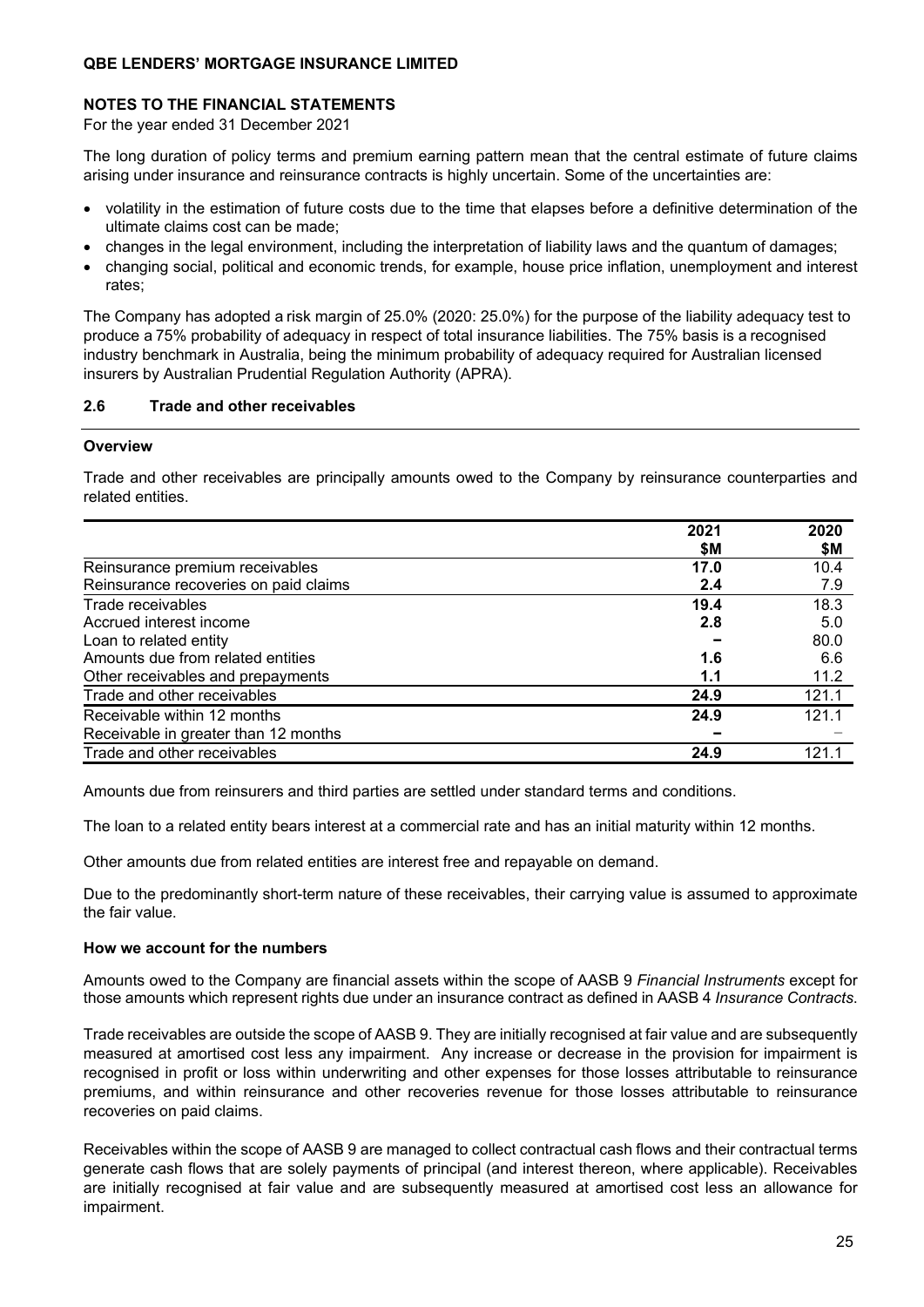### **NOTES TO THE FINANCIAL STATEMENTS**

For the year ended 31 December 2021

Impairment of receivables within the scope of AASB 9 is calculated as an allowance for expected credit losses (ECL). Any increase or decrease in the allowance for ECL is recognised in profit or loss within underwriting and other expenses.

### **Critical accounting judgements and estimates**

For receivables outside the scope of AASB 9, an allowance for impairment is established when there is objective evidence that the Company will not be able to collect all amounts due according to the original term of the receivable. The Company regularly reviews the collectability of receivables and the adequacy of allowances for impairment. Information on the credit quality of these balances is included in note 4.3. No allowance for impairment is required at 31 December 2021 (2020: nil).

For receivables within the scope of AASB 9, the allowance for ECL is based on the difference between the cash flows due in accordance with the contract and the cash flows that the Company expects to receive. The allowance for ECL reflects judgements and assumptions that take into account prior credit risk and loss history, current and expected future market conditions and individual debtor circumstances.

The allowance is based on the portion of lifetime ECL that result from possible default events within 12 months from reporting date, unless there has been a significant increase in credit risk since initial recognition or the receivable relates to revenue recorded in accordance with AASB 15 *Revenue from Contracts with Customers*, in which case the allowance is based on lifetime ECL.

The Company considers that credit risk on receivables within the scope of AASB 9 has not increased significantly since initial recognition. These assets represent low credit risks, taking into account the credit standing of the counterparties, the nature of the exposures, and QBE Group policies and procedures surrounding settlement of balances. The Company foresees negligible credit losses arising on these receivables from possible default events, and considers that no allowance for impairment is required at 31 December 2021.

### **Goods and services tax (GST)**

Revenues, expenses and assets (except receivables and payables) are recognised net of the amount of GST, except where the amount of GST incurred is not recoverable from the Australian Taxation Office (ATO). In these circumstances the GST is recognised as part of the cost of acquisition of the asset or as part of an item of expense. Receivables and payables in the balance sheet are shown inclusive of GST.

The net amount of GST recoverable from, or payable to, the ATO is included within other receivables or payables in the balance sheet.

Cash flows are presented on a gross basis. The GST components of cash flows arising from investing or financing activities which are recoverable from, or payable to the taxation authority, are presented as operating cash flows.

The Company is part of a GST group headed by QBE Management Services Pty Limited, a related entity.

### **2.7 Trade and other payables**

#### **Overview**

Trade payables primarily comprise amounts owed to reinsurance counterparties and related entities.

|                                   | 2021<br>\$Μ | 2020<br>\$Μ |
|-----------------------------------|-------------|-------------|
| Reinsurance premium payables      | 63.2        | 29.6        |
| Amounts due to related entities   | 55.1        | 12.8        |
| Other trade payables              | 27.3        | 19.8        |
| Other payables                    | 10.7        | 9.9         |
| Trade and other payables          | 156.3       | 72.1        |
| Payable within 12 months          | 155.9       | 71.7        |
| Payable in greater than 12 months | 0.4         | 0.4         |
| Trade and other payables          | 156.3       | 72.1        |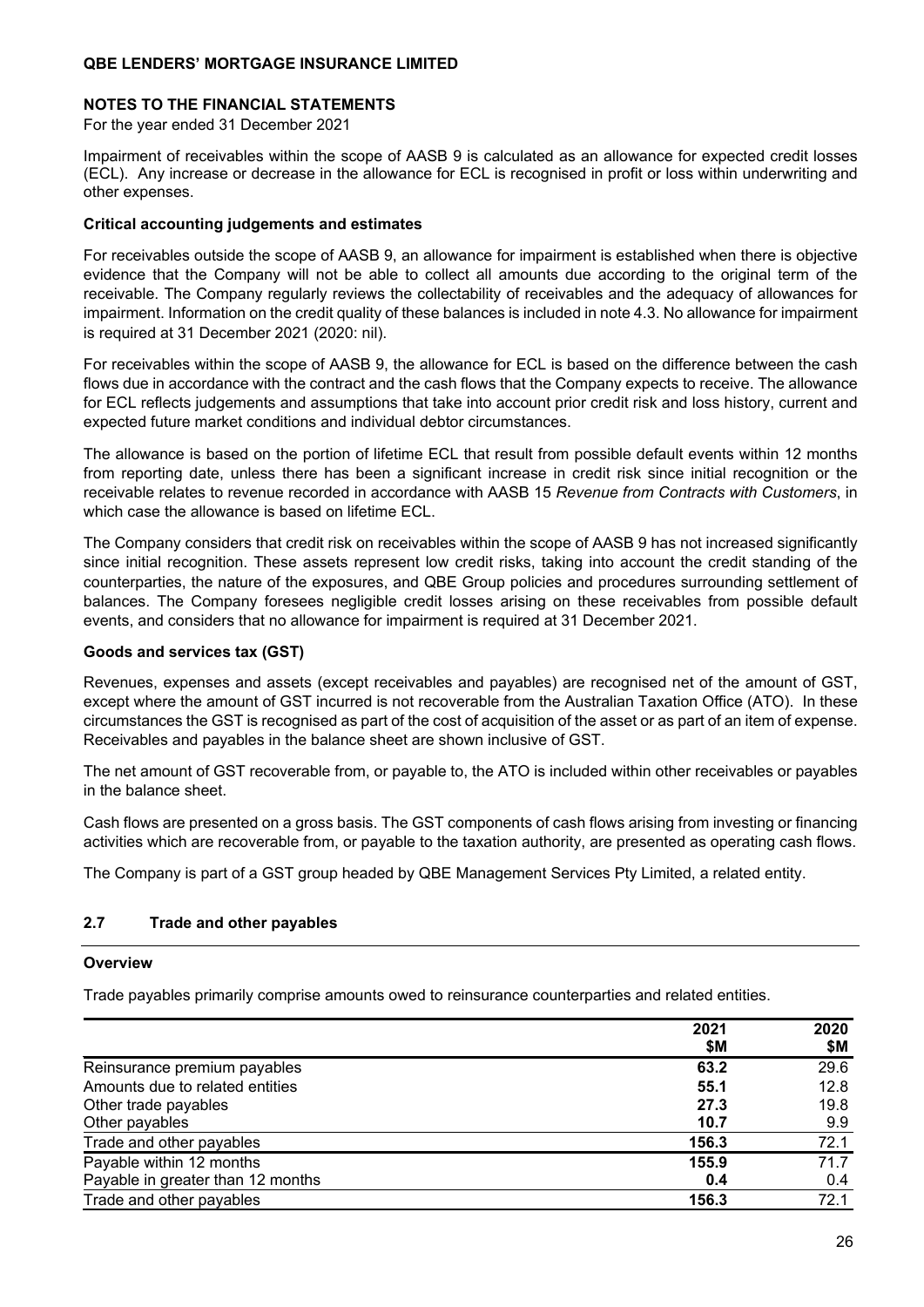### **NOTES TO THE FINANCIAL STATEMENTS**

For the year ended 31 December 2021

Amounts due to reinsurers and third parties are settled under standard terms and conditions. Amounts due to related entities are repayable on demand and interest free.

#### **How we account for the numbers**

Trade and other payables are initially recognised at fair value and are subsequently measured at amortised cost.

Reinsurance premium payables represent obligations under an insurance contract as defined in AASB 4 and are outside the scope of AASB 9.

Amounts due to related entities and other trade payables are financial liabilities within the scope of AASB 9.

### **3. INVESTMENT ACTIVITIES**

#### **Overview**

Premiums collected from policyholders are invested to meet the Company's cash flow needs to pay claims and other expenses, as well as generate a return that contributes to the Company's profitability. A sound investment strategy is therefore integral to the success of the Company's operations.

The Company invests across a diversified range of instruments to achieve an appropriate balance between risk and return. Decisions on where to invest are dependent on expected returns, cash flow requirements of the Company, liquidity of the instrument, credit quality of the instrument and the overall risk appetite of the Company. Further details on the management of risk associated with investment assets can be found in note 4.

The Company's investment assets are categorised as either backing policyholders' or shareholder's funds, with the former being investment assets which back insurance liabilities whilst the latter comprises all other investment assets.

|                                                                | 2021<br>\$Μ | 2020<br>\$М |
|----------------------------------------------------------------|-------------|-------------|
| Income on fixed interest securities, short-term money and cash | 3.6         | 11.2        |
| Dividend income from controlled entity                         |             | 6.3         |
| Income on Growth Assets                                        | 0.2         |             |
| Gross investment income <sup>1</sup>                           | 3.8         | 17.5        |
| Investment expenses                                            | (0.9)       | (1.0)       |
| Net investment income                                          | 2.9         | 16.5        |
| Investment income - policyholders' funds                       | 1.6         | 3.8         |
| Investment expenses - policyholders' funds                     | (0.4)       | (0.3)       |
| Investment income - shareholder's funds                        | 2.2         | 13.7        |
| Investment expenses - shareholder's funds                      | (0.5)       | (0.7)       |
| Net investment income                                          | 2.9         | 16.5        |

### **3.1 Net investment income**

<sup>1</sup> Includes net fair value loss of \$10.3 million (2020: loss of \$14.1 million).

### **How we account for the numbers**

Interest income is recognised in the period in which it is earned. Dividends are recognised when the right to receive payment is established.

Investment income includes realised and unrealised gains or losses on financial assets which are reported on a combined basis as net fair value gains or losses on financial assets.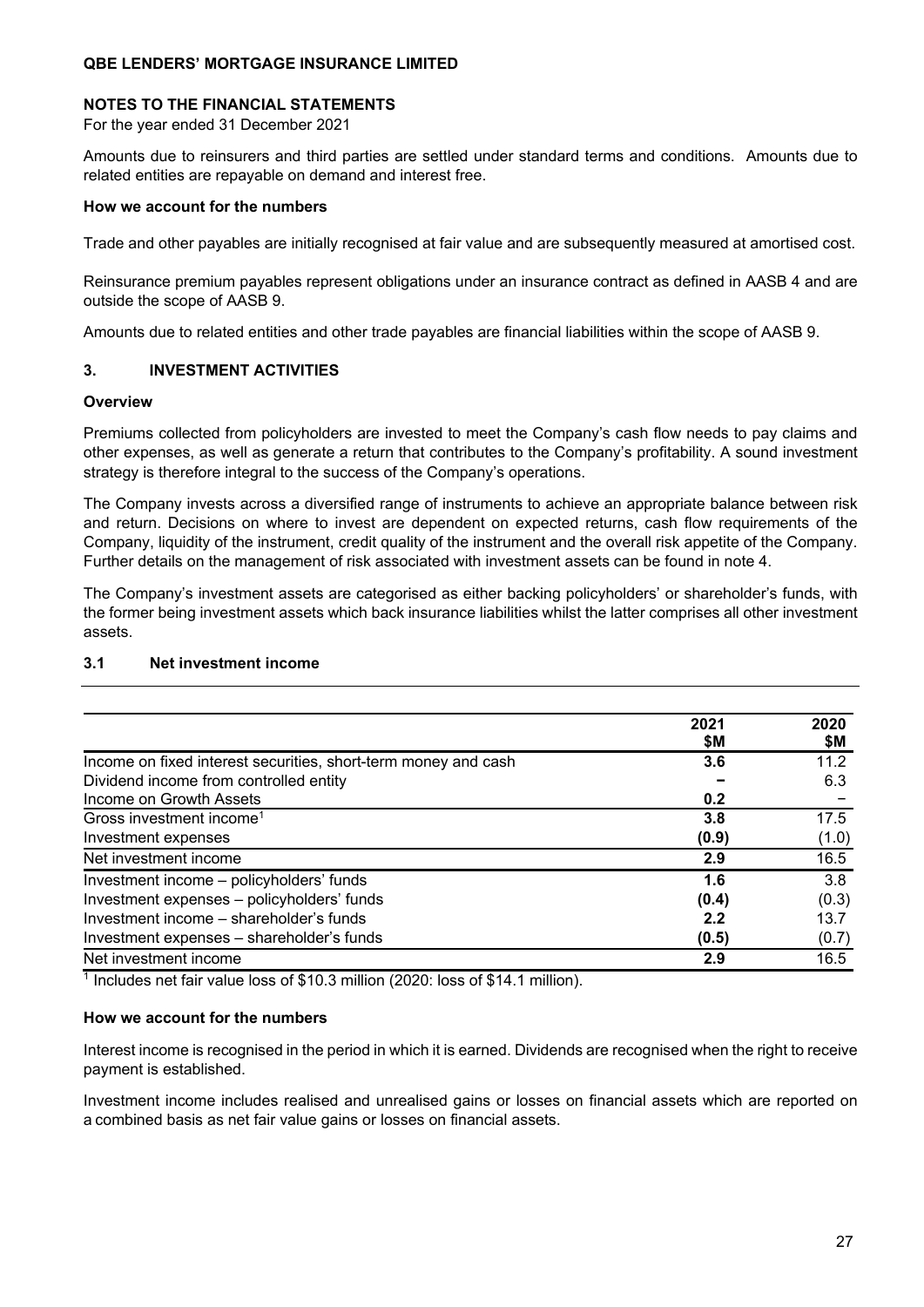#### **NOTES TO THE FINANCIAL STATEMENTS**

For the year ended 31 December 2021

#### **3.2 Investment assets**

|                                            | 2021    | 2020    |
|--------------------------------------------|---------|---------|
|                                            | \$М     | \$Μ     |
| <b>Fixed income</b>                        |         |         |
| Short-term money                           | 547.7   | 138.1   |
| Government bonds                           | 47.9    | 122.5   |
| Corporate bonds                            | 712.3   | 767.8   |
| Infrastructure debt                        | 9.1     | 26.1    |
|                                            | 1,317.0 | 1,054.5 |
| <b>Growth Assets</b>                       |         |         |
| Developed market equity                    | 24.2    |         |
| Total investments                          | 1,341.2 | 1,054.5 |
| Amounts maturing within 12 months          | 813.5   | 351.0   |
| Amounts maturing in greater than 12 months | 527.7   | 703.5   |
| <b>Total investments</b>                   | 1,341.2 | 1,054.5 |

#### **How we account for the numbers**

Investment assets are financial assets within the scope of AASB 9. The Company's investments were designated as at fair value through profit or loss on initial recognition and subsequently remeasured to fair value at each reporting date, reflecting the Company's business model for managing and evaluating the investment portfolio. The fair value hierarchy and the Company's approach to measuring the fair value of each investment instrument is disclosed in note 3.2.1.

Assets that are subsequently measured at fair value through profit or loss are not subject to impairment considerations under the ECL methodology.

All purchases and sales of investments that require delivery of the asset within the time frame established by regulation or market convention are recognised at trade date, being the date on which the Company commits to buy or sell the asset. Investments are derecognised when the right to receive future cash flows from the asset has expired or has been transferred and the Company has transferred substantially all the risks and rewards of ownership.

#### **3.2.1 Fair value hierarchy**

#### **Overview**

The QBE Group Investments Valuation Committee is responsible for the governance and oversight of the valuation process. The fair value of investments is determined in accordance with the QBE Group's investment valuation policy which has been adopted by the Company.

The investments of the Company are disclosed in the table below using a fair value hierarchy which reflects the significance of inputs into the determination of fair value as follows:

**Level 1:** Valuation is based on quoted prices in active markets for the same instruments.

**Level 2:** Valuation is based on quoted prices for identical instruments in markets which are not active, quoted prices for similar instruments or valuation techniques for which all significant inputs are based on observable market data, for example, consensus pricing using broker quotes or valuation models with observable inputs.

**Level 3:** Valuation techniques are applied in which one or more significant inputs are not based on observable market data.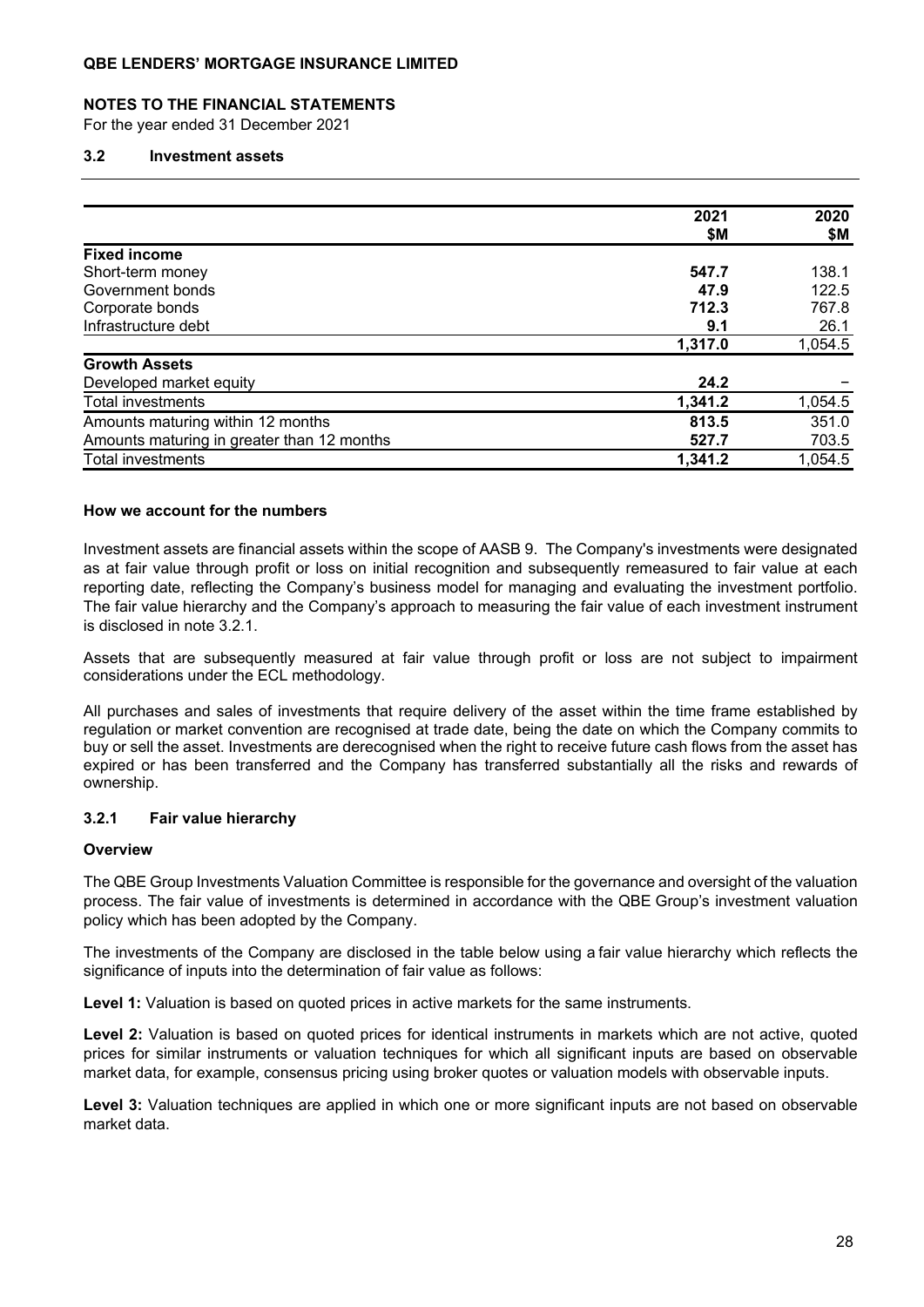### **NOTES TO THE FINANCIAL STATEMENTS**

For the year ended 31 December 2021

|                                          |              | 2021          |                          |              |              | 2020         |                       |                     |
|------------------------------------------|--------------|---------------|--------------------------|--------------|--------------|--------------|-----------------------|---------------------|
|                                          | LEVEL<br>\$Μ | FVFI 2<br>\$Μ | <b>LEVEL 3</b><br>\$Μ    | TOTAL<br>\$Μ | LEVEL<br>\$Μ | LEVEL<br>\$Μ | <b>LEVEL 3</b><br>\$Μ | <b>TOTAL</b><br>\$Μ |
| <b>Fixed income</b>                      |              |               |                          |              |              |              |                       |                     |
| Short-term money                         | 30.8         | 516.9         | $\overline{\phantom{0}}$ | 547.7        | 0.1          | 138.0        | -                     | 138.1               |
| Government bonds                         | 21.8         | 26.1          |                          | 47.9         | 16.5         | 106.0        | -                     | 122.5               |
| Corporate bonds                          |              | 712.3         |                          | 712.3        | -            | 767.8        | -                     | 767.8               |
| Infrastructure debt                      |              |               | 9.1                      | 9.1          |              |              | 26.1                  | 26.1                |
| <b>Growth Assets</b><br>Developed market |              |               |                          |              |              |              |                       |                     |
| equity                                   | 24.2         |               |                          | 24.2         |              |              |                       |                     |
| <b>Total investments</b>                 | 76.8         | 1,255.3       | 9.1                      | 1,341.2      | 16.6         | 1,011.8      | 26.1                  | 1,054.5             |

The Company's approach to measuring the fair value of investments is described below:

#### **Short-term money**

Term deposits are valued at par plus accrued interest and are categorised as level 1 fair value measurements. Other short-term money (bank bills, certificates of deposit, treasury bills and other short-term instruments) are priced using interest rates and yield curves observable at commonly quoted intervals.

#### **Government bonds and corporate bonds**

Bonds which are traded in active markets and have quoted prices from external data providers are categorised as level 1 fair value measurement. Bonds which are not traded in active markets are priced using broker quotes, using comparable prices for similar instruments or using pricing techniques set by local regulators or exchanges and are categorised as level 2 fair value measurements.

#### **Infrastructure debt**

Infrastructure debt prices are sourced from the investment manager who may use a combination of observable market prices or comparable market prices where available and other valuation techniques.

#### **Developed market equity**

Listed equities traded in active markets are valued by reference to quoted bid prices.

#### **Movements in level 3 investments**

The following table provides an analysis of investments valued with reference to level 3 inputs.

|                                               | 2021   | 2020  |
|-----------------------------------------------|--------|-------|
| Level 3                                       | \$M    | \$Μ   |
| At 1 January                                  | 26.1   | 11.4  |
| Purchases                                     | 8.0    | 14.8  |
| Disposals                                     | (25.0) |       |
| Fair value gains recognised in profit or loss |        | (0.1) |
| At 31 December                                | 9.1    | 26.1  |

#### **4. RISK MANAGEMENT**

#### **Overview**

The Company is in the business of managing risk, and its ability to satisfy customers' risk management needs is central to what we do. The Company aims to generate wealth and maximise returns for its shareholders by pursuing opportunities that involve risk. Our people are responsible for ensuring that the Company's risks are managed and controlled on a day to day basis. The Company aims to use its ability to properly manage risk to provide more certainty and improved outcomes for all stakeholders.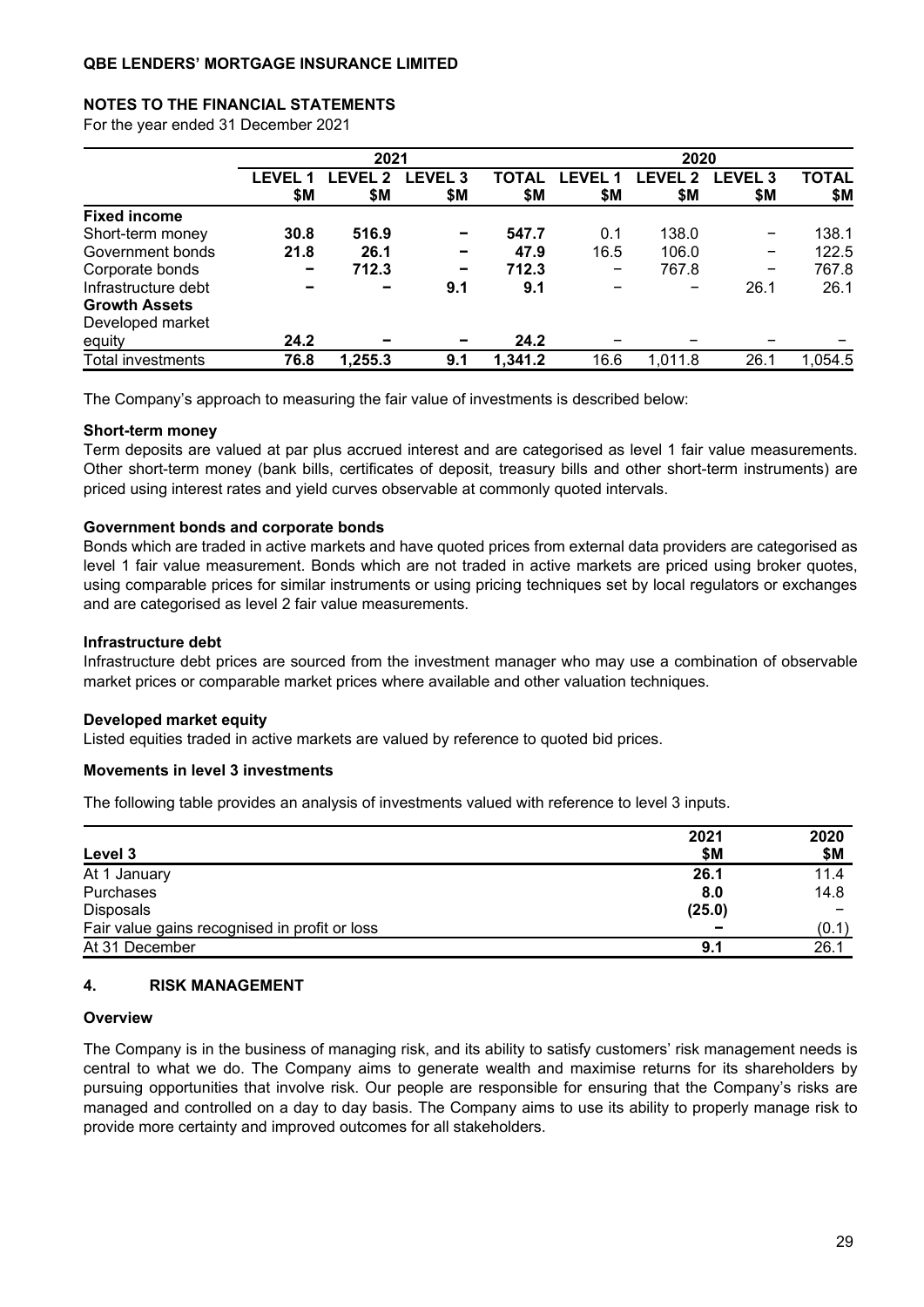### **NOTES TO THE FINANCIAL STATEMENTS**

For the year ended 31 December 2021

The Australia Pacific division of QBE Group (QBE AusPac), of which the Company is a part, applies a consistent and integrated approach to enterprise risk management (ERM). QBE AusPac's risk management framework sets out the approach to managing key risks and meeting strategic objectives whilst taking into account the creation of value for our shareholders. The Company's risk management framework is articulated in the Risk Management Strategy (RMS) and Reinsurance Management Strategy (REMS), both of which are approved annually by the Company Board and lodged with APRA.

The framework consists of complementary elements that are embedded throughout the business management cycle and culture of the organisation. Key aspects include risk appetite, governance, reporting, risk assessments, modelling and stress testing, management and monitoring and risk culture.

Risk management is a continuous process and an integral part of robust business management. QBE AusPac's approach is to integrate risk management into the broader management processes of the organisation. It is QBE AusPac's philosophy to ensure that risk management remains embedded in the business and that the risk makers or risk takers are themselves the risk managers. Specifically, the management of risk must occur at each point in the business management cycle.

QBE Group's strategy for managing risk is to:

- achieve competitive advantage by better understanding the risk environments in which we operate;
- give confidence to the business to make objective, risk‑based decisions to optimise returns; and
- avoid unwelcome surprises to the achievement of business objectives by reducing uncertainty and volatility through the identification and management of risks.

The framework is supported by a suite of policies that detail QBE AusPac's approach to the key risk categories used by companies within the division to classify risk:

- Strategic risk (note 4.1)
- Insurance risk (note 4.2)
- Credit risk (note 4.3)
- Market risk (note 4.4)
- Liquidity risk (note 4.5)
- Operational risk (note 4.6)
- Compliance risk (note 4.7)
- Group risk (note 4.8)

The Company has adopted the risk management approach and framework set by QBE Group and QBE AusPac.

### **4.1 Strategic risk**

### **Overview**

Strategic risk is the current and prospective impact on earnings and/or capital arising from strategic business decisions and responsiveness to external change. QBE AusPac classifies strategic risk into five sub-categories, that have been adopted by the Company, as follows:

- business, product, market and distribution approach;
- capital structure, organisational structure, strategic asset planning and management;
- acquisition/disposal decision and negotiation;
- tax planning and decisioning; and
- external environment, including disruption from competitors; economic, social and governance risks; reputational impact; and geo-political and regulatory uncertainty.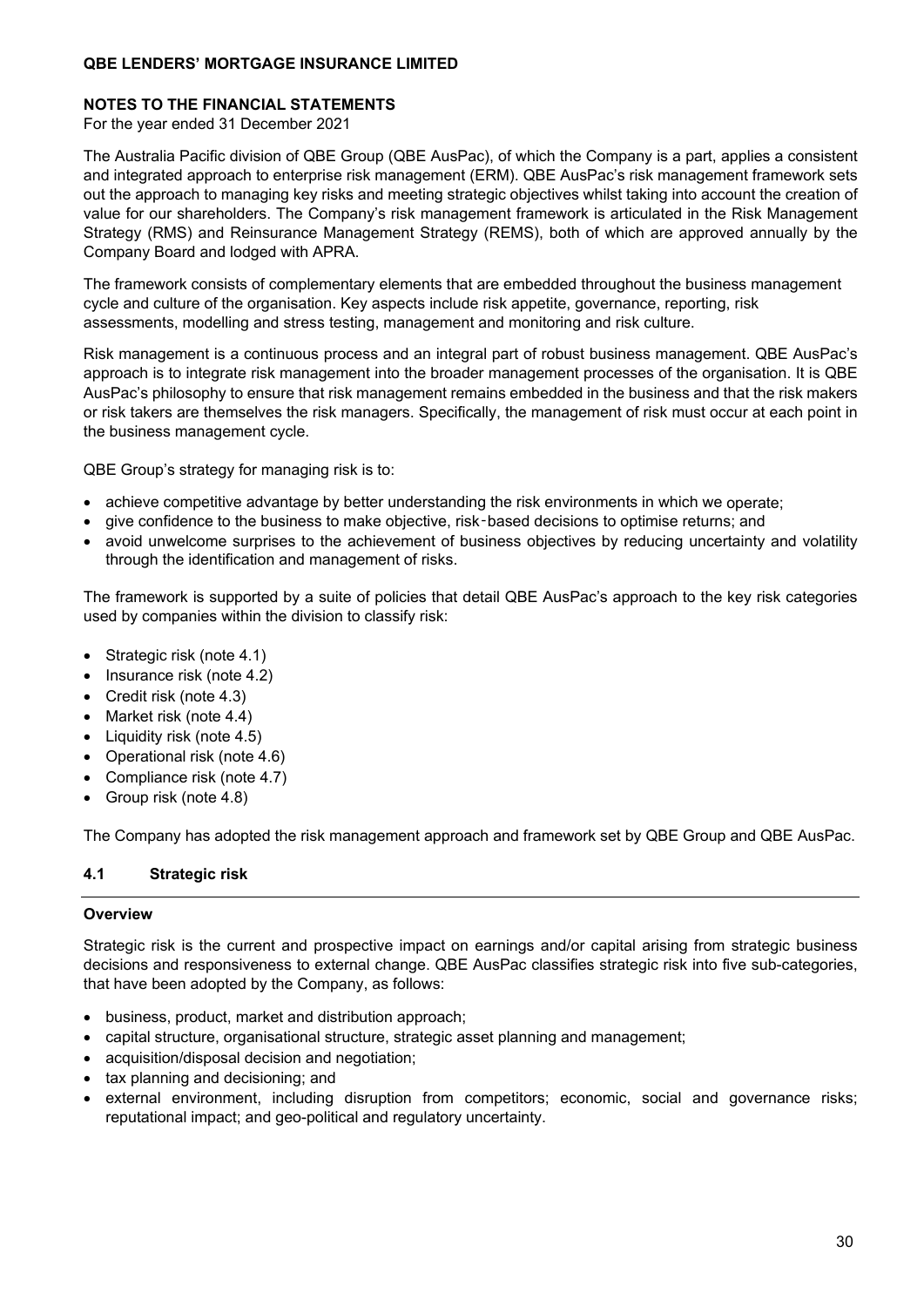### **NOTES TO THE FINANCIAL STATEMENTS**

For the year ended 31 December 2021

The Company's approach to managing strategic risk is underpinned by QBE AusPac's strategic risk appetite statement that has been adopted by the Company Board and is summarised below.

### **Business, product and market distribution**

- **Business**: The Company is a residential lenders' mortgage insurance company underwriting business in Australia and New Zealand. The Company's Board meets at least quarterly to review performance against business plans. Actual results are monitored and analysed regularly at various levels in the Company to identify adverse trends so that remedial action can be taken at an early stage. One of the key tools used to ensure achievement of business plans is to identify the 'manage to' likely scenarios impacting the plan year based on events that have occurred or risks identified since plans were set. The Company assesses how these scenarios would impact return on equity (ROE) forecasts and develop and implement bridging actions to drive plan achievability.
- **Products**: The Company reviews the structuring of its insurance products on an ongoing basis in line with market expectations and developments, legislation and claims trends.
- **Market distribution approach**: The Company makes use of banks and other financial institutions to market its insurance products.

### **Capital structure, organisational structure, strategic asset planning and management**

The Internal Capital Adequacy Assessment process (ICAAP) outlines the Company's approach for ensuring adequate capital is maintained over time and for monitoring compliance with regulatory capital requirements and targets.

The ICAAP includes:

- specific capital targets set in the context of Company's risk profile, the Company Board's risk appetite and regulatory capital requirements;
- plans for how target levels of capital are to be met; and
- potential sources of additional capital, if required.

The ICAAP also sets out the Company's actions and procedures for monitoring compliance with its regulatory capital requirements and capital targets. These include:

- the setting of triggers to alert management to potential breaches of these requirements; and
- actions to avert and rectify potential breaches of these requirements.

Achieving capital targets is dependent on an appropriate level and mix of capital, and effective capital management to yield adequate returns. Oversight of the Company's capital management framework is performed by senior management, the QBE AusPac Executive Risk and Capital Committee and the Company Board Risk and Capital Committee.

Management has a particular focus on the following performance indicators:

- The Company actively manages the components of capital in order to maintain a level of eligible regulatory capital that exceeds APRA requirements. The Company Board set the target level of regulatory capital for 2021 at 1.32-1.44 times (2020: 1.32-1.44 times) the Prescribed Capital Amount (PCA).
- The Company is subject to regulatory requirements to maintain a minimum level of capital to meet obligations to policyholders. It is the Company's policy to maintain a capital base appropriate to its size, business mix, complexity and risk profile which fully complies with and meets or exceeds local regulatory requirements.
- Insurer financial strength ratings provided by the major rating agencies demonstrate the Company's financial strength and claims paying ability.

In addition to the management reporting and planning processes, the Company has dedicated staff responsible for understanding the regulatory capital requirements of its operations. The quality of assets (particularly investments and reinsurance recoveries) held by the Company is continuously monitored to ensure any potential issues are identified and remedial action, where necessary, is taken to restore effective capital levels.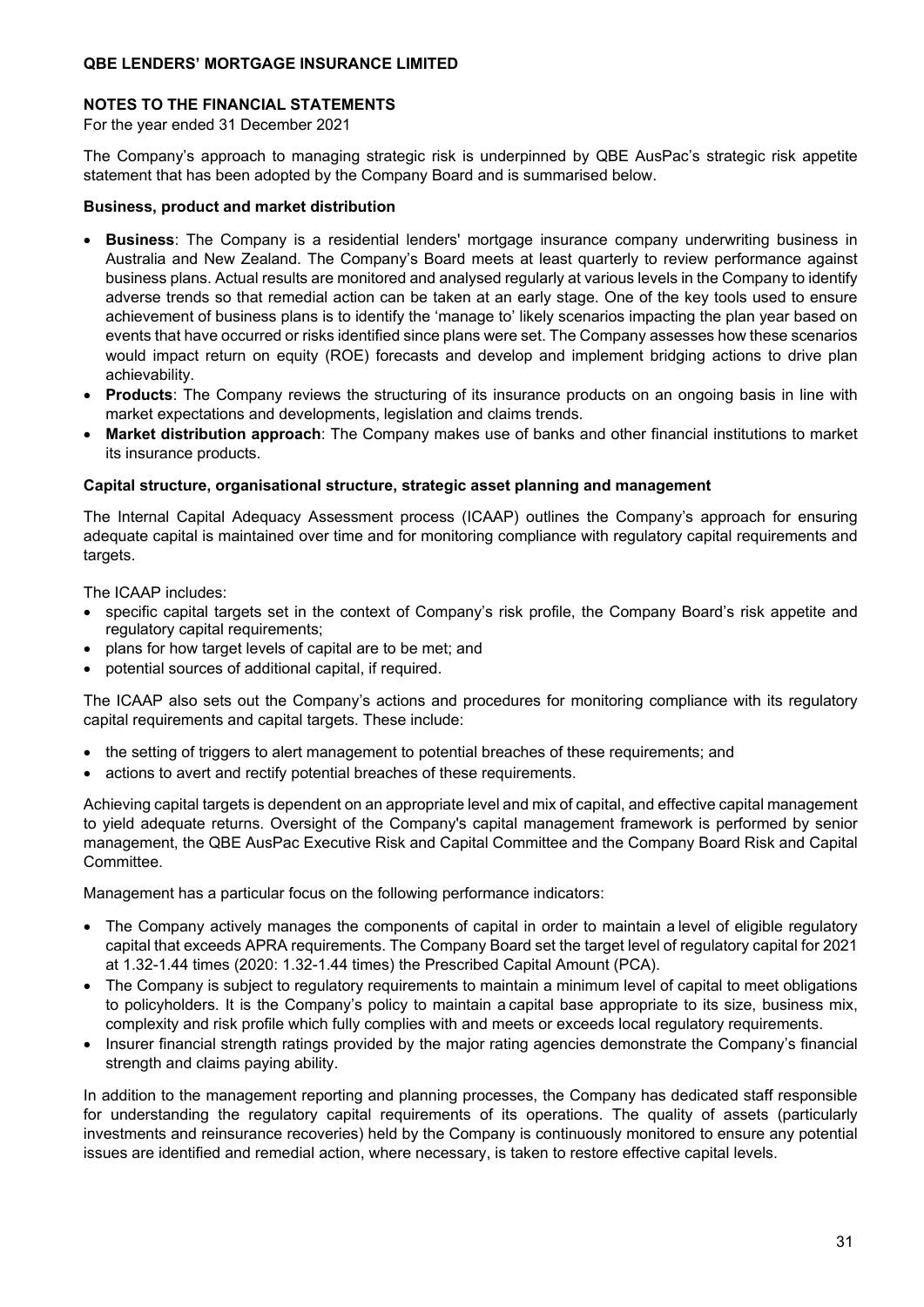### **NOTES TO THE FINANCIAL STATEMENTS**

For the year ended 31 December 2021

#### **Tax risk management**

The Company's approach to managing taxation risk is underpinned by the QBE Group Tax Risk Policy.

The Company's approach to tax management is based on the following guiding principles:

- the Company seeks open, honest and transparent relationships with tax authorities in all relevant jurisdictions;
- the Company will comply with all applicable tax laws, regulations and disclosure requirements and pay the amount of tax that is legally required to be paid in all the jurisdictions in which the Company operates;
- the Company engages in efficient tax planning that supports our business and reflects commercial and economic activity – no transaction will be entered into where obtaining a tax benefit is the primary purpose; and
- the Company conducts transactions with other QBE companies on an arm's length basis in accordance with current Organisation for Economic Cooperation and Development (OECD) principles.

### **External environment, including disruption from competitors; economic, social and governance (ESG) risks; reputational impact; and geo**‑**political and regulatory uncertainty**

The QBE Group Strategic Risk Policy governs the management of risks arising from the external environment.

Competitor actions, geo- political and regulatory uncertainty are monitored and regularly reported to the Company Board.

QBE Group's ESG Risk and Emerging Risk standards operationalise the Company's approach to managing ESG and emerging risks respectively, including climate change. Biannual horizon scans are performed on ESG and emerging risks, including assessment of potential financial and reputational impacts. Risk treatment plans are developed for material risks, which include development of underwriting and investment policy, monitoring frameworks and stress and scenario analysis. ESG risks and emerging risks are regularly reported to the QBE AusPac Executive Risks and Capital Committee and the Company Board Risk and Capital Committee.

Climate change is a material business risk for the Company, potentially impacting our business and customers in the medium to long-term Insurance risk

### **4.2 Insurance Risk**

#### **Overview**

Insurance risk is the risk of fluctuations in the timing, frequency and severity of insured events and claims settlements, relative to expectations.

QBE AusPac classifies insurance risk into three subcategories:

- underwriting / pricing;
- insurance concentration; and
- reserving.

The Company's approach to managing insurance risk is underpinned by QBE AusPac's insurance risk appetite statement and Insurance Risk Policy, which have been approved by the Company Board and is summarised below.

### **Underwriting/pricing risk**

The Company manages underwriting/pricing risk by appropriately setting and adjusting underwriting strategy, risk selection and pricing practices throughout the underwriting cycle.

The Company is a monoline insurer providing residential lenders' mortgage insurance (LMI) in Australia and New Zealand. The New Zealand Branch ceased to write new policies in 2013.

LMI insures the lender should the borrower default on repayment of the loan, and covers the remaining loan balance, plus selling costs and expenses, following the application of the proceeds from the sale of the security property.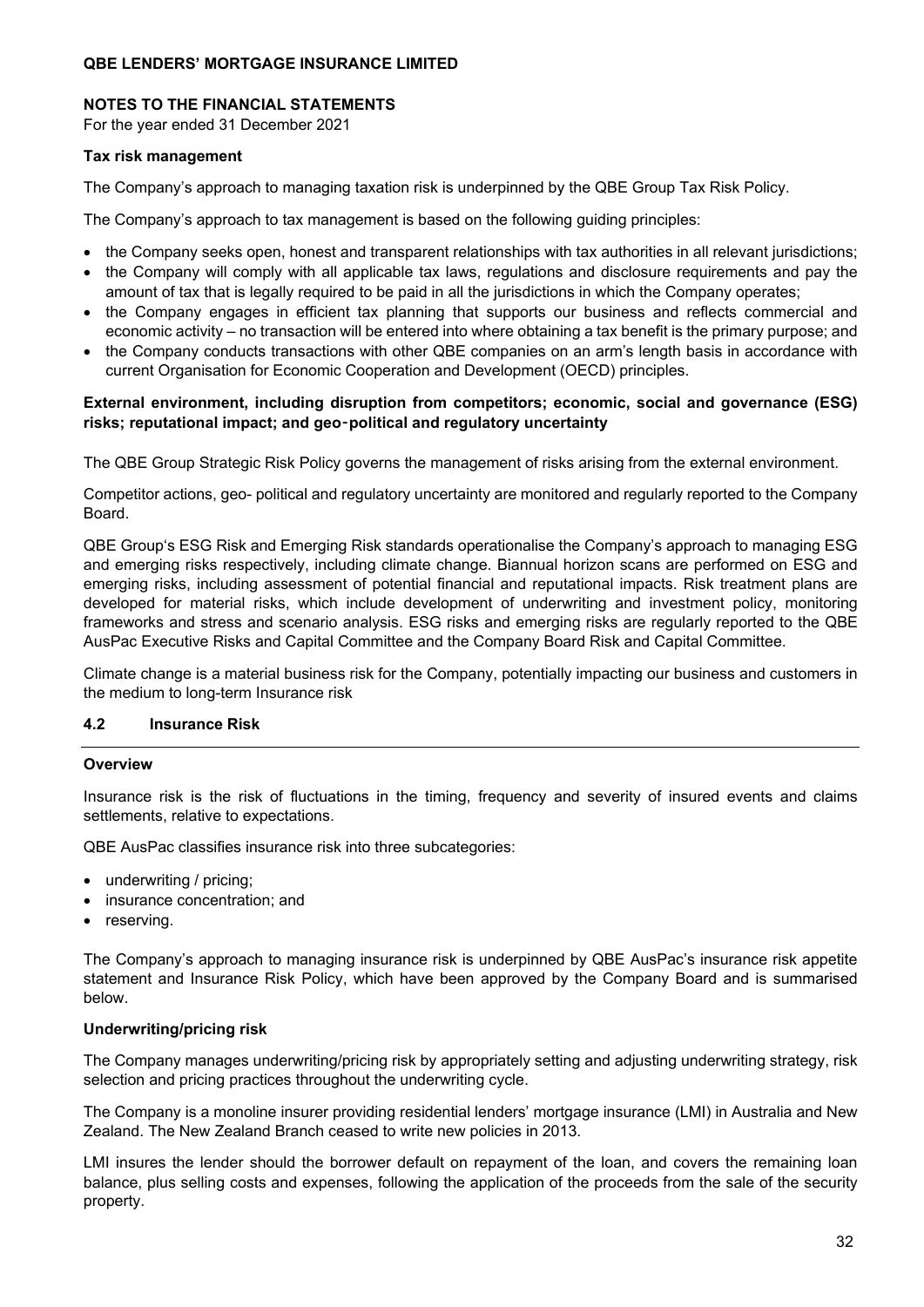### **NOTES TO THE FINANCIAL STATEMENTS**

For the year ended 31 December 2021

The Company's underwriting strategy aims to diversify and limit the type of insurance risks accepted and reduce the variability of the expected outcome. The underwriting strategy is implemented through the Company's annual business planning process, supported by underwriting authorities. These authorities reflect the level of risk that the Company is prepared to take with respect to each permitted insurance class.

Pricing of risks is controlled by the use of in-house pricing models relevant to specific portfolios and the markets in which the Company operates. Underwriters and actuaries maintain pricing and claims analysis for each portfolio, combined with a knowledge of current developments in the respective markets and classes of business.

#### **Insurance concentration risk**

Insurance concentration risk for a lenders' mortgage insurer is the risk of catastrophic loss resulting from a prolonged economic downturn. The Company operates in Australia, New Zealand (in run-off since 2013) and has a subsidiary in Hong Kong. Its exposures are monitored and limits on maximum aggregate exposures to individual borrowers and per property, are contained in underwriting policies and embedded in systems and processes.

The Company is exposed to the possibility of large losses from economic events such as a significant increase in regional or nationwide unemployment levels, weakening in house prices, or a significant increase in interest rates over a short period of time. As required by APRA, the Company calculates its insurance concentration risk charge ("ICRC") which is the net probable maximum loss from a APRA prescribed three-year economic or property downturn equivalent to a 1-in-200 year event. As at 31 December 2021, the ICRC was \$404.3 million (2020: \$400.8 million).

### **Reserving risk**

Reserving risk is managed through the actuarial valuation of insurance liabilities. The valuation of the net central estimate is performed by qualified and experienced actuaries, with reference to historical data and reasoned expectations of future events. The central estimate is subject to a comprehensive independent external review at least annually.

### **4.3 Credit risk**

### **Overview**

Credit risk is the risk of financial loss where a customer, counterparty or issuer fails to meet their financial obligations to the Company in accordance to the agreed terms. The Company's exposure to credit risk results principally from financial transactions with securities issuers, debtors, reinsurers and underlying mortgagees.

The Company's approach to managing credit risk is underpinned by QBE AusPac's credit risk appetite and Credit Risk Policy, which have been approved by the Company Board and are summarised below.

### **Reinsurance credit risk**

The Company's objective is to place reinsurance with highly rated counterparties. Concentration of risk with reinsurance counterparties is monitored strictly and regularly by the QBE Group Security Committee and is controlled by reference to the following protocols:

- treaty or facultative reinsurance is placed in accordance with the requirements of the Company's REMS and security committee guidelines;
- reinsurance arrangements are regularly reassessed to determine their effectiveness based on current exposures, historical claims and potential future losses based on the Company's insurance concentrations; and
- exposure to reinsurance counterparties and the credit quality of those counterparties is actively monitored.

Credit risk exposures are calculated regularly and compared with authorised credit limits. In certain cases, the Company requires letters of credit or other collateral arrangements to be provided to guarantee the recoverability of the amount involved. The Company holds \$176.0 million (2020: \$184.5 million) in collateral to support reinsurance recoveries on outstanding claims.

The following table provides information about the quality of the Company's credit risk exposure in respect of reinsurance recoveries on outstanding claims at the balance date. The analysis classifies the assets according to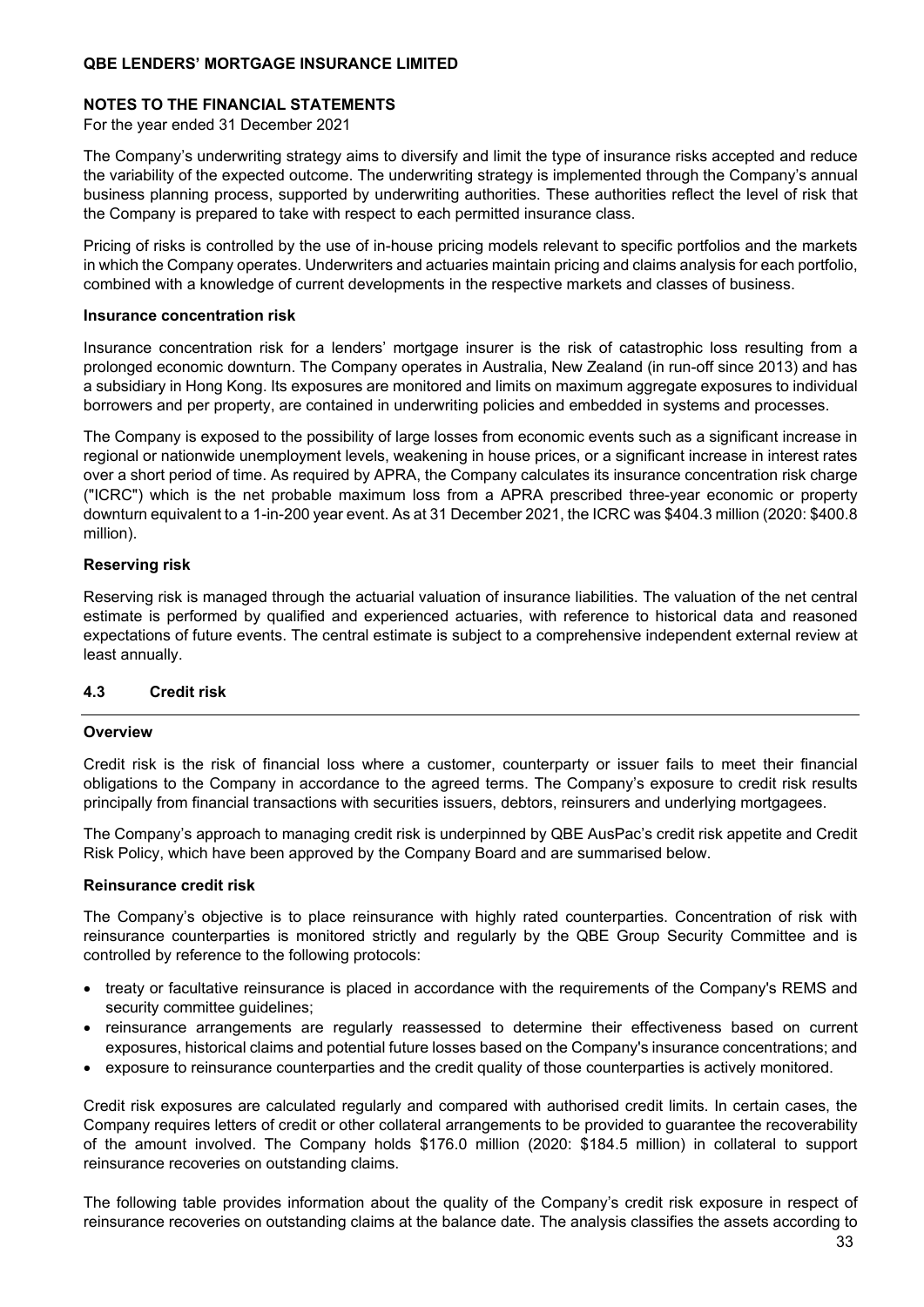#### **NOTES TO THE FINANCIAL STATEMENTS**

For the year ended 31 December 2021

Standard & Poor's (S&P) counterparty credit ratings. AAA is the highest possible rating. Rated assets falling outside the range of AAA to BBB are classified as speculative grade.

|                                                              | <b>CREDIT RATING</b> |     |       |            |                                    |                            |              |
|--------------------------------------------------------------|----------------------|-----|-------|------------|------------------------------------|----------------------------|--------------|
|                                                              | <b>AAA</b>           | AA  | A     | <b>BBB</b> | <b>SPECULATIVE</b><br><b>GRADE</b> | <b>NOT</b><br><b>RATED</b> | <b>TOTAL</b> |
|                                                              | \$M                  | \$M | \$Μ   | \$M        | \$Μ                                | \$Μ                        | \$M          |
| As at 31 December 2021<br>Reinsurance recoveries on          |                      |     |       |            |                                    |                            |              |
| outstanding claims <sup>1</sup><br>Reinsurance recoveries on |                      |     | 106.2 |            |                                    |                            | 106.2        |
| paid claims                                                  |                      |     | 2.3   |            |                                    |                            | 2.3          |
| As at 31 December 2020<br>Reinsurance recoveries on          |                      |     |       |            |                                    |                            |              |
| outstanding claims <sup>1</sup><br>Reinsurance recoveries on |                      |     | 122.4 |            |                                    |                            | 122.4        |
| paid claims                                                  |                      |     | 7.9   |            |                                    |                            | 7.9          |

1 Excludes other non-reinsurance recoveries of \$11.9 million (2020: \$12.8 million).

None of the Company's reinsurance recoveries are past due or impaired or have terms that have been renegotiated and would otherwise have been past due or impaired (2020: nil).

### **Insurance and other credit risk**

Credit risk arising from insurance contracts principally relates to the risk of default by the underlying borrowers.

As an insurer or reinsurer, the Company does not receive access to the current credit quality of performing insured loans but is provided with data on loans in default by insured lenders. The relevant LMI master policy defines "default" as the borrower's failure to pay when due an amount equal to the scheduled monthly mortgage payment under the terms of the mortgage. Generally, the master policies require an insured to notify the insurer of a default within fourteen days of the end of the month when the total amount due is unpaid and in arrears by more than ninety days. For reporting and internal tracking purposes, the Company does not consider a loan to be in default until it has been delinquent for three consecutive monthly payments.

Credit risk on LMI contracts is therefore principally managed up-front through the underwriting process, prior to the acceptance of risk. The Company has a centralised credit risk function that incorporates pricing, claims liability modelling, credit policy, portfolio performance reporting and analysis, and underwriting quality assurance.

Acceptance of credit risk is managed primarily using two scorecards, built on credit bureau data and Company portfolio history. Credit rules are used to support these two scorecards. The centralised credit risk unit manages and maintains the scorecards and a centralised underwriting policy and procedure.

Lenders usually collect the single premium from a prospective borrower and remit the amount to the Company. Under a standard LMI policy, premium payment is required before policy cover is incepted, which eliminates credit risk on premiums receivable.

The Company does not hold any collateral as security against its exposures, however, in the event of a claim by the lender, the lender's rights as mortgagee are assigned to the Company.

The Company regularly reviews the collectability of receivables and the adequacy of associated provisions for impairment. Balances are monitored on the basis of uncollected debt.

None of the Company's receivables are past due, impaired or have terms that have been renegotiated and would otherwise have been past due or impaired (2020: nil).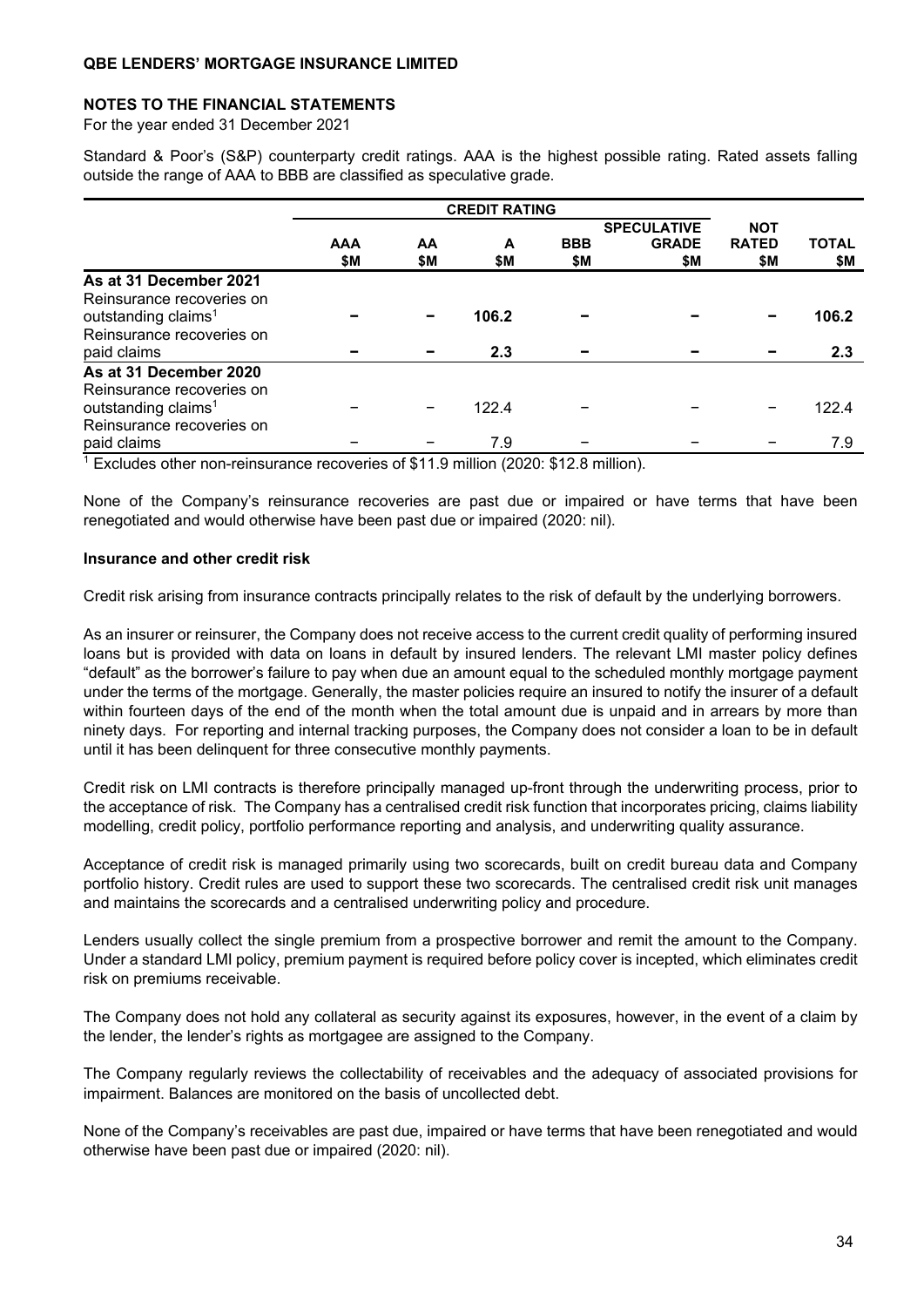### **NOTES TO THE FINANCIAL STATEMENTS**

For the year ended 31 December 2021

#### **Investment and Treasury credit risk**

The Company only transacts with investment counterparties within the limits outlined in the delegated authorities. Investment counterparty exposure limits are applied to individual counterparty exposures and to multiple exposures within the one group of related companies in relation to investments and cash deposits. Counterparty exposure limit compliance is monitored daily.

The following table provides information regarding the Company's aggregate credit risk exposure at the balance date in respect of the major classes of financial assets. The analysis classifies the assets according to S&P counterparty credit ratings. AAA is the highest possible rating. Rated assets falling outside the range of AAA to BBB are classified as speculative grade.

|                              | <b>CREDIT RATING</b> |           |          |                   |                                           |                                   |                     |
|------------------------------|----------------------|-----------|----------|-------------------|-------------------------------------------|-----------------------------------|---------------------|
|                              | AAA<br>\$Μ           | AA<br>\$M | A<br>\$Μ | <b>BBB</b><br>\$Μ | <b>SPECULATIVE</b><br><b>GRADE</b><br>\$M | <b>NOT</b><br><b>RATED</b><br>\$M | <b>TOTAL</b><br>\$M |
| As at 31 December 2021       |                      |           |          |                   |                                           |                                   |                     |
| Cash and cash equivalents    |                      | 18.3      |          |                   |                                           |                                   | 18.3                |
| Interest-bearing investments | 80.1                 | 494.2     | 651.3    | 91.4              |                                           |                                   | 1,317.0             |
| As at 31 December 2020       |                      |           |          |                   |                                           |                                   |                     |
| Cash and cash equivalents    |                      | 21.4      |          |                   |                                           |                                   | 21.4                |
| Interest-bearing investments | 76.0                 | 336.7     | 429.2    | 212.6             |                                           |                                   | 1,054.5             |

The carrying amount of the relevant asset classes in the balance sheet represents the maximum amount of credit exposure.

### **4.4 Market Risk**

#### **Overview**

Market risk is the risk of variability in the value of investments due to:

- investment market movement (including equity prices, interest rates and credit spreads); and
- foreign exchange rate movement.

The Company's approach to managing market risk is underpinned by QBE AusPac's market risk appetite and the Market Risk Policy, which have been approved by the Company Board and are summarised below.

The Company's approach to managing investment market movements is underpinned by QBE AusPac's investment strategy which outlines QBE AusPac's view of the markets and its corresponding investment approach.

Investment market risk is managed through the application of exposure and asset limits. These limits are based on the market risk appetite as determined by the Company Board and apply to:

- losses generated on the investment portfolio under a market stress scenario. The scenario assumes adverse movements in market factors and is designed to reflect a significant market stress event;
- sensitivities to changes in interest rate and credit spreads, measured in terms of modified duration and spread duration; and
- total combined holdings in equity and other growth assets as a proportion of the Company's total investment portfolio.

#### **Interest rate risk**

The Company is exposed to interest rate risk through its holdings in interest-bearing assets. Financial instruments with a floating interest rate expose the Company to cash flow interest rate risk, whereas fixed interest rate instruments expose the Company to fair value interest rate risk.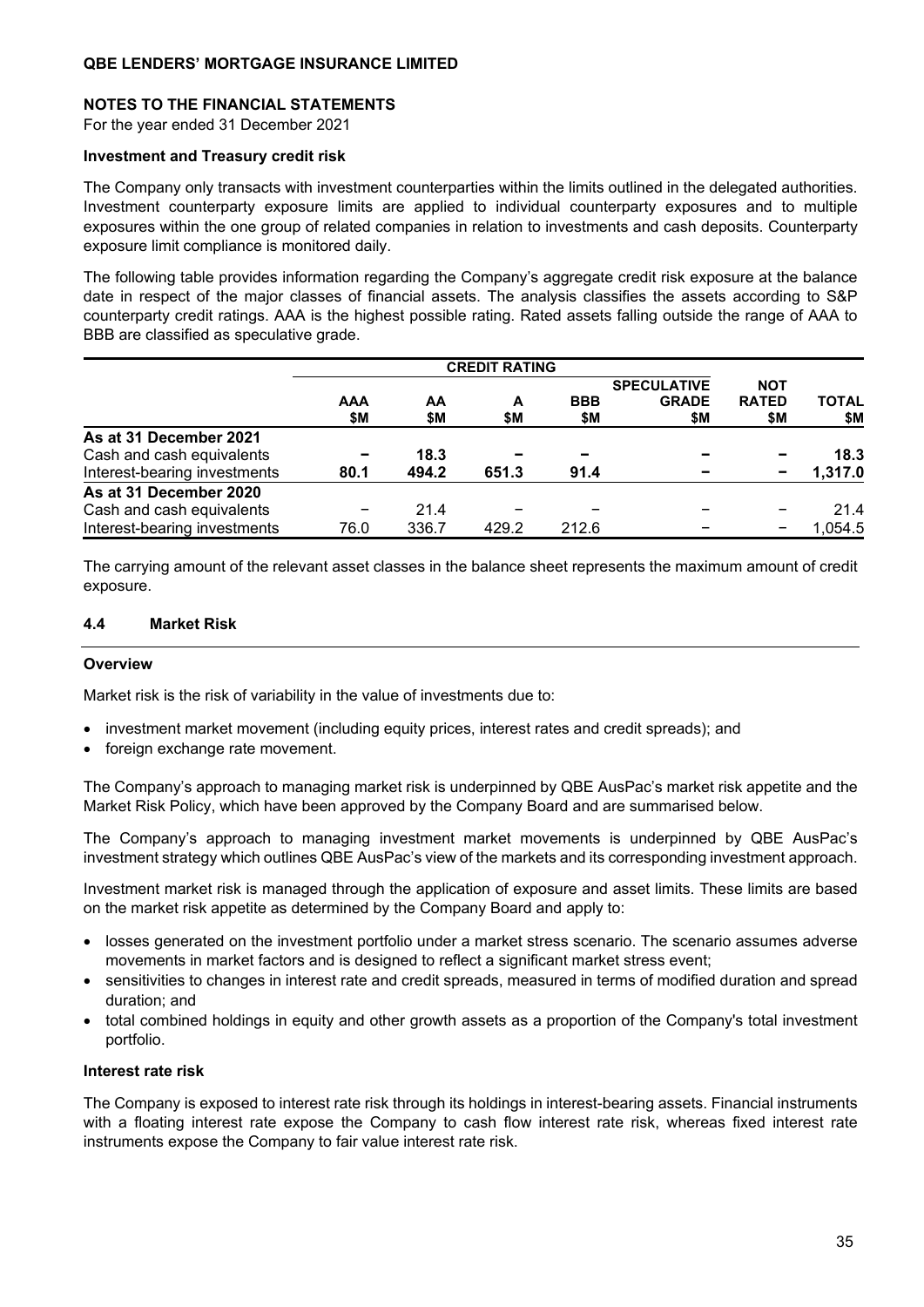### **NOTES TO THE FINANCIAL STATEMENTS**

For the year ended 31 December 2021

The Company's risk management approach, as adopted from QBE AusPac, is to minimise interest rate risk by actively managing investment portfolios to achieve a balance between cash flow interest rate risk and fair value interest rate risk. The Company predominantly invests in high quality, liquid interest-bearing securities and cash, and may use derivative financial instruments to manage the interest rate risk of the fixed interest portfolio. The risk management processes over these derivative financial instruments include close senior management scrutiny, including appropriate Company Board and other management reporting. Derivatives are used only for approved purposes and are subject to Company Board approved risk appetites and delegated authority levels provided to management. The level of derivative exposure is reviewed on an ongoing basis. Appropriate segregation of duties exists with respect to derivative use and compliance with policy, limits and other requirements is closely monitored.

The net central estimate of outstanding claims is discounted to present value by reference to risk-free interest rates. The Company is therefore exposed to potential underwriting result volatility as a result of interest rate movements. In practice, over the longer term, an increase or decrease in interest rates is normally offset by a corresponding increase or decrease in inflation. Details are provided in note 2.3.7.

The Company maintains a relatively short asset duration relative to policyholders' funds. At 31 December 2021, the average modified duration of cash and fixed interest securities was 0.3 years (2020: 1.4 years).

All investments are financial assets measured at fair value through profit or loss. Movements in interest rates impact the value of interest-bearing financial assets and therefore impact reported profit after income tax. The impact of a 0.5% increase or decrease in interest rates on interest-bearing financial assets owned by the Company at the balance date is shown in the table below.

|                                                            |                    | <b>PROFIT (LOSS)<sup>1</sup></b> |       |  |
|------------------------------------------------------------|--------------------|----------------------------------|-------|--|
|                                                            | <b>SENSITIVITY</b> | 2021                             | 2020  |  |
|                                                            | %                  | \$Μ                              | \$M   |  |
| Interest rate movement - interest-bearing financial assets | $+0.5$             | (1.4)                            | (5.1) |  |
|                                                            | $-0.5$             | 1.0                              | 4.3   |  |

<sup>1</sup> Net of tax at the prima facie rate of 30%.

### **Price risk**

Price risk is the risk that the fair value of future cash flows of a financial instrument will fluctuate because of changes in market prices (other than those arising from interest rate or currency risk), whether those changes are caused by factors specific to the individual financial instrument or its issuer, or factors affecting all similar financial instruments traded on the market.

The Company is exposed to price risk on its interest-bearing fixed interest financial assets. All securities are measured at fair value through profit or loss. Movements in credit spreads impact the value of interest-bearing securities and therefore impact reported profit after income tax. This risk is managed by investing in high quality, liquid interest-bearing securities and by managing the credit spread duration of the corporate securities portfolio.

The impact of either a 0.5% increase or decrease in credit spreads on interest-bearing financial assets held by the Company at the balance date is shown in the table below.

|                                                               |                    | <b>PROFIT (LOSS)<sup>1</sup></b> |       |
|---------------------------------------------------------------|--------------------|----------------------------------|-------|
|                                                               | <b>SENSITIVITY</b> | 2021                             | 2020  |
|                                                               | %                  | \$Μ                              | \$M   |
| Credit spread movement – corporate interest-bearing financial | $+0.5$             | (4.8)                            | (5.5) |
| assets                                                        | $-0.5$             | 4.2                              | 4.1   |

<sup>1</sup> Net of tax at the prima facie rate of 30%.

### **Foreign exchange**

The Company's approach to foreign exchange management is underpinned by QBE AusPac's foreign currency strategy. The Company's foreign exchange exposure generally arises as a result of either the translation of foreign currency amounts to the functional currency (operational currency risk) or due to the translation of the Company's net investment in foreign operations to the presentation currency of Australian dollars (currency translation risk).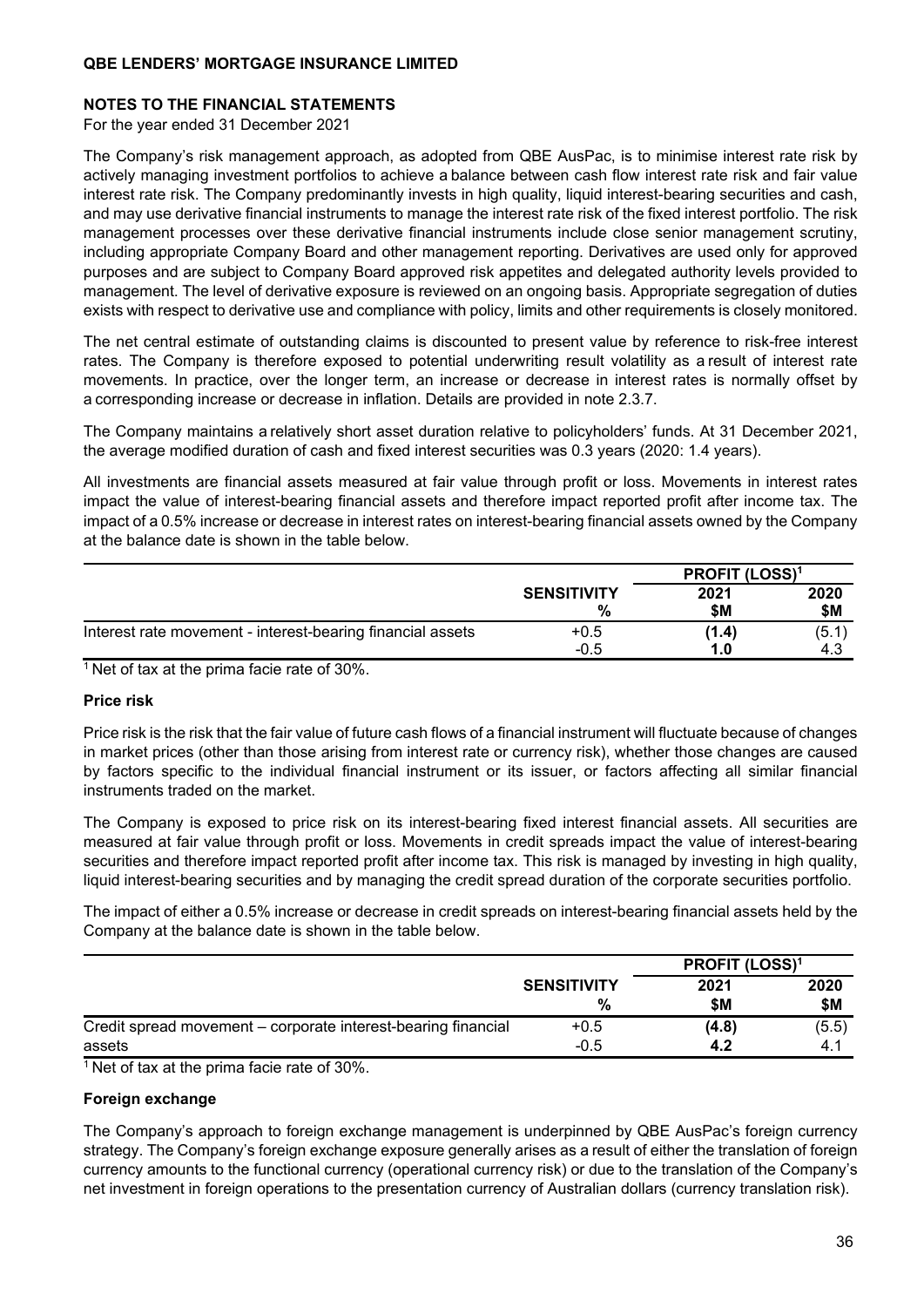#### **NOTES TO THE FINANCIAL STATEMENTS**

For the year ended 31 December 2021

### *Operational currency risk*

The Company has limited exposure to foreign currency and therefore the operational currency risk is minimal.

Foreign exchange gains or losses arising from operational foreign currency exposures are reported in profit or loss.

#### *Currency risk in relation to translation of foreign operations*

The Company is exposed to currency risk in relation to the translation of the New Zealand branch to the functional currency of Australian dollars.

The Company does not currently seek to use derivatives to mitigate currency translation risk on translation to the functional currency of Australian dollars for the following reasons:

- currency translation gains and losses generally have no cash flow;
- currency translation gains and losses are accounted for in the foreign currency translation reserve (a component of equity) and therefore do not impact profit or loss unless related to the disposal of an entity; and,
- management of translation risk needs to be balanced against the impact on capital requirements and liquidity risk.

### **4.5 Liquidity risk**

#### **Overview**

Liquidity risk is the risk of insufficient liquid assets to meet liabilities as they fall due or only being able to achieve the required level of liquidity at excessive cost. The Company's liquidity risk arises due to the nature of insurance activities where the timing and amount of cash outflows are uncertain.

The Company's approach to managing liquidity risk is underpinned by QBE AusPac's liquidity risk appetite and Liquidity Risk Policy, which have been approved by the Company Board.

The Company manages liquidity risk using a number of tools, as follows:

- cash flow targeting;
- maintaining a minimum proportion of liabilities in liquid assets;
- cash flow forecasting; and
- stress testing and contingency planning.

Liquidity is managed across the Company using a number of cash flow forecasting and targeting tools and techniques. Cash flow forecasting and targeting is conducted at operational level and involves actively managing operational cash flow requirements.

To supplement the cash flow targeting and to ensure that there are sufficient liquid funds available to meet insurance and investment obligations, a minimum percentage of the Company's liabilities is held, at all times, in cash and liquid securities. The Company also maintains a defined proportion of the funds under management in liquid assets.

The Company actively forecasts cash flow requirements to identify future cash surpluses and shortages to optimise invested cash balances and limit unexpected calls from the investment pool. The Company limits the risk of liquidity shortfalls resulting from mismatches in the timing of claims payments and receipts of claims recoveries by negotiating cash call clauses in reinsurance contracts and seeking accelerated settlements for large reinsurance recoveries.

The following table summarises the maturity profile of the Company's financial and contingent liabilities based on the remaining contractual obligations.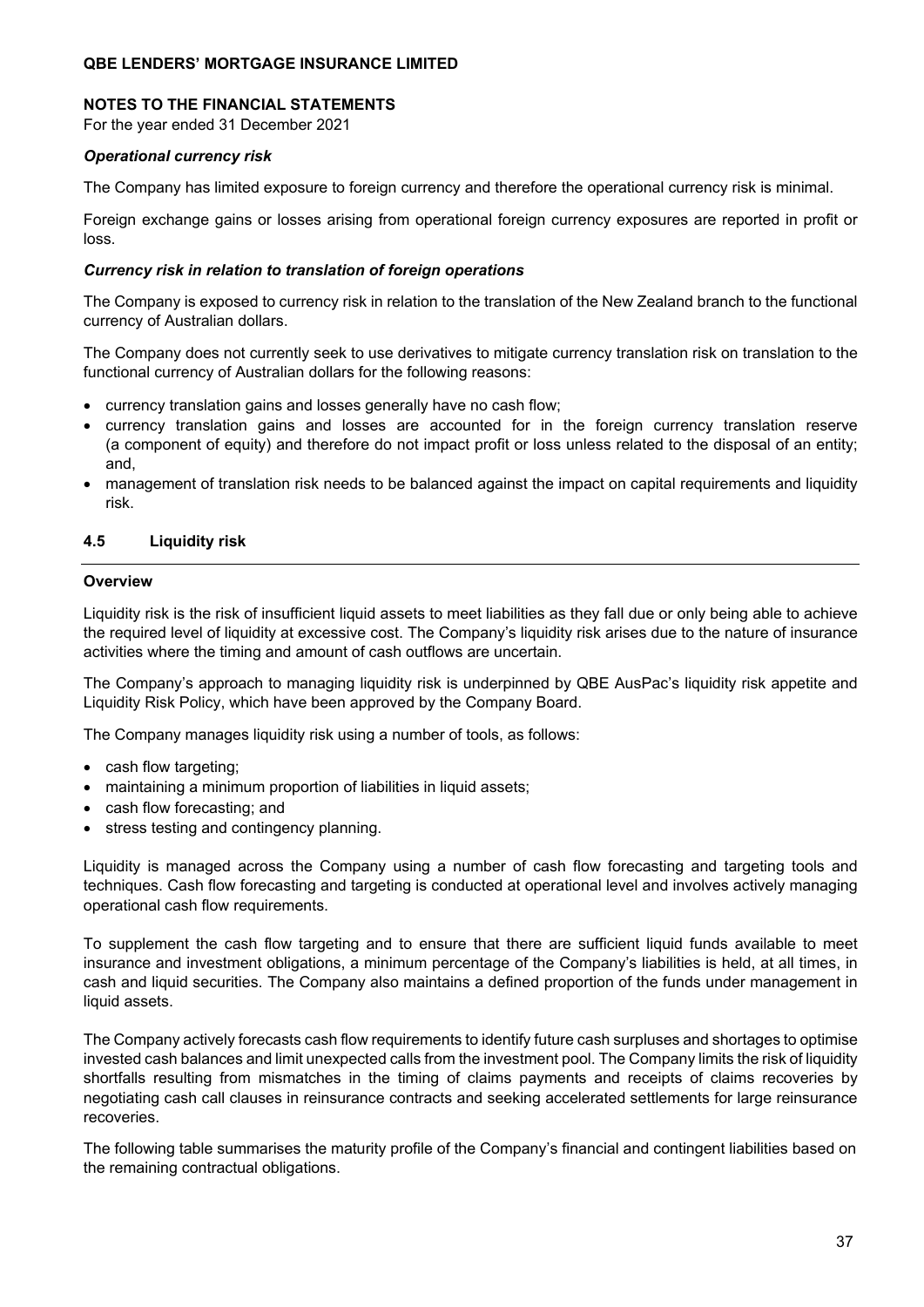### **NOTES TO THE FINANCIAL STATEMENTS**

For the year ended 31 December 2021

|                                   | 1 YEAR<br><b>OR LESS</b><br>\$Μ | 1 TO 3<br><b>YEARS</b><br>\$Μ | 3 TO 5<br><b>YEARS</b><br>\$М | <b>OVER 5</b><br><b>YEARS</b><br>\$M | <b>TOTAL</b><br>\$Μ |
|-----------------------------------|---------------------------------|-------------------------------|-------------------------------|--------------------------------------|---------------------|
| As at 31 December 2021            |                                 |                               |                               |                                      |                     |
| Trade and other payables          | 155.9                           | 0.2                           | 0.2                           |                                      | 156.3               |
| Contingent liabilities (Note 8.2) | 68.8                            | $\overline{\phantom{a}}$      | $\overline{\phantom{0}}$      |                                      | 68.8                |
| As at 31 December 2020            |                                 |                               |                               |                                      |                     |
| Trade and other payables          | 71.7                            | 0.4                           |                               |                                      | 72.1                |
| Contingent liabilities (Note 8.2) | 64.9                            | -                             |                               |                                      | 64.9                |

The maturity profile of the Company's net discounted central estimate is analysed in note 2.3.6.

The maturity of the Company's directly held interest-bearing financial assets is shown in the table below.

|                           |      | <b>INTEREST</b> |              | <b>BEARING FINANCIAL ASSETS MATURING IN</b> |              |              |               |       |
|---------------------------|------|-----------------|--------------|---------------------------------------------|--------------|--------------|---------------|-------|
|                           |      | 1 YEAR          | 1 TO 2       | 2 TO 3                                      | 3 TO 4       | 4 TO 5       | <b>OVER 5</b> |       |
|                           |      | <b>OR LESS</b>  | <b>YEARS</b> | <b>YEARS</b>                                | <b>YEARS</b> | <b>YEARS</b> | <b>YEARS</b>  | Total |
|                           |      | \$M             | \$Μ          | \$Μ                                         | \$Μ          | \$Μ          | \$Μ           | \$М   |
| As at 31 December 2021    |      |                 |              |                                             |              |              |               |       |
| <b>Fixed rate</b>         | \$Μ  | 620.9           | 59.2         | 20.4                                        | 5.1          |              | 4.8           | 710.4 |
| Weighted average interest |      |                 |              |                                             |              |              |               |       |
| rate                      | $\%$ |                 | 1.0          | 1.4                                         | 1.8          |              | 1.9           | 0.2   |
| Floating rate             | \$Μ  | 210.9           | 113.5        | 109.1                                       | 70.3         | 75.6         | 45.5          | 624.9 |
| Weighted average interest |      |                 |              |                                             |              |              |               |       |
| rate                      | %    | 0.1             | 0.4          | 0.5                                         | 0.6          | $1.0$        | 1.0           | 0.5   |
| As at 31 December 2020    |      |                 |              |                                             |              |              |               |       |
| Fixed rate                | \$Μ  | 264.3           | 100.5        | 106.7                                       | 35.6         | 17.7         | 101.1         | 625.9 |
| Weighted average interest |      |                 |              |                                             |              |              |               |       |
| rate                      | $\%$ | 0.2             | 0.3          | 0.7                                         | 0.5          | 1.5          | 0.9           | 0.5   |
| Floating rate             | \$M  | 108.1           | 114.7        | 86.0                                        | 46.7         | 33.1         | 61.4          | 450.0 |
| Weighted average interest |      |                 |              |                                             |              |              |               |       |
| rate                      | $\%$ | 0.1             | 0.3          | 0.4                                         | $1.5\,$      | 0.6          | 1.3           | 0.6   |

## **4.6 Operational risk**

#### **Overview**

Operational risk is the risk of loss resulting from inadequate or failed internal processes, people and systems or from external events (including legal risk).

Operational risk can materialise in a number of forms including internal fraud, external fraud, employment practices and workplace safety, improper business practices, damage to physical assets, business disruption and system failures and execution, delivery and process management.

The Company's approach to managing operational risk is underpinned by QBE AusPac's operational risk appetite and Operational Risk Policy, which have been approved by the Company Board.

The Company identifies and assesses operational risk through:

- The Risk and Control Self-Assessment (RCSA) process, which identifies and assesses the key risks to achieving business objectives and is conducted at business unit level.
- The Operational Risk Appetite Statement, which sets out the nature and level of risk the Company Board is willing to take in pursuit of the organisation's objectives. The Operational Risk Appetite Statement is measured through an assessment of the control environment, key risk indicators, issues and incidents.
- The emerging risk process, which identifies and assesses new risks, which are characterised by incomplete but developing knowledge or existing risks that develop in new or surprising ways.
- The scenario analysis process, which assesses the impact of potentially extreme scenarios and the appropriateness of our contingency planning.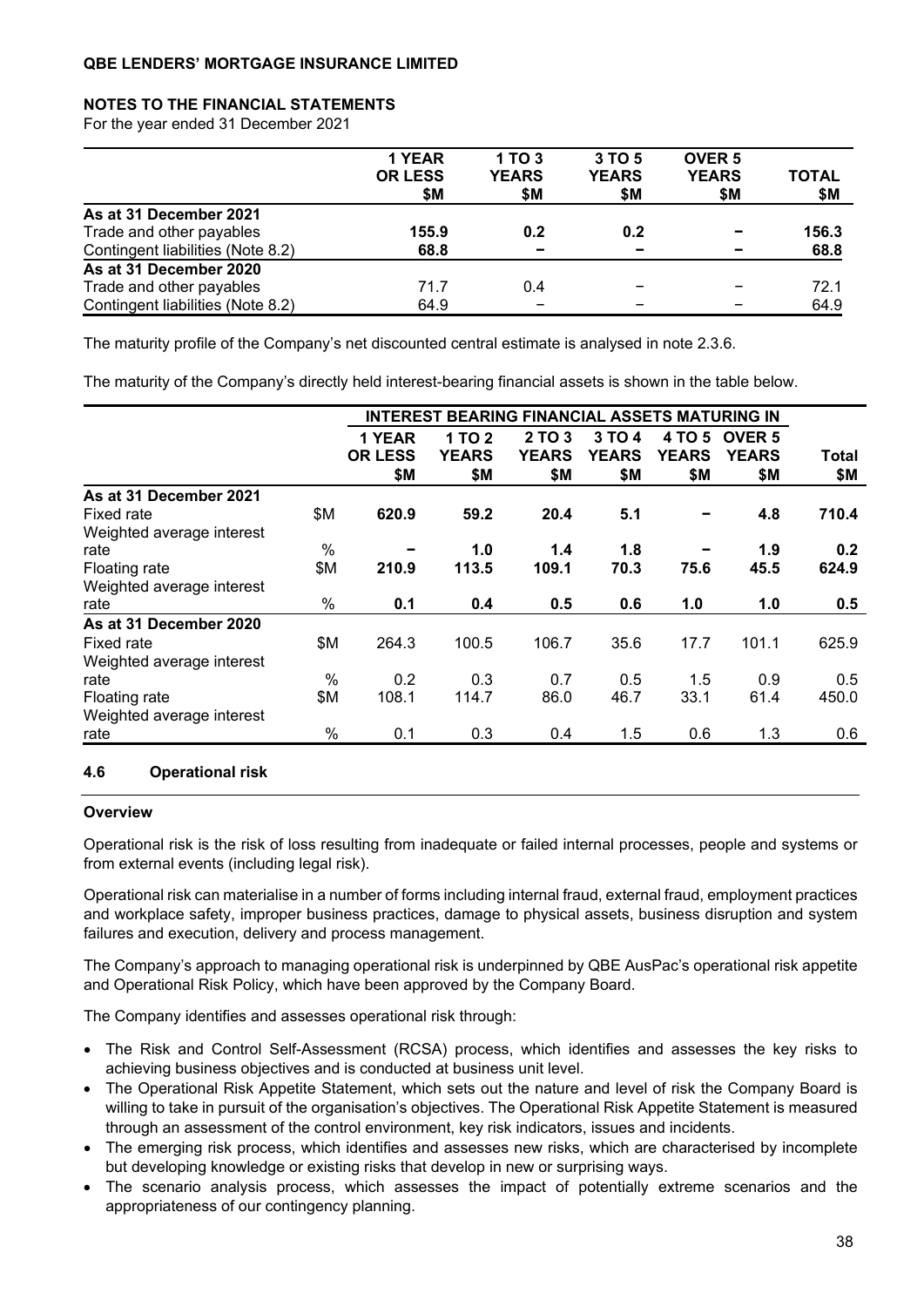### **NOTES TO THE FINANCIAL STATEMENTS**

For the year ended 31 December 2021

#### **4.7 Compliance risk**

#### **Overview**

Compliance risk is the risk of legal or regulatory penalties, financial loss or impacts and non-financial loss or impacts (including reputational damage) resulting from a breach of obligations. Obligations refers to those in legislation, regulation, industry codes and standards, internal polices and ethical and business standards.

The Company's approach to managing compliance risk is underpinned by QBE AusPac's compliance risk appetite, which has been approved by the Company Board and is summarised below.

The Company manages compliance risk through its governance, culture, stakeholder management and strategy approach. There are six components for managing compliance risk with defined responsibilities across the three lines of defence:

- identify compliance obligations and controls:
- embed compliance obligations across systems and process;
- communicate and train staff on compliance requirements;
- monitor obligations and controls;
- identify and rectify issues, incidents and breaches; and
- report on and assess the state of compliance.

Compliance management is subject to continuous improvement, recognising changes in the regulatory and legal environment and industry, customer and community expectations.

#### **4.8 Group Risk**

#### **Overview**

Group risk is the risk to a division arising specifically from being part of the wider QBE Group, including financial impact and loss of support from the parent Company.

The Company's approach to managing group risk is underpinned by QBE AusPac's risk appetite, which has been approved by the Company Board and is summarised below.

Sources of group risk may include group initiatives or strategies with a material impact on one or more divisions, shared global reinsurance programs, inter-company loans and shared use of centralised group functions (such as for procurement and information technology). Group risk also includes the potential risk from reputational contagion.

The Company manages group risk through various systems, controls and processes, including the use of intercompany transactions and balances accounting guidance, transfer pricing guidelines and investment management agreements.

### **5. CAPITAL STRUCTURE**

#### **Overview**

QBE Group's objective in managing capital is to maintain an optimal balance between debt and equity in order to reduce the overall cost of capital whilst satisfying the capital adequacy requirements of regulators and rating agencies, providing financial security for our policyholders and continuing to provide an adequate return to shareholders. As a wholly owned member of the group, the Company has adopted the capital management policies and framework of the QBE Group.

Details of the Company's approach to capital risk management are disclosed in note 4.1.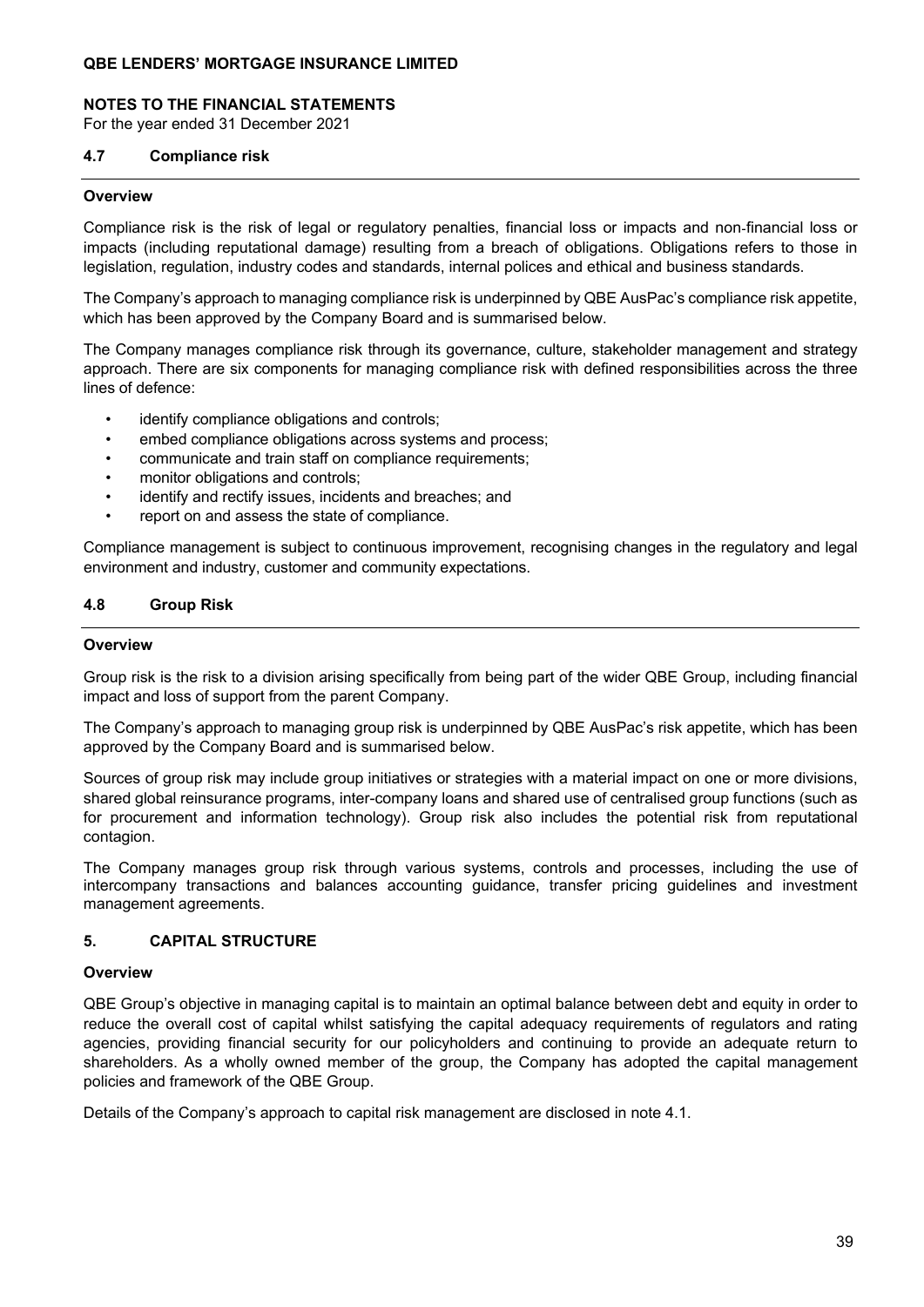### **NOTES TO THE FINANCIAL STATEMENTS**

For the year ended 31 December 2021

#### **5.1 Cash and cash equivalents**

|                        | 2021<br>\$M | 2020<br>\$M |
|------------------------|-------------|-------------|
| Cash at bank on hand   | 17.5        | 20.6        |
| Overnight money        | 0.8         | 0.8         |
|                        | 18.3        | 21.4        |
| Analysed as follows:   |             |             |
| Floating interest rate | 18.3        | 21.4        |
|                        | 18.3        | 21.4        |

#### **How we account for the numbers**

Cash and cash equivalents include cash at bank and on hand and deposits at call which are readily convertible to cash on hand and which are used for operational cash requirements.

Cash and cash equivalents are initially recognised at fair value and are subsequently measured at amortised cost.

Cash and cash equivalents are subjected to impairment testing using the AASB 9 ECL methodology. The Company considers that credit risk has not increased significantly since initial recognition, and that these assets represent low credit risks, taking into account the credit standing of the counterparties and the nature of the exposures. The Company foresees negligible credit losses arising on cash and cash equivalents from possible default events within 12 months from the reporting date, and considers that no allowance for impairment is required at 31 December 2021.

Amounts in cash and cash equivalents are the same as those included in the statement of cash flows.

The reconciliation of profit after income tax to cash flows from operating activities is included in note 8.3.

#### **5.2 Equity and reserves**

### **Overview**

Ordinary shares in the Company rank after all creditors, have no par value and entitle the holder to participate in dividends and the proceeds on winding up of the Company in proportion to the number of shares held.

### **5.2.1 Share capital**

|                                                   | 2021             | 2021  | 2020             | 2020  |
|---------------------------------------------------|------------------|-------|------------------|-------|
|                                                   | <b>NUMBER OF</b> |       | <b>NUMBER OF</b> |       |
|                                                   | <b>SHARES</b>    |       | <b>SHARES</b>    |       |
|                                                   | <b>MILLIONS</b>  | \$Μ   | <b>MILLIONS</b>  | \$M   |
| Issued ordinary shares, fully paid at 1 January   | 327.8            | 364.3 | 327.8            | 364.3 |
| Issued ordinary shares, fully paid at 31 December | 327.8            | 364.3 | 327.8            | 364.3 |

#### **5.2.2 Reserves**

|                                      | 2021<br>\$M              | 2020<br>\$M |
|--------------------------------------|--------------------------|-------------|
| Foreign currency translation reserve |                          |             |
| At 1 January                         | 0.5                      | 0.5         |
| Gain on translation                  | $\overline{\phantom{a}}$ |             |
| Total reserves at 31 December        | 0.5                      | 0.5         |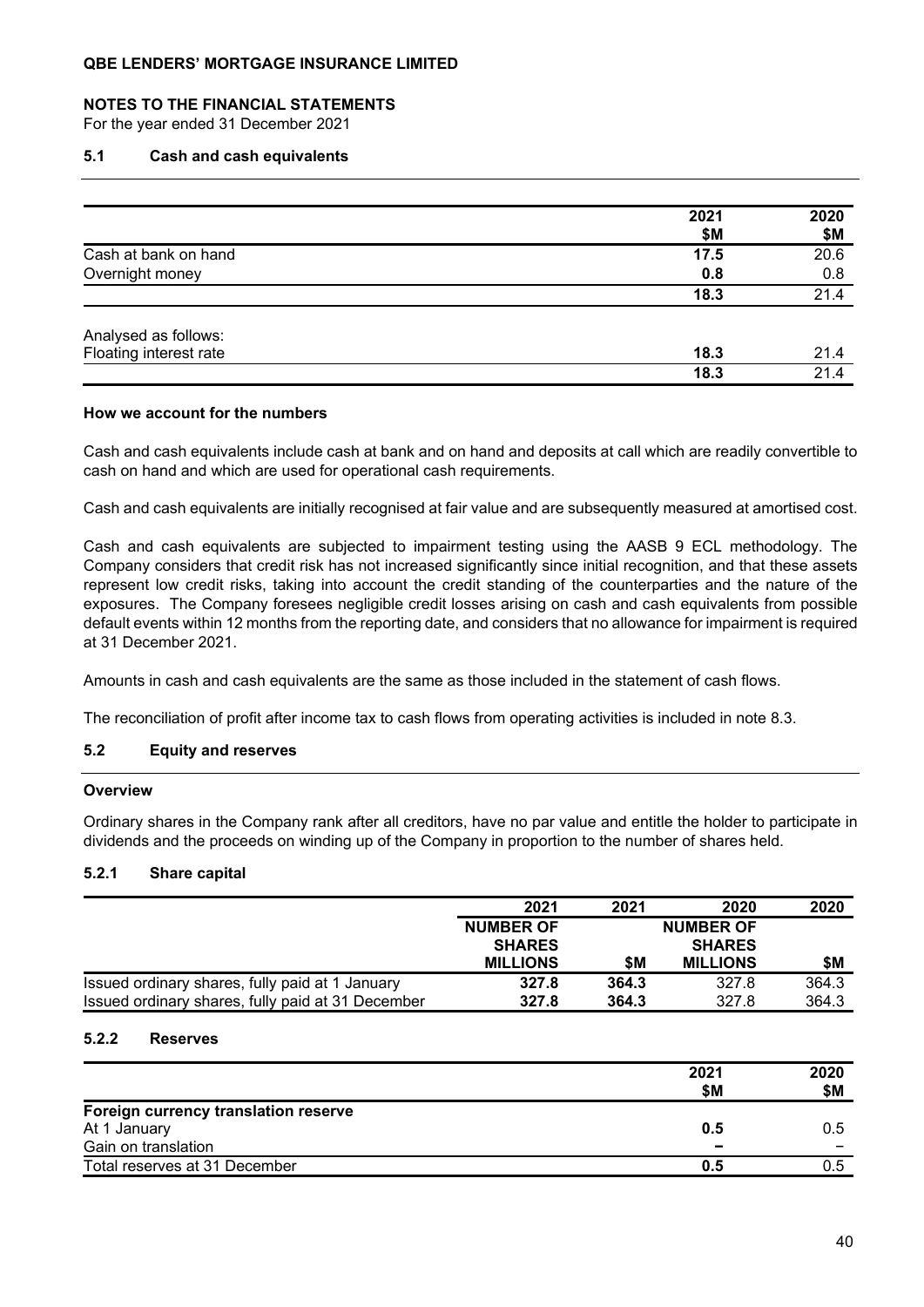### **NOTES TO THE FINANCIAL STATEMENTS**

For the year ended 31 December 2021

#### **5.3 Dividends**

#### **Overview**

Provision is made for dividends which are declared, being appropriately authorized and no longer at the discretion of the Company, on or before the end of the financial year but not distributed at the balance date.

|                                 | 2021         | 2020 |
|---------------------------------|--------------|------|
|                                 | \$M          | \$M  |
| Dividends<br>paid or<br>payable | ח חר<br>29.J |      |

During the year, dividend of \$29.0 million was paid in cash whereas in 2020, dividend was paid through in-specie transfer of investment totalling \$176.7 million and \$0.7 million in cash. Subsequent to year end an ordinary dividend was declared of \$54.0 million and a special dividend declared of \$72.0 million subject to APRA approval.

### **5.4 APRA capital adequacy (Solvency)**

#### **Overview**

APRA Prudential Standard GPS 110 Capital Adequacy for General Insurers requires that the Company maintain a capital base in excess of its prudential capital requirement as defined under the prudential standard.

The following table shows the capital adequacy calculated in accordance with the APRA prudential framework. The 2020 and 2021 position reflects the year to date 31 December quarter APRA return (unaudited).

|                                                                               | 2021  | 2020  |
|-------------------------------------------------------------------------------|-------|-------|
|                                                                               | \$M   | \$М   |
| Eligible Tier 1 capital as defined by APRA                                    |       |       |
| Contributed equity                                                            | 364.3 | 364.3 |
| General reserves                                                              | 0.5   | 0.4   |
| Retained profits <sup>1</sup>                                                 | 444.2 | 389.9 |
| Insurance liability surplus                                                   | 144.6 | 94.2  |
| Total equity                                                                  | 953.6 | 848.8 |
| Less: APRA deductions                                                         | 78.4  | 75.5  |
| Total APRA capital base                                                       | 875.2 | 773.3 |
| APRA prudential capital requirement                                           | 513.1 | 515.6 |
| APRA Capital adequacy multiple                                                | 1.71  | 1.50  |
| 1 Detailed all profits and in a secondarian with ADDA republicated atomalando |       |       |

1Retained profits are in accordance with APRA prudential standards

### **6. TAX**

#### **Overview**

Income tax expense is the accounting tax charge for the period and is calculated as the tax payable on the current period taxable income based on the applicable income tax rate, adjusted for changes in deferred tax assets and liabilities attributable to temporary differences and unused tax losses. The relationship between accounting profit and income tax expense is provided in the reconciliation of prima facie tax to income tax expense (note 6.1). Income tax expense does not equate to the amount of tax actually paid to tax authorities as it is based upon the accrual accounting concept.

Accounting income and expenses do not always have the same recognition pattern as taxable income and expenses, creating a timing difference as to when a tax expense or benefit can be recognised. These differences usually reverse over time but until they do, a deferred tax asset or liability is recognised on the balance sheet. Note 6.2 details the composition and movements in deferred tax balances and the key management assumptions applied in recognising tax losses.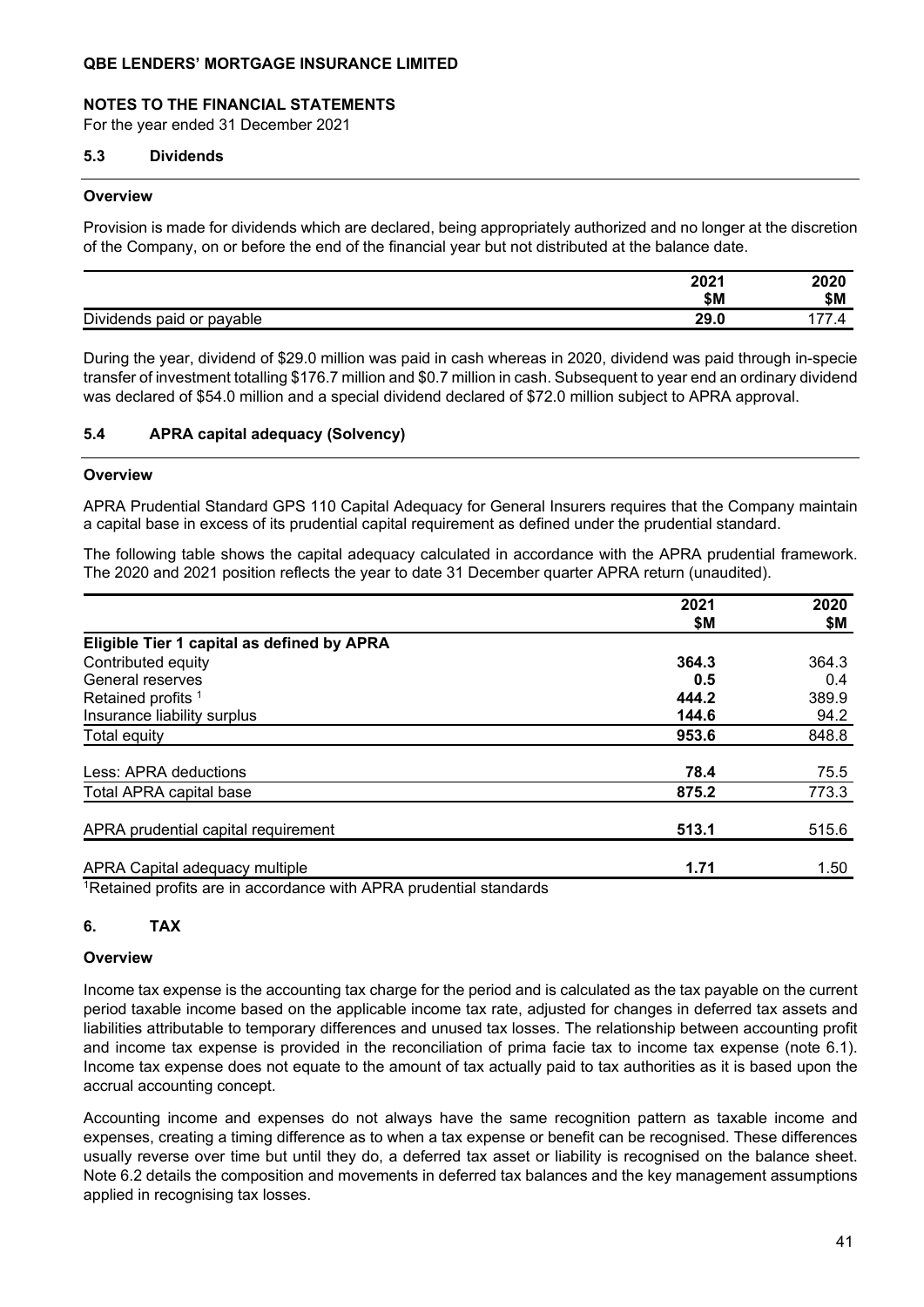### **NOTES TO THE FINANCIAL STATEMENTS**

For the year ended 31 December 2021

The Company's approach to managing tax risk is disclosed in note 4.1.

### **6.1 Income tax**

#### **Reconciliation of prima facie tax to income tax expense**

|                                                        |             | 2021  | 2020  |
|--------------------------------------------------------|-------------|-------|-------|
|                                                        | <b>NOTE</b> | \$Μ   | \$Μ   |
| Profit before income tax                               |             | 119.4 | 20.8  |
| Prima facie tax payable at 30%                         |             | 35.8  | 6.2   |
| Tax effect of non-temporary differences:               |             |       |       |
| Untaxed dividends                                      |             |       | (1.8) |
| Prima facie tax adjusted for non-temporary differences |             | 35.8  | 4.4   |
| Income tax expense                                     |             | 35.8  | 4.4   |
| Analysed as follows:                                   |             |       |       |
| Current tax                                            |             | 38.1  | 5.2   |
| Deferred tax                                           |             | (2.3) | (0.8) |
|                                                        |             | 35.8  | 4.4   |
| Deferred tax expense comprises:                        |             |       |       |
| Deferred tax assets recognised in profit or loss       | 6.2.1       | (2.3) | (0.8) |
|                                                        |             | (2.3) | (0.8) |

### **How we account for the numbers**

The current income tax charge is calculated on the basis of the tax laws enacted or substantively enacted at the end of the reporting period. Management periodically evaluates positions taken in tax returns with respect to situations in which applicable tax regulation is subject to interpretation and establishes provisions where appropriate on the basis of amounts expected to be paid to the tax authorities.

Current tax assets and tax liabilities are offset where the entity has a legally enforceable right to offset and intends to either settle on a net basis or to realise the asset and settle the liability simultaneously.

Current and deferred tax is recognised in profit or loss, except to the extent that it relates to items recognised in other comprehensive income or directly in equity. In this case, the tax is also recognised in other comprehensive income or directly in equity, as appropriate.

### **6.2 Deferred income tax**

|                     |             | 2021 | 2020 |
|---------------------|-------------|------|------|
|                     | <b>NOTE</b> | \$M  | \$Μ  |
| Deferred tax assets | c<br>◡.∠.   | 4.0  | ت ہے |

### **6.2.1 Deferred tax assets**

The balance comprises temporary differences attributable to:

|                                          |             | 2021 | 2020 |
|------------------------------------------|-------------|------|------|
|                                          | <b>NOTE</b> | \$M  | \$Μ  |
| Amounts recognised in profit or loss     |             |      |      |
| Insurance provisions                     |             | 2.3  | 1.9  |
| Other accrued expenses                   |             | 2.5  | 0.6  |
| Deferred tax assets                      | 6.2         | 4.8  | 2.5  |
| Deferred tax assets analysed as follows: |             |      |      |
| Recoverable within 12 months             |             | 3.0  | 1.3  |
| Recoverable in greater than 12 months    |             | 1.8  | 1.2  |
|                                          |             | 4.8  | 2.5  |
|                                          |             |      |      |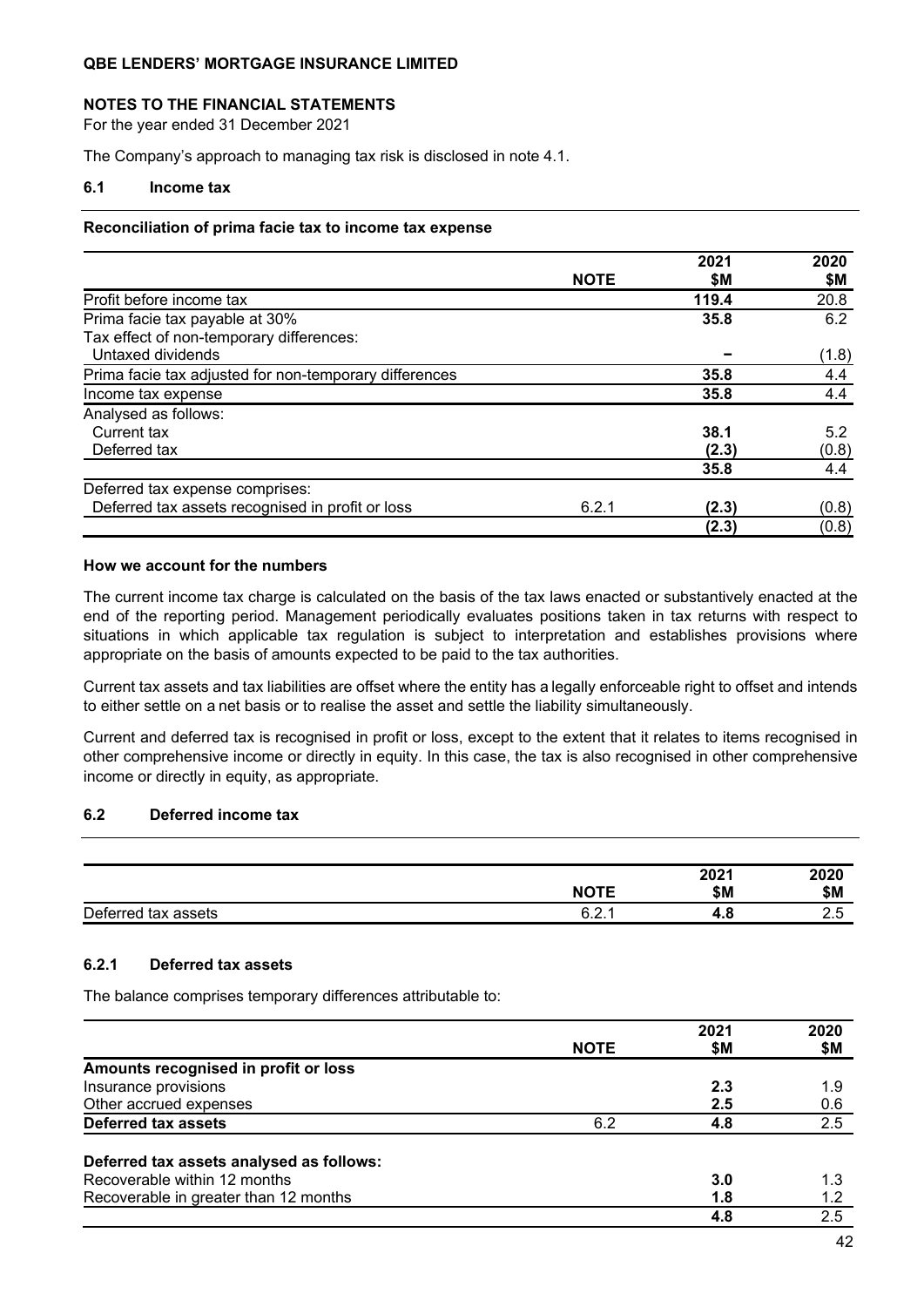### **NOTES TO THE FINANCIAL STATEMENTS**

For the year ended 31 December 2021

#### **Movements:**

|                                      |             | 2021 | 2020 |
|--------------------------------------|-------------|------|------|
|                                      | <b>NOTE</b> | \$M  | \$M  |
| At 1 January                         |             | 2.5  |      |
| Amounts recognised in profit or loss | 6.          | 2.3  |      |
| At 31 December                       |             |      |      |

### **How we account for the numbers**

Deferred income tax is provided in full using the liability method on temporary differences arising between the tax bases of assets and liabilities and their carrying amounts in the financial statements. Deferred tax liabilities are not recognised if they arise from the initial recognition of an asset or liability in a transaction other than a business combination that at the time of the transaction affects neither accounting nor taxable profit or loss. Deferred income tax is determined using tax rates (and laws) that have been enacted or substantively enacted by the end of the reporting period and are expected to apply when the related deferred income tax asset is realised, or the deferred income tax liability is settled.

Deferred tax assets are recognised for deductible temporary differences and unused tax losses only if it is probable that future taxable amounts will be available to utilise those temporary differences and losses.

Deferred tax assets and liabilities are not recognised for temporary differences between the carrying amount and tax bases of investments in foreign operations where the Company is able to control the timing of the reversal of the temporary differences and it is probable that the differences will not reverse in the foreseeable future.

Deferred tax assets and liabilities are offset in the financial statements when there is a legally enforceable right to offset current tax assets and liabilities and when the deferred tax balances relate to the same taxation authority.

### **6.2.2 Tax losses**

The Company has brought to account nil tax losses (2020: nil).

### **Critical accounting judgements and estimates**

#### **Recoverability of deferred tax assets**

The Company assesses the recoverability of deferred tax assets at each balance date. In making this assessment, the Company considers in particular its future business plans and history of generating taxable profits, whether the unused tax losses resulted from identifiable causes which are unlikely to recur and if any tax planning opportunities exist in the period in which the taxable losses can be utilised.

### **6.2.3 Tax consolidation legislation**

On adoption of the tax consolidation legislation, QBE Group and its wholly-owned Australian controlled entities in the tax consolidated group entered into a tax sharing and tax funding agreement under which the wholly-owned entities are required to fully compensate QBE Group for any current tax payable and are compensated by QBE Group for any current tax receivable and deferred tax assets relating to unused tax losses or unused tax credits that are transferred to QBE Group under the tax consolidation legislation.

The head entity, QBE Group, and the controlled entities in the tax consolidated group calculate these tax amounts based on a notional stand-alone tax calculation as if each entity in the tax consolidated group was a stand-alone taxpayer in its own right. The assets and liabilities arising under the arrangement are recognised as intercompany assets and liabilities in the balance sheet of each Australian company.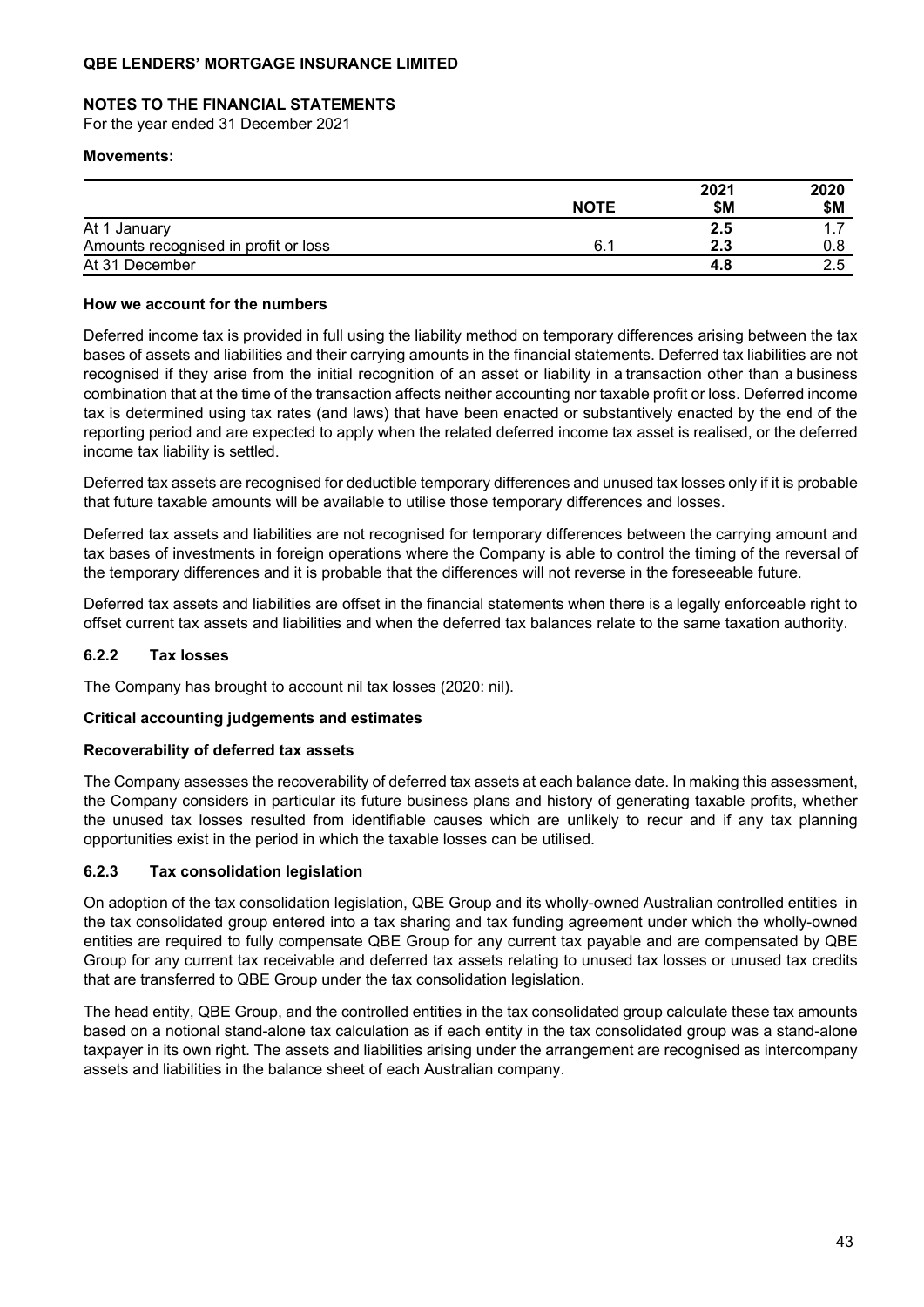### **NOTES TO THE FINANCIAL STATEMENTS**

For the year ended 31 December 2021

### **7. COMPANY STRUCTURE**

#### **Overview**

This section provides information to help users understand the Company's structure, including the impact of any changes in the financial year.

### **7.1 Controlled entity**

|                                       | <b>COUNTRY OF</b><br><b>INCORPORATION</b> |             | <b>CARRYING VALUE</b> |           | <b>EQUITY HOLDING</b> |
|---------------------------------------|-------------------------------------------|-------------|-----------------------|-----------|-----------------------|
|                                       |                                           | 2021<br>\$M | 2020<br>\$M           | 2021<br>% | 2020<br>%             |
| QBE Mortgage Insurance (Asia) Limited | Hong Kong                                 | 73.5        | 73.5                  | 100.0     | 100.0                 |

The controlled entity has a 31 December year end.

### **How we account for the numbers**

Control exists when the parent entity is exposed, or has rights, to variable returns from its involvement with an entity and has the ability to affect those returns through its power over it. A change in ownership of a controlled entity without the gain or loss of control is accounted for as an equity transaction.

The investment in the controlled entity is stated at historical cost.

The investment is reviewed annually for indicators of potential impairment. Should the investment's carrying amount exceed its estimated recoverable amount, the asset would be impaired and the carrying amount would be written down to its recoverable amount.

### **8. OTHER**

#### **Overview**

This section includes other information that must be disclosed to comply with the Australian Accounting Standards or the *Corporations Act 2001*.

#### **8.1 Other accounting policies**

### **8.1.1 New and amended standards adopted by the Company**

The Company adopted the following new or revised accounting standards from 1 January 2021:

| TITLE |                                                                                                      |
|-------|------------------------------------------------------------------------------------------------------|
|       | AASB 2020-4 Amendments to Australian Accounting Standards - COVID-19-Related Rent Concessions        |
|       | AASB 2020-8 Amendments to Australian Accounting Standards – Interest Rate Benchmark Reform – Phase 2 |

The adoption of these revised standards did not significantly impact the Company's accounting policies or financial statements.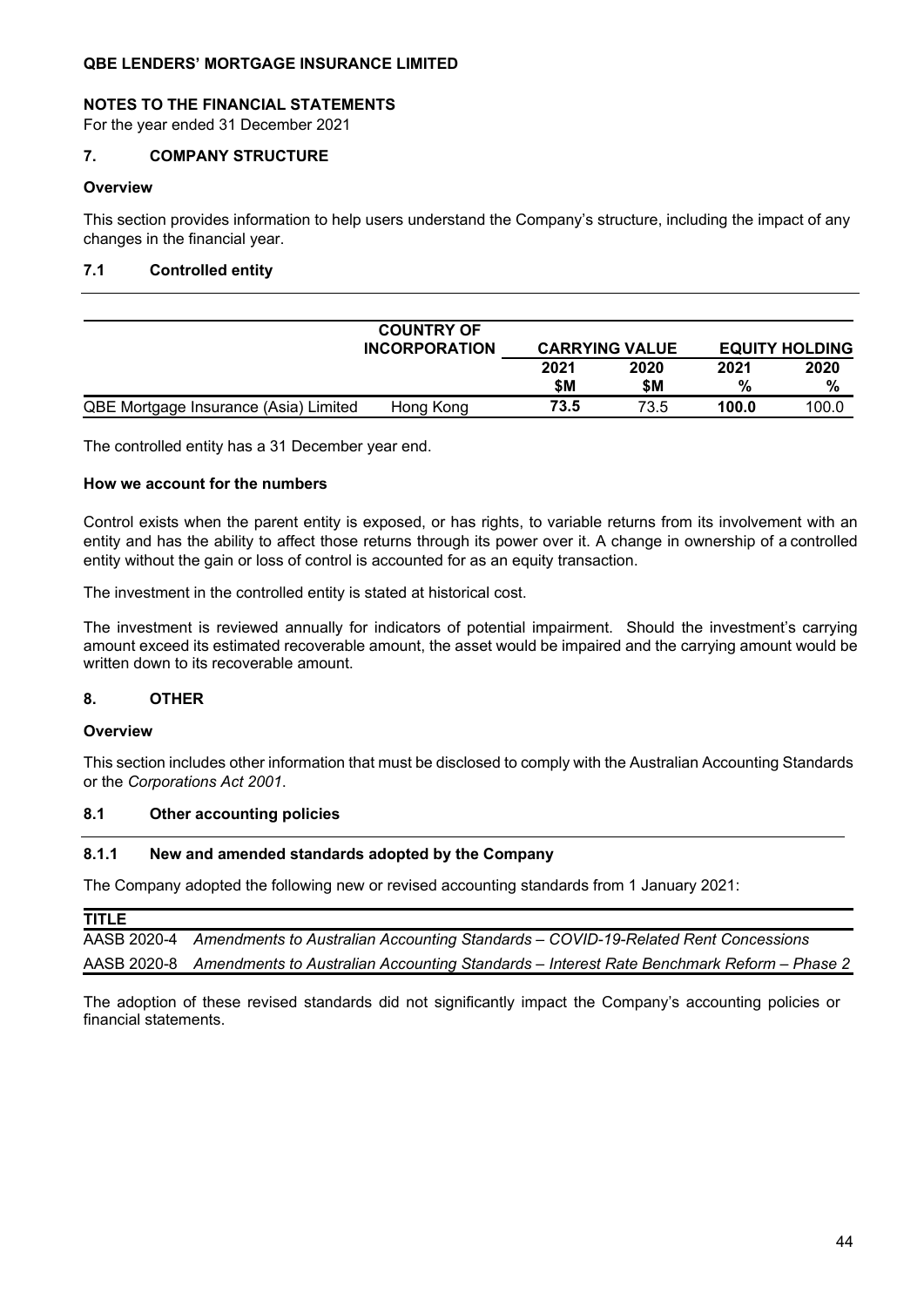#### **NOTES TO THE FINANCIAL STATEMENTS**

For the year ended 31 December 2021

#### **8.1.2 New accounting standards and amendments issued but not yet effective**

| <b>TITLE</b> |                                                                                                                                          | <b>OPERATIVE</b><br><b>DATE</b> |
|--------------|------------------------------------------------------------------------------------------------------------------------------------------|---------------------------------|
| AASB 2020-3  | Standards<br>to Australian Accounting<br>Annual<br>Amendments<br>$\overline{\phantom{0}}$<br>Improvements 2018–2020 and Other Amendments | 1 January 2022                  |
| AASB 2021-3  | Amendments to Australian Accounting Standards - COVID-19-Related<br>Rent Concessions beyond 30 June 2021                                 | 1 January 2022                  |
| AASB 2020-1  | Amendments to Australian Accounting Standards - Classification of<br>Liabilities as Current or Non-Current                               | 1 January 2023                  |
| AASB 2021-2  | Amendments to Australian Accounting Standards – Disclosure of<br>Accounting Policies and Definition of Accounting Estimates              | 1 January 2023                  |
| AASB 2021-5  | Amendments to Australian Accounting Standards - Deferred Tax related<br>to Assets and Liabilities arising from a Single Transaction      | 1 January 2023                  |
| AASB 17      | Insurance Contracts                                                                                                                      | 1 January 2023                  |

The Australian Accounting Standards and amendments detailed in the table above are not mandatory for the Company until the operative dates stated; however, early adoption is often permitted.

The Company currently plans to apply the standards and amendments detailed above in the reporting periods beginning on their respective operative dates. An assessment of the financial impact of the standards and amendments has been undertaken and they are not expected to have a material impact on the Company's financial statements, except where noted below.

#### **AASB 17** *Insurance Contracts*

AASB 17, a new accounting standard for insurance contracts, was adopted by the Australian Accounting Standards Board (AASB) in July 2017. In June 2020, the IASB issued *Amendments to IFRS 17* which deferred the effective date from 1 January 2021 to 1 January 2023 and made significant amendments to the standard in response to the feedback from, and implementation issues raised by stakeholders. The amendments were adopted by the AASB in July 2020.

#### Measurement of insurance contracts

#### *Measurement models*

The standard introduces a new 'general model' for the recognition and measurement of insurance contracts. The liability for remaining coverage (which represents insurance coverage to be provided after the balance date) under the general model is measured as the sum of:

- the present value of expected future cash flows and a risk adjustment (collectively referred to as the 'fulfilment cash flows'); and
- a contractual service margin, being the unearned profit, which is recognised as insurance revenue in profit or loss over the coverage period of the contracts. The contractual service margin is earned based on a pattern of coverage units which may not be the same as the pattern of incidence of risk used to earn gross written premium under AASB 1023 General Insurance Contracts (AASB 1023).

The Company has completed an initial impact assessment and additional analysis on key areas of interpretation. The Company anticipates that the general model will be the most appropriate basis for measuring the liability for remaining coverage.

#### *Onerous contracts*

AASB 17 requires the identification of 'groups' of onerous contracts which are expected to be determined at a more granular level of aggregation than the level at which the liability adequacy test is performed under AASB 1023. The Company has developed a framework for identifying relevant facts and circumstances that may be indicators of possible onerous contracts.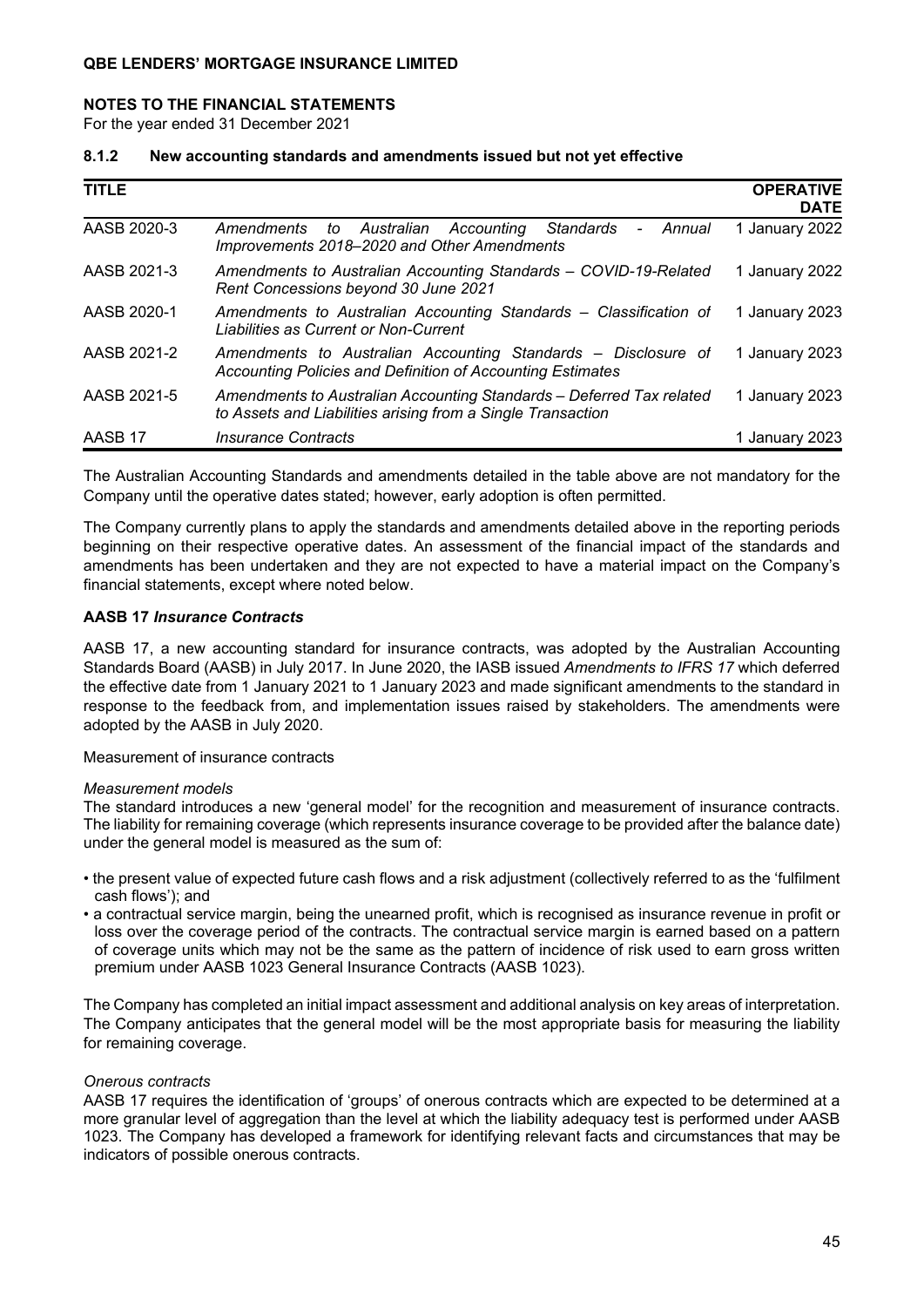### **NOTES TO THE FINANCIAL STATEMENTS**

For the year ended 31 December 2021

If such facts and circumstances that may be indicators of possible onerous contracts exist, the onerous contract losses are measured based on an estimation of fulfilment cash flows and are recognised in profit or loss. Models for measuring potential onerous contract losses are currently being developed, tested and approved. Onerous contract losses must be measured on a gross basis (excluding the effect of reinsurance), with the impact on equity and profit or loss mitigated by the deduction of related income on reinsurance recoveries to the extent that the onerous contracts are covered by reinsurance. The financial impact is still being determined.

#### *Risk adjustment*

The measurement of insurance contract liabilities will include a risk adjustment which replaces the risk margin under AASB 1023. The risk margin under AASB 1023 reflects the inherent uncertainty in the net discounted central estimate, whereas the risk adjustment is defined as the compensation required for bearing the uncertainty that arises from non-financial risk. Similar to the risk margin, the risk adjustment includes the benefit of diversification. AASB 17 requires the disclosure of the confidence level that corresponds to the risk adjustment used in the measurement of insurance contract liabilities. The application of the AASB 17 requirements is one of substantial judgement and the Company is currently defining the methodology for determining the risk adjustment and, in doing so, is giving consideration to evolving industry interpretation. Given the Company's ongoing work on this complex component of the standard, the financial impact cannot be reasonably estimated at the balance date.

#### *Discount rates*

AASB 1023 requires the net central estimate of outstanding claims to be discounted using risk-free rates as described in note 2.3.4. AASB 17 requires estimates of future cash flows to be discounted to reflect the time value of money and financial risks related to those cash flows but does not prescribe a methodology for determining the discount rates used. The Company expects to apply a 'bottom-up approach' which uses riskfree rates adjusted to reflect the illiquidity characteristics of the insurance contracts, which could result in higher discount rates relative to current requirements. The methodology and impact of reflecting illiquidity within discount rates is currently being determined.

#### *Foreign exchange*

Insurance contract assets and liabilities that are denominated in foreign currency are treated as monetary items under AASB 17. This differs from current industry practice in respect of unearned premium and deferred insurance costs which are treated as non-monetary items. The Company has assessed insurance contract assets and liabilities and currently conclude that none of these are denominated in foreign currency.

#### *Presentation and disclosure*

The standard introduces significant changes to the presentation and disclosure of insurance line items in the financial statements, introducing new balance sheet and income statement line items and increased disclosure requirements compared with existing reporting requirements.

Existing insurance and reinsurance contract line items on the balance sheet (including unearned premium, deferred insurance costs, gross outstanding claims, reinsurance, other recoveries on outstanding claims, trade receivables and trade payables) will be replaced with insurance contract assets and liabilities, and reinsurance contract assets and liabilities.

### **8.2 Contingent liabilities**

#### **Overview**

Contingent liabilities are disclosed when the possibility of a future settlement is expected to result in an outflow of resources and is considered to be less than probable but more likely than remote. If the expected settlement of the liability becomes probable, a provision is recognised.

In the normal course of business, the Company is exposed to contingent liabilities in relation to claims litigation arising out of its insurance and reinsurance transactions and may be exposed to the possibility of contingent liabilities in relation to non-insurance litigation. Provisions are made for non-insurance obligations that are probable and quantifiable.

|                          | 2021 | 2020 |
|--------------------------|------|------|
|                          | \$Μ  | \$Μ  |
| Related party guarantees | 68.8 | 64.9 |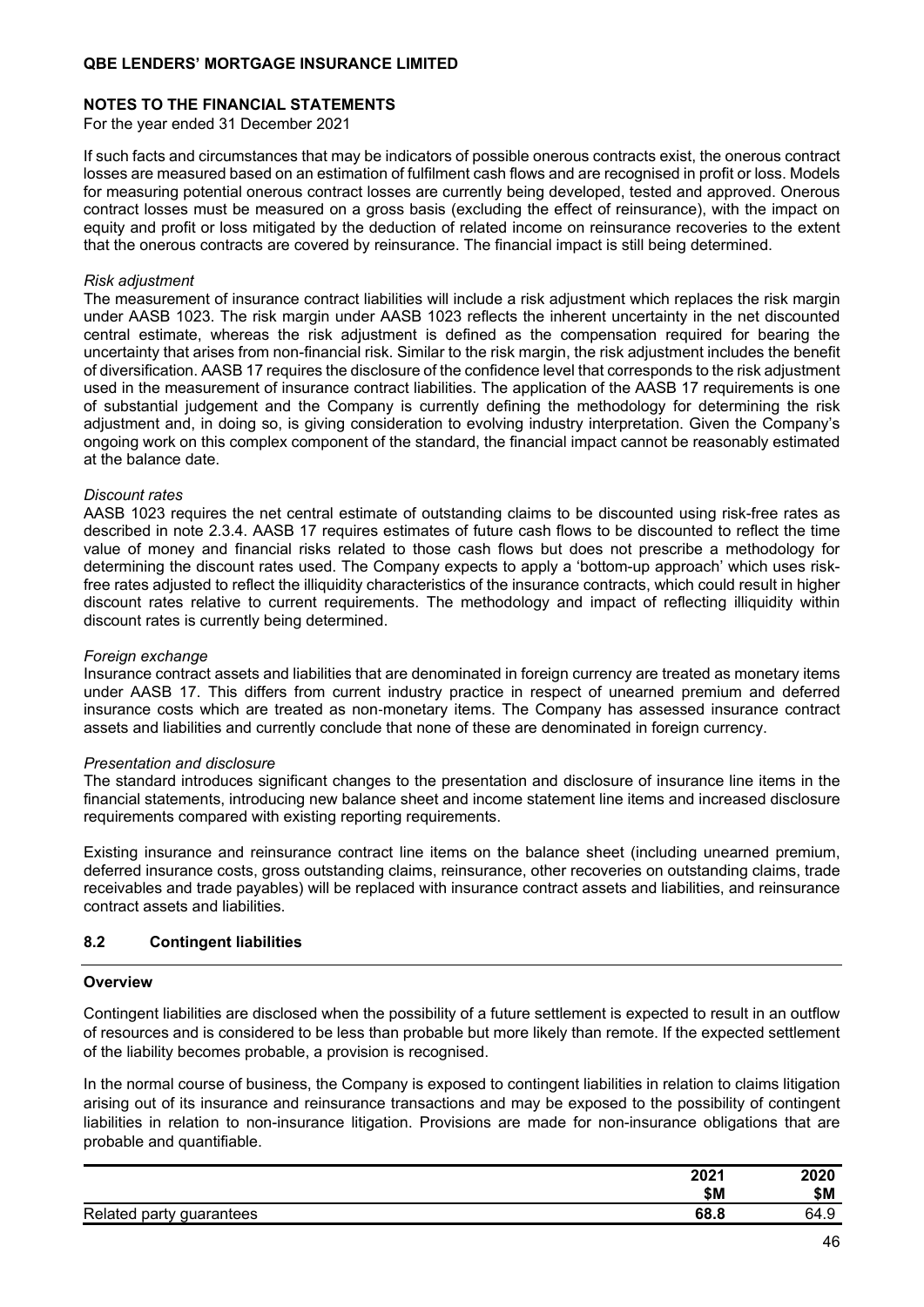#### **NOTES TO THE FINANCIAL STATEMENTS**

For the year ended 31 December 2021

### **8.3 Reconciliation of profit after income tax to cash flows from operating activities**

#### **Overview**

AASB 1054 *Australian Additional Disclosures* requires a reconciliation of profit after income tax to cash flows from operating activities.

|                                                         | 2021<br>\$M | 2020   |
|---------------------------------------------------------|-------------|--------|
|                                                         |             | \$M    |
| Profit after income tax                                 | 83.6        | 16.4   |
| Net fair value losses on financial assets               | 10.3        | 14.1   |
| Dividends receivable from controlled entity             |             | (6.3)  |
| (Decrease) Increase in gross outstanding claims         | (19.2)      | 112.2  |
| Increase (Decrease) in unearned premiums                | 113.7       | (5.2)  |
| Increase in unearned reinsurance commission             | 19.7        | 9.8    |
| Increase in deferred insurance costs                    | (80.5)      | (30.4) |
| Decrease (Increase) in reinsurance and other recoveries | 17.2        | (55.8) |
| Decrease (Increase) in trade and other receivables      | 11.2        | (2.9)  |
| Increase in trade and other payables                    | 46.3        | 7.7    |
| Increase in deferred tax assets                         | (2.3)       | (0.8)  |
| Increase (Decrease) in amounts due to parent entity or  |             |        |
| tax authorities for current tax                         | 38.3        | (13.4) |
| Cash flows from operating activities                    | 238.3       | 45.4   |

#### **8.4 Key management personnel**

#### **Overview**

AASB 124 *Related Party Disclosures* requires disclosure of the compensation of directors (executive and nonexecutive) and those persons having authority and responsibility for planning, directing and controlling the activities of the Company, either directly or indirectly. This group of people are collectively defined as key management personnel.

Remuneration of executive directors and other executives is paid by a related Company. Where this remuneration is recharged on a time proportional basis it is disclosed below, along with an appropriate allocation of fees paid to independent non-executive directors by QBE Group companies for services provided to the Company. Where the Company also receives management services from the related Company which includes the provision of key management personnel, these services are not recharged on a time proportional basis and are excluded from the disclosure below. They are included in an overall management fee from the related Company, as detailed in note 8.6.2.

|                                | 2021   | 2020   |
|--------------------------------|--------|--------|
|                                | \$'000 | \$'000 |
| Short-term employment benefits | 51     | 35     |
| Post-employment benefits       |        | ◠      |
|                                | 55     | 38     |

### **How we account for the numbers**

#### **Short-term employee benefits – profit sharing and bonus plans**

A provision is recognised for profit sharing and bonus plans where there is a contractual obligation or where past practice has created a constructive obligation at the end of each reporting period. Bonus or profit sharing obligations are settled within 12 months from the balance date.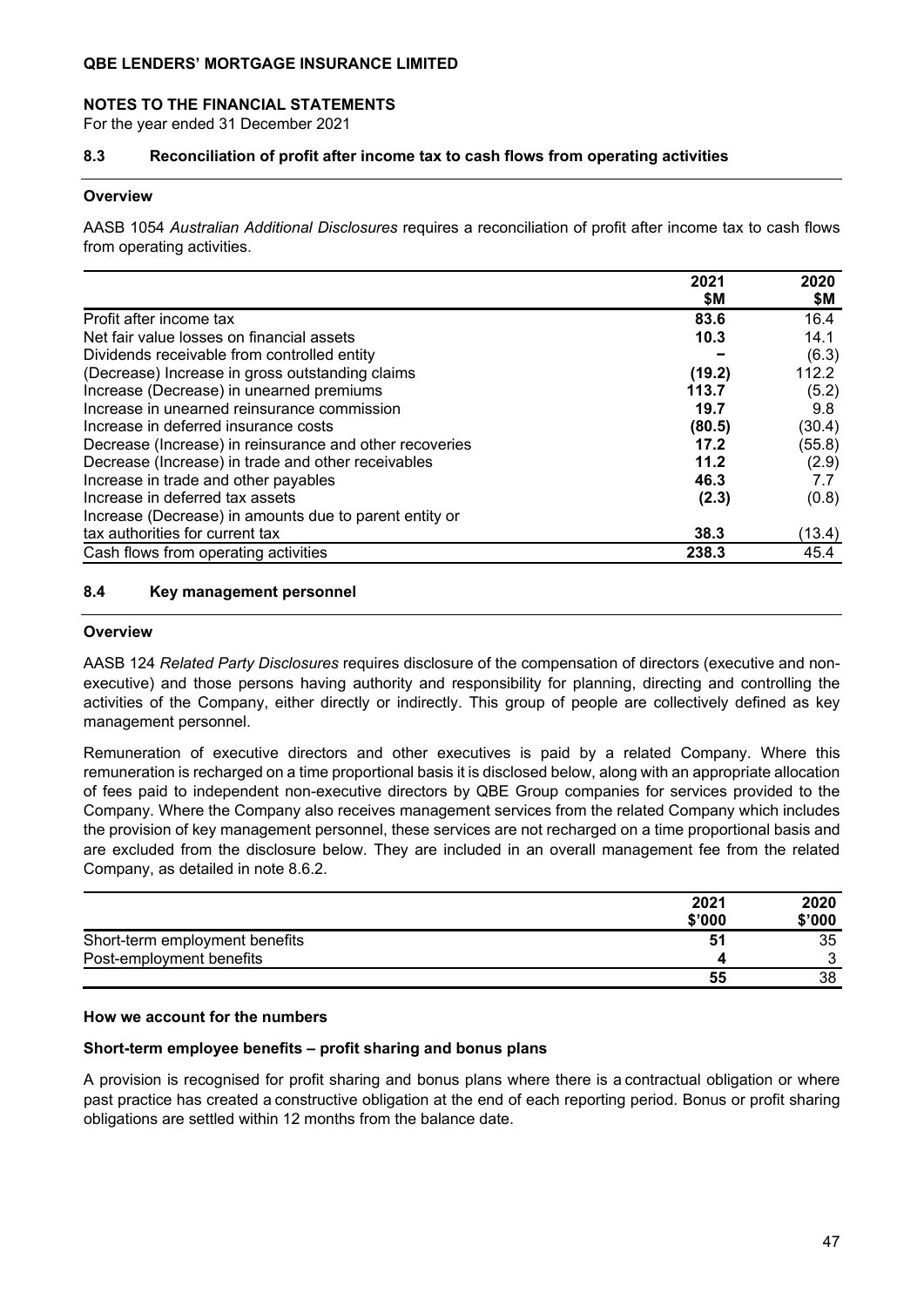### **NOTES TO THE FINANCIAL STATEMENTS**

For the year ended 31 December 2021

#### **Post-employment benefits – defined contribution plans**

Defined contribution plans are post-employment benefit plans under which an entity pays a fixed contribution into a fund during the course of employment and has no legal or constructive obligation to pay further contributions if the fund does not hold sufficient assets to pay all employee benefits relating to employee service in the current and prior periods. Contributions to defined contribution plans are expensed as incurred.

Short-term and post-employment benefits are accounted for and paid by a related company. The related expense is recharged to the Company as part of the overall management fee.

#### **8.5 Remuneration of auditors**

#### **Overview**

The Company may engage the external auditor for non-audit services other than excluded services subject to the general principle that fees for non-audit services should not exceed 50% of all fees paid to the external auditor in any one financial year at the ultimate parent entity level. The Board believes some non-audit services are appropriate given the external auditor's knowledge of the Company. External tax services are generally provided by an accounting firm other than the external auditor. Consistent with prior periods, the external auditor cannot provide the excluded services of preparing accounting records or financial reports or acting in a management capacity.

|                                                         | 2021<br>\$'000 | 2020<br>\$'000 |
|---------------------------------------------------------|----------------|----------------|
| PricewaterhouseCoopers (PwC) - Australian firm          |                |                |
| Audit of financial reports of the Company               | 594            | 587            |
| Audit of statutory returns and other assurance services | 154            | 162            |
|                                                         | 748            | 749            |

### **8.6 Related parties**

#### **8.6.1 Parent entity**

The parent entity is QBE Holdings (AAP) Pty Limited and the ultimate parent entity is QBE Insurance Group Limited.

#### **8.6.2 Transactions with related parties**

The following material transactions occurred with related parties:

|                                                         | 2021<br>\$'000 | 2020<br>\$'000 |
|---------------------------------------------------------|----------------|----------------|
| <b>Revenue</b>                                          |                |                |
| Management fees received from controlled entity         | 1,057          | 715            |
| Reinsurance commission received from related entity     | 11,462         | 25,927         |
| Reinsurance recoveries from related entity              | (297)          | 71,722         |
| <b>Expenses</b>                                         |                |                |
| Management fees paid to related entity                  | 34,759         | 31,028         |
| Reinsurance premium paid to related entity              | 38,202         | 106.340        |
| <b>Other transactions</b>                               |                |                |
| Dividends received or receivable from controlled entity |                | 6,307          |
| Dividends paid or proposed to parent                    | 29,000         | 177,400        |
|                                                         |                |                |

Remuneration of key management is disclosed in note 8.4.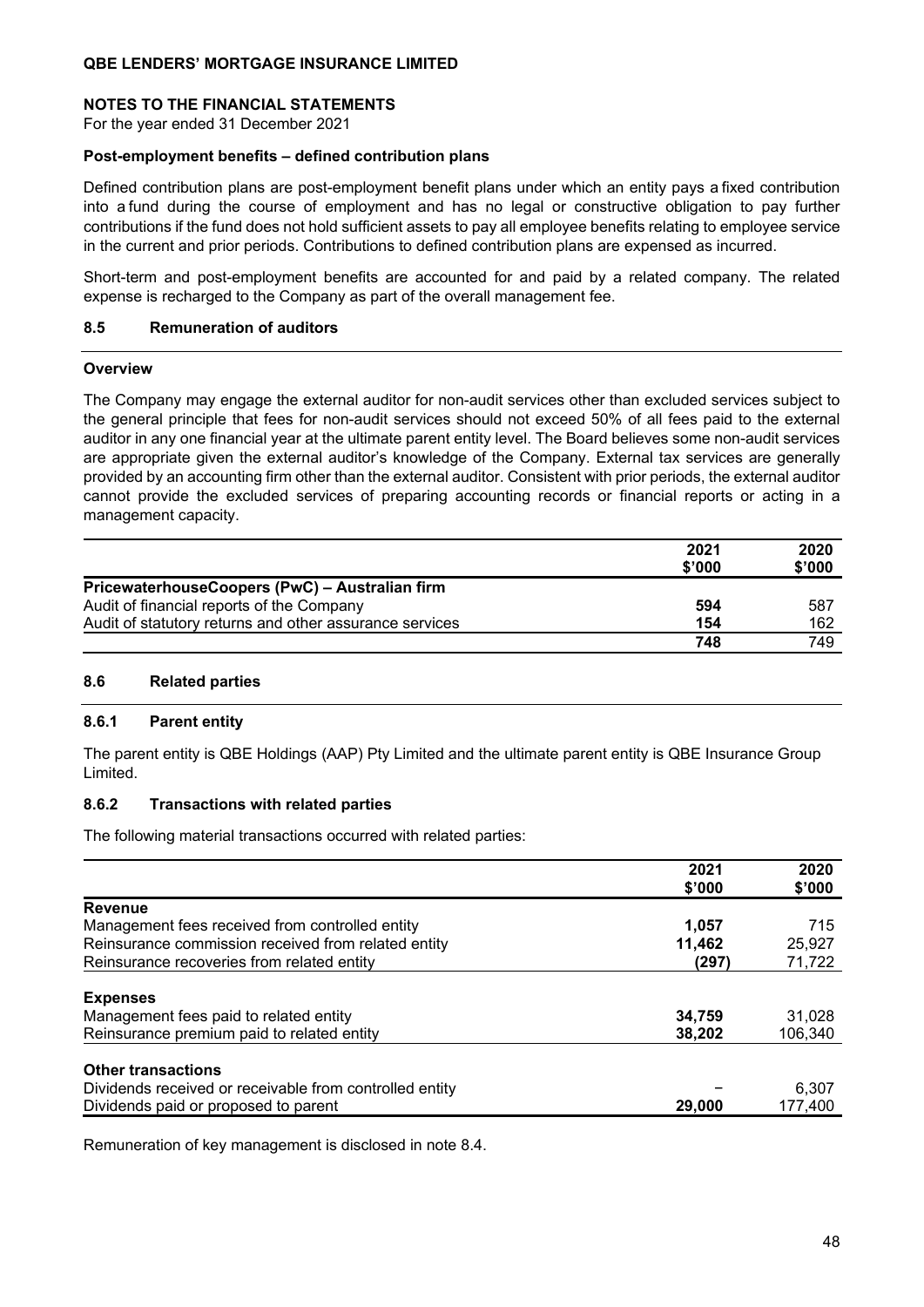### **NOTES TO THE FINANCIAL STATEMENTS**

For the year ended 31 December 2021

### **8.6.3 Outstanding balances arising from transactions with related parties**

The following balances are outstanding at the reporting date in relation to transactions with related parties:

|                                                                  | 2021   | 2020    |
|------------------------------------------------------------------|--------|---------|
|                                                                  | \$'000 | \$'000  |
| <b>Current assets</b>                                            |        |         |
| Reinsurance receivables from related entity on paid claims       | 1,525  | 6,267   |
| Reinsurance recoveries from related entity on outstanding claims | 90,570 | 104,875 |
| Loan to related entity                                           |        | 80,016  |
| Other amounts due from related entities                          | 1.617  | 6,617   |
| <b>Non-current assets</b>                                        |        |         |
| Investment in controlled entity                                  | 73,504 | 73,504  |
| <b>Current liabilities</b>                                       |        |         |
| Amounts due to related entities                                  | 55,053 | 12,775  |
| <b>Contingent liabilities</b>                                    |        |         |
| Guarantee in respect of controlled entity                        | 68,800 | 64,900  |

### **How we account for the numbers**

All transactions were made on normal commercial terms and conditions and at market rates.

Outstanding balances are unsecured.

The Company entered into a tax sharing and tax funding agreement with QBE Group and its wholly-owned Australian controlled entities, refer to note 6.2.3.

### **8.7 Events occurring after reporting date**

There is, at the date of this report, no other matter or circumstance that has arisen since 31 December 2021 that, in the opinion of the directors, has significantly affected or may significantly affect the Company's operations, the results of those operations, or the Company's state of affairs in future financial periods. The Company has declared a dividend of \$54.0 million and a special dividend of \$72.0 million post year end subject to APRA approval.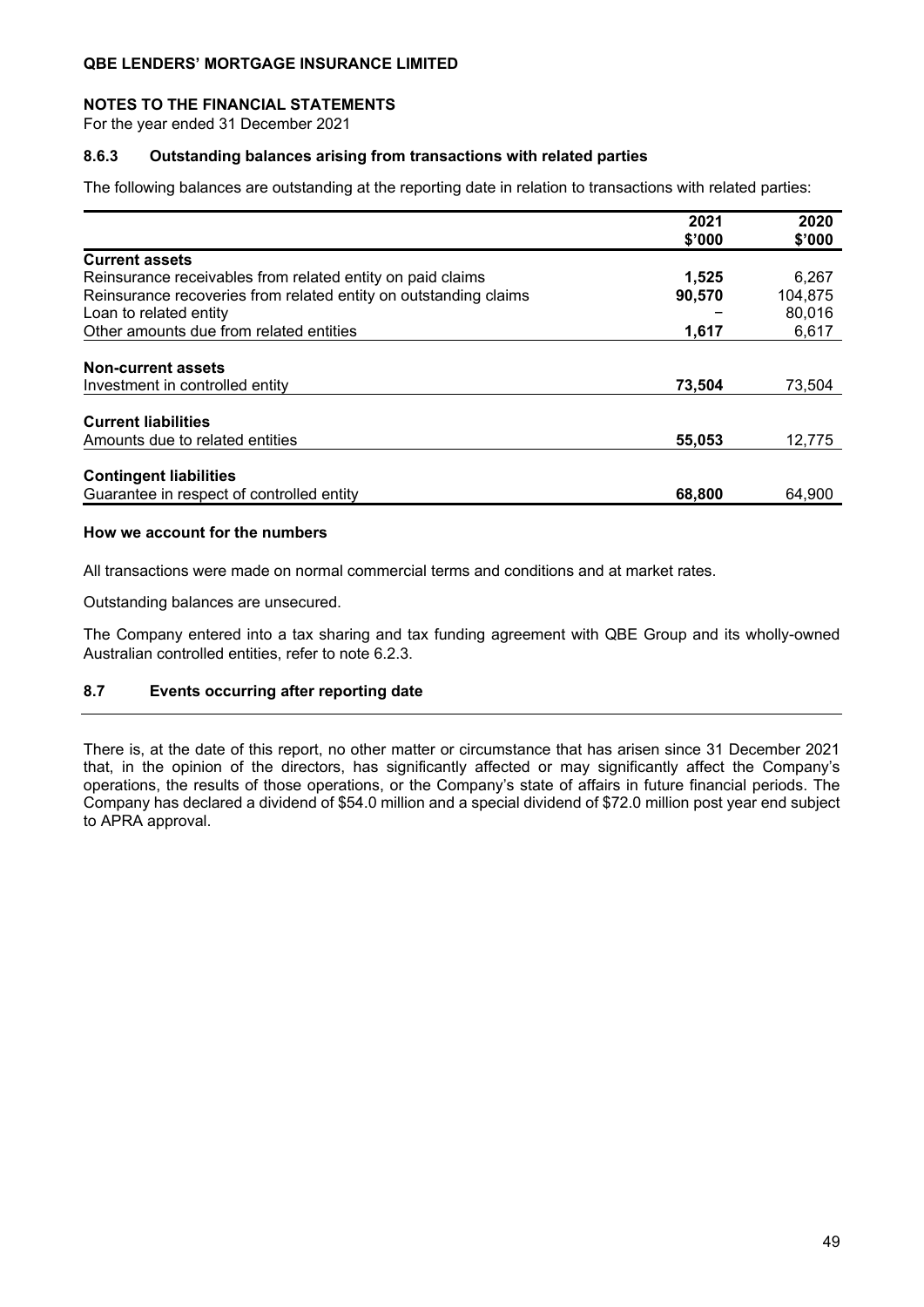### **DIRECTORS' DECLARATION**

In the directors' opinion:

- (a) the financial statements and notes set out on pages 6 to 49 are in accordance with the *Corporations Act 2001*, including:
	- (i) complying with accounting standards, the *Corporations Regulations 2001* and other mandatory professional reporting requirements; and
	- (ii) giving a true and fair view of the Company's financial position as at 31 December 2021 and of its performance for the financial year ended on that date; and
- (b) there are reasonable grounds to believe that the Company will be able to pay its debts as and when they become due and payable.

Note 1.2.1 confirms that the financial statements also comply with International Financial Reporting Standards as issued by the International Accounting Standards Board.

Signed in SYDNEY, this 16<sup>th</sup> day of February 2022 in accordance with a resolution of the directors.

Director…………………………………………. Director…………………………………………. Susan Wendy Houghton Christopher Esson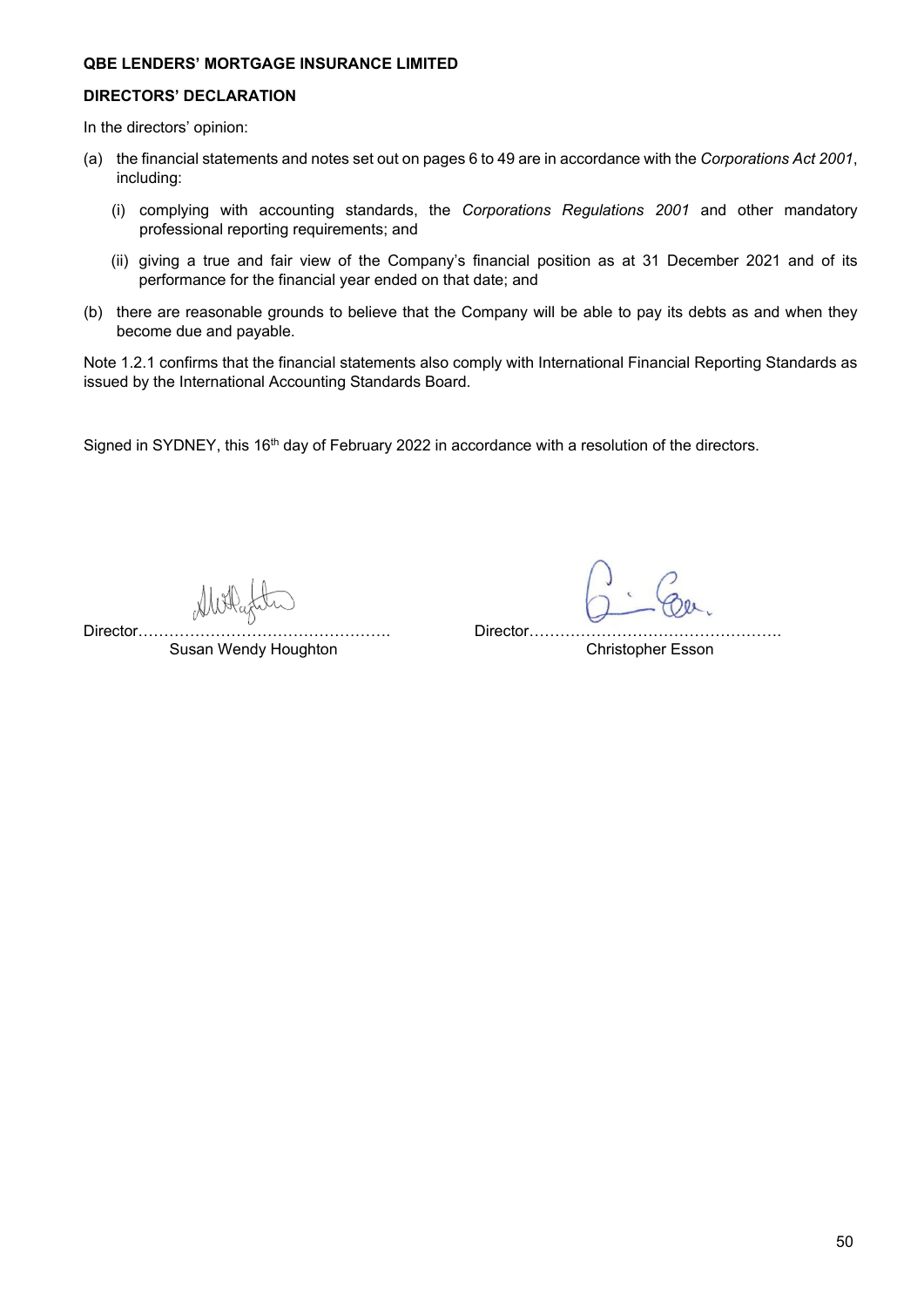

# Independent auditor's report

To the members of QBE Lenders' Mortgage Insurance Limited

#### **Our opinion**

In our opinion:

The accompanying financial report of QBE Lenders' Mortgage Insurance Limited (the Company) is in accordance with the *Corporations Act 2001*, including:

- (a) giving a true and fair view of the Company's financial position as at 31 December 2021 and of its financial performance for the year then ended
- (b) complying with Australian Accounting Standards and the *Corporations Regulations 2001*.

### *What we have audited*

The financial report comprises:

- the balance sheet as at 31 December 2021
- the statement of comprehensive income for the year then ended
- the statement of changes in equity for the year then ended
- the statement of cash flows for the year then ended
- the notes to the financial statements, which include significant accounting policies and other explanatory information
- the directors' declaration.

### **Basis for opinion**

We conducted our audit in accordance with Australian Auditing Standards. Our responsibilities under those standards are further described in the *Auditor's responsibilities for the audit of the financial report* section of our report.

We believe that the audit evidence we have obtained is sufficient and appropriate to provide a basis for our opinion.

#### *Independence*

We are independent of the Company in accordance with the auditor independence requirements of the *Corporations Act 2001* and the ethical requirements of the Accounting Professional & Ethical Standards Board's APES 110 *Code of Ethics for Professional Accountants (including Independence Standards)* (the Code) that are relevant to our audit of the financial report in Australia. We have also fulfilled our other ethical responsibilities in accordance with the Code.

#### **Other information**

The directors are responsible for the other information. The other information comprises the information included in the annual report for the year ended 31 December 2021, but does not include the financial report and our auditor's report thereon.

PricewaterhouseCoopers, ABN 52 780 433 757

One International Towers Sydney, Watermans Quay, Barangaroo, GPO BOX 2650, SYDNEY NSW 2001 T: +61 2 8266 0000, F: +61 2 8266 9999

Level 11, 1PSQ, 169 Macquarie Street, Parramatta NSW 2150, PO Box 1155 Parramatta NSW 2124 T: +61 2 9659 2476, F: +61 2 8266 9999